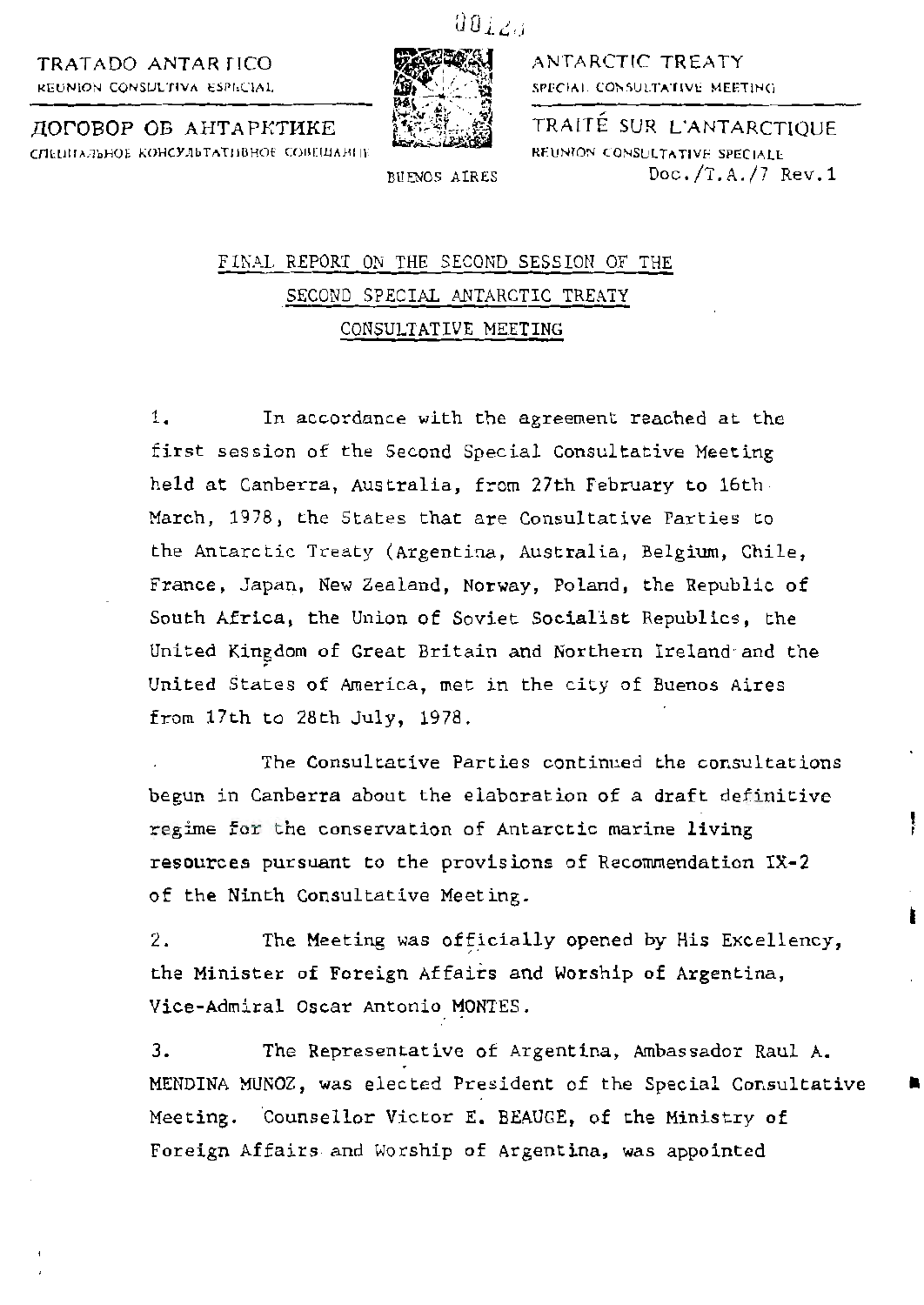## $0012J$

Secretary-General, and Mr Pedro A. GALVALISI, of the Argentine Ministry of Foreign Affairs and Worship, Assistant Secretary-General.

4. The opening session was public. All the Heads of Delegation made opening statements (see Appendix 1).  $\ast$ 

5. The consultations proceeded on the basis of the following agenda adopted in Canberra:

- 1. Opening of the Meeting
- 2. Election of Officers
- 3. Opening statements
- 4. Adoption of Agenda
- s. Elaboration of a draft definitive regime for the conservation of Antarctic marine living resources taking into account all the points listed in Recommendation IX-2, Section III.
- 6. Consideration of steps in connection with the work of the decisive meeting for the establishment of the definitive regime taking into account all the ·points listed in Recommendation IX-2, Section III.
- 7. Adoption of Final Report
- s·. Closure of Meeting.

6. The work of the session took place in Plenary Meetings and meetings of Heads of Delegation and working groups.

\* Not available

..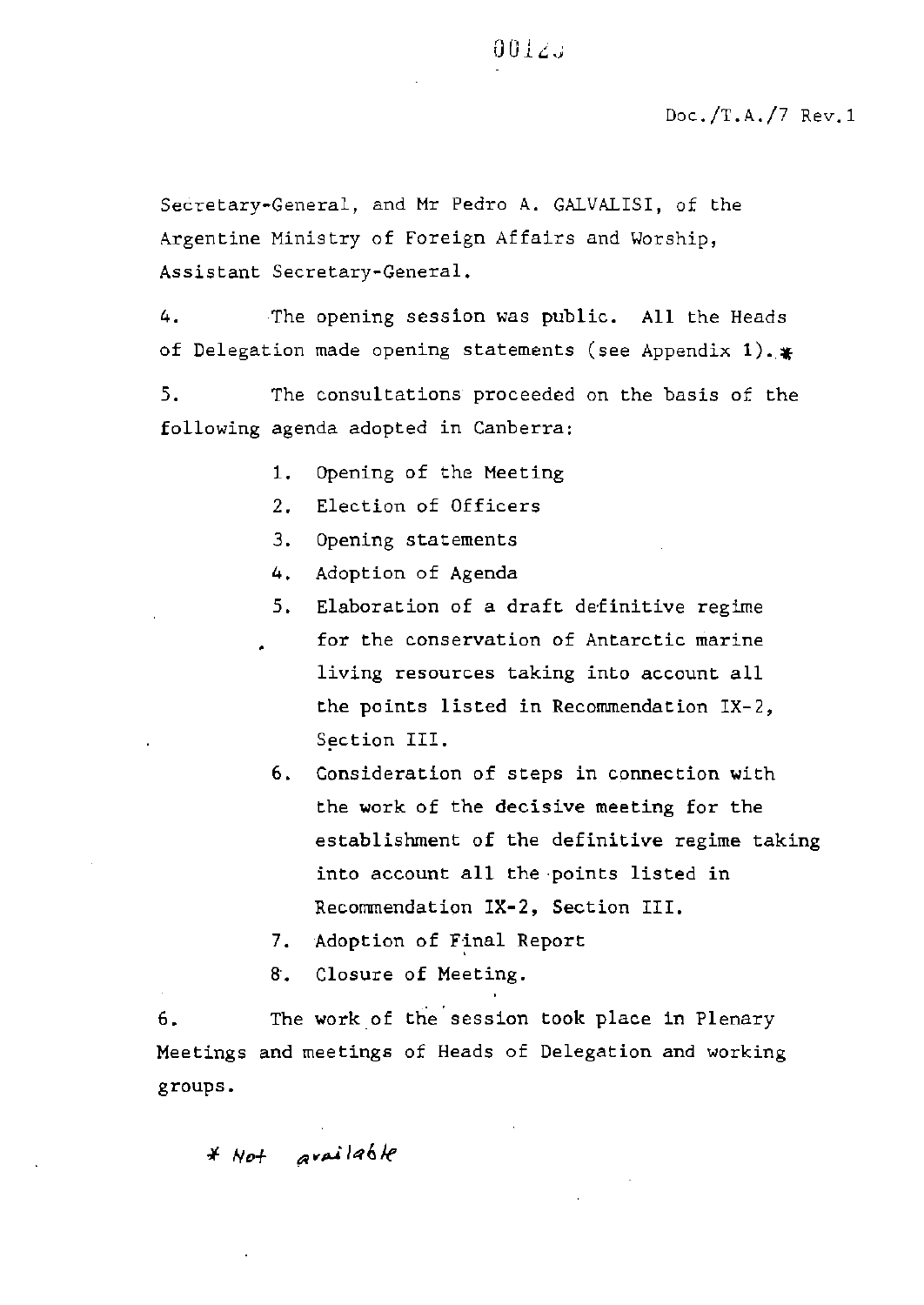Doc./T .A. /7 Rev.1

7. The representatives continued their discussions of the informal text prepared by the Chairman of the Canberra session taking into account various proposals presented by de legations.

In the course of detailed discussions considerable progress was made towards the eleboration of the definitive regime. In particular the representatives expressed satisfaction with the constructive work done on provisions relating to the objectives of the Convention and conservation measures.

B. The view was expressed that· further consultations were desirable. The representatives reaffirmed their commitment to conclude in 1978 the definitive regime for the conservation of Antarctic marine living resources on the basis of a draft to be elaborated in accordance with earlier decisions.

9. Representatives expressed their gratitude to the Government of Argentina for the hospitality and .facilities extended to them.

, '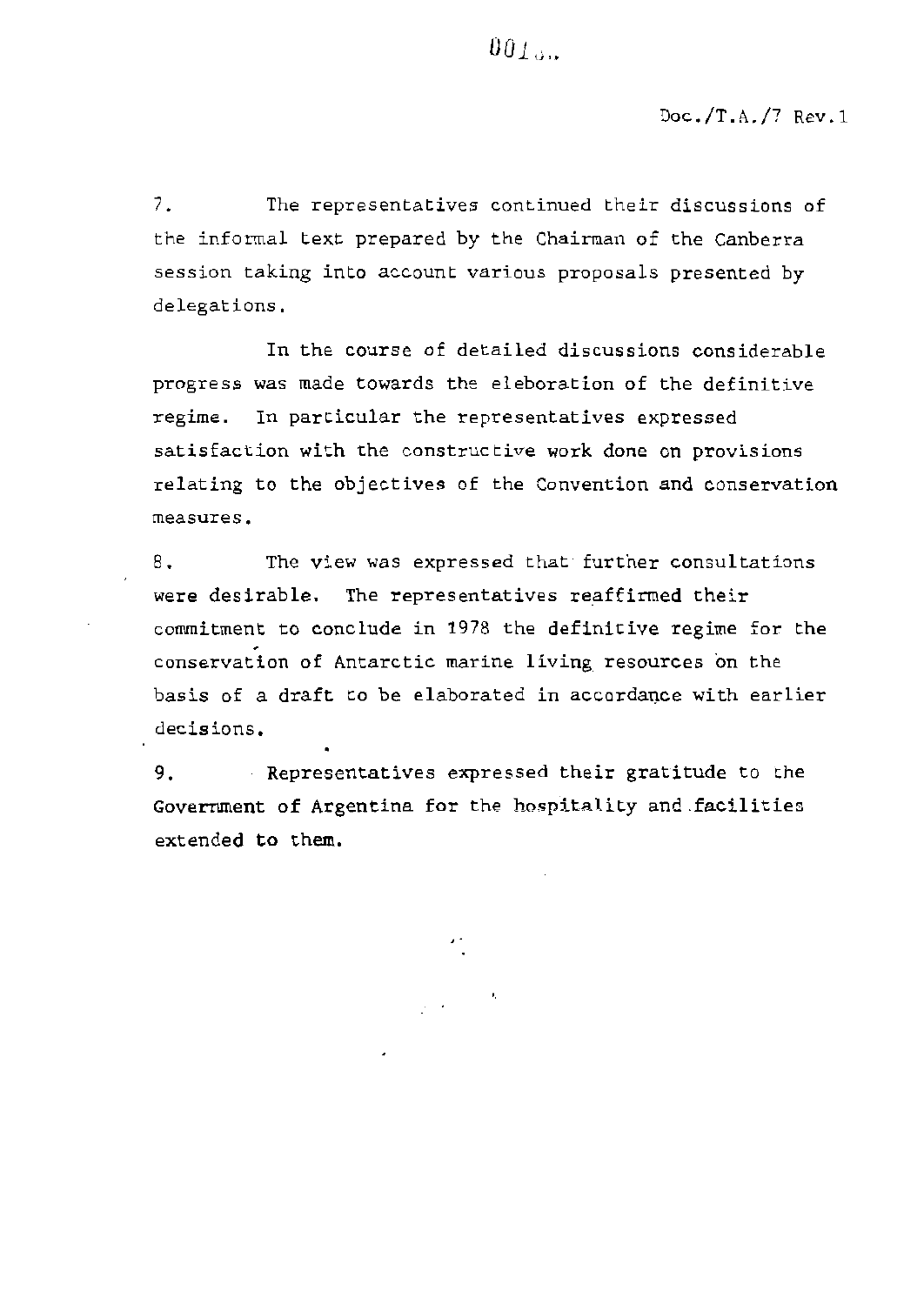### **NOTE, BY THE CHAIRMAN**

 $-0013<sub>k</sub>$ 

... .

 $\cdot$   $\vdots$ 

 $\downarrow$ 

The attached Draft Convention on the Conservation of Antarctic Marine Living Resources has been prepared as **a**  result of informal consultations among representatives of the Antarctic Treaty Consultative Parties, held in Washington, D.C., September 18 - 26, 1978. The participants based their work upon the informal draft convention prepared by the Chairman of the Canberra Session of the Special Consultative Meeting on Antarctic Marine Living Resources and the further work on that draft accomplished at the Buenos Aires Session of the Special Consultative **Meeting.** 

It is the view of the Chairman of the Washington consultations that the draft represents a fully adequate foundation for formal conclusion of a Convention on the Conservation of Antarctic Marine Living Resources at the decisive meeting foreseen in Recommendation  $IX = 2$  of the Ninth Meeting of Antarctic Treaty Consultative Parties.

Without seeking to prejudge the necessary examination by Consultative Party Governments of this text, the Chairman wishes to underline the special importance to the Consultawishes to undefifine the special importance to the consulta-<br>tive Parties of the provisions contained in its Articles I, II, III, IV, V, VI, VII, VIII, X, XVII, **XIX,** XXI, XXII and XXVIII. The Chairman further solicits the favorable consideration of the draft in order to permit the Government of Australia to make the arrangements necessary for a resumption of the Special Consultative Meeting on Antarctic· Marine Living Resources and the decisive meeting to conclude haring inting Researces and ensurescence mass

The Chairman notes the need for the Governments of the Consultative Parties to.convey by the 31st of October their reactions to the attached draft convention to the Government of Australia in order that it satisfy projected scheduling requirements.

Finally, the Chairman expresses deep appreciation for the constructive and cooperative contributions to the Washington consultations made by all participants.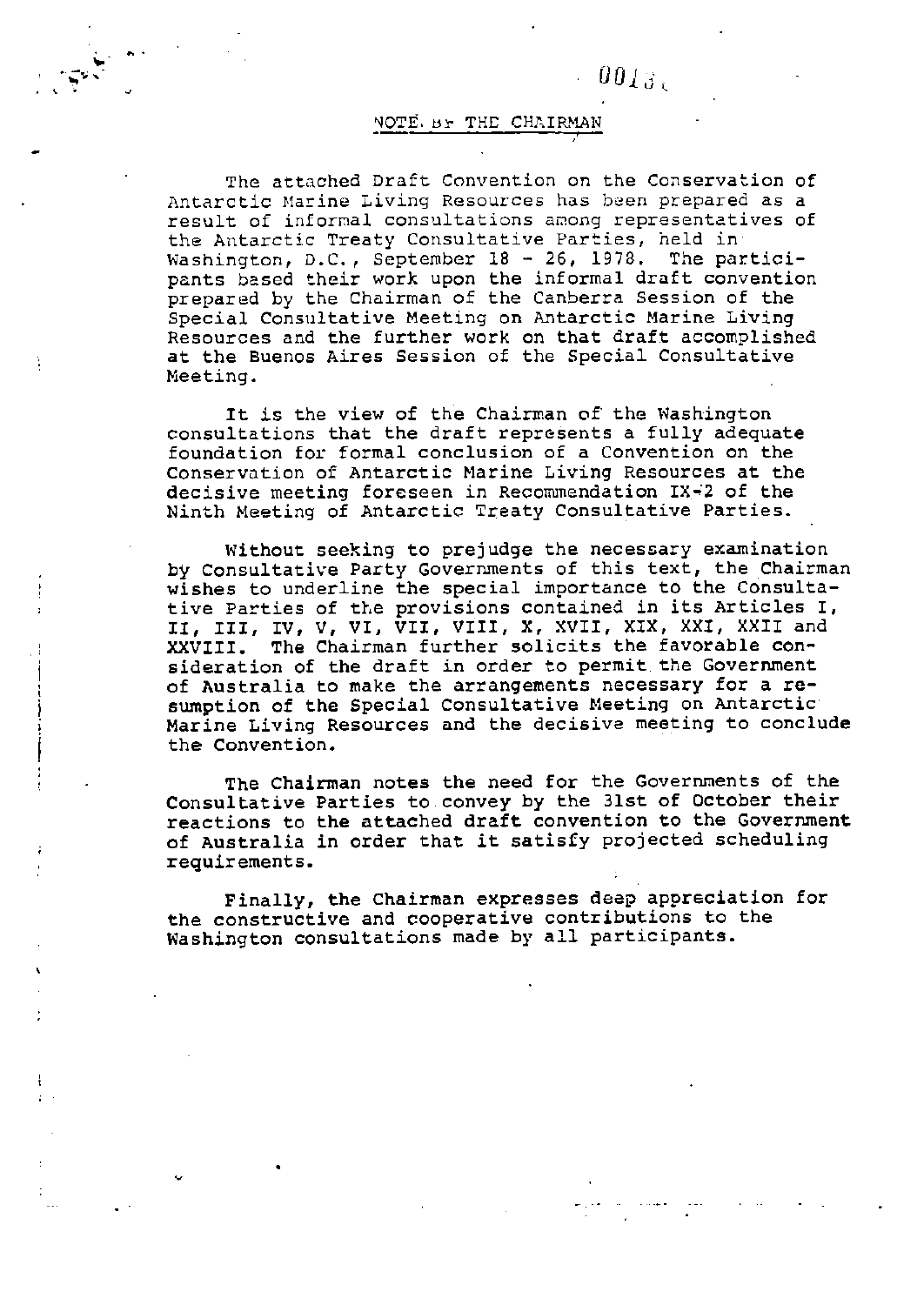### DRAFT CONVENTION ON THE CONSERVATION OF ANTARCTIC MARINE LIVING RESOURCES

The Contracting Parties,

RECOGNISING the importance of safeguarding the environment and protecting the integrity of the ecosystem of the seas surrounding Antarctica;

NOTING the concentration of marine living resources found in Antarctic waters and the increased interest in the possibilities offered by the utilization of these resources as a source of protein;

CONSCIOUS of the urgency of ensuring the conservation of Antarctic marine living resources;

CONSIDERING that it is essential to increase knowledge of the Antarctic marine ecosystem and its components so as to be able to base decisions on harvesting on sound scientific information:

BELIEVING that the conservation of Antarctic marine living resources calls for international co-operation with due regard for the provisions of the Antarctic Treaty and with the active involvement of all States engaged in research or harvesting activities in Antarctic waters;

RECOGNISING the prime responsibilities of the Antarctic Treaty Consultative Parties for the protection and preservation of the Antarctic environment and, in particular, their responsibilities under Article IX,<br>paragraph 1(f) of the Antarctic Treaty in respect of the preservation and conservation of living resources in Antarctica;

RECALLING the action already taken by the Antarctic Treaty Consultative Parties including in particular the Agreed Measures for the Conservation of Antarctic Fauna and Flora, as well as the provisions of the Convention for the Conservation of Antarctic Seals;

September 26, 1978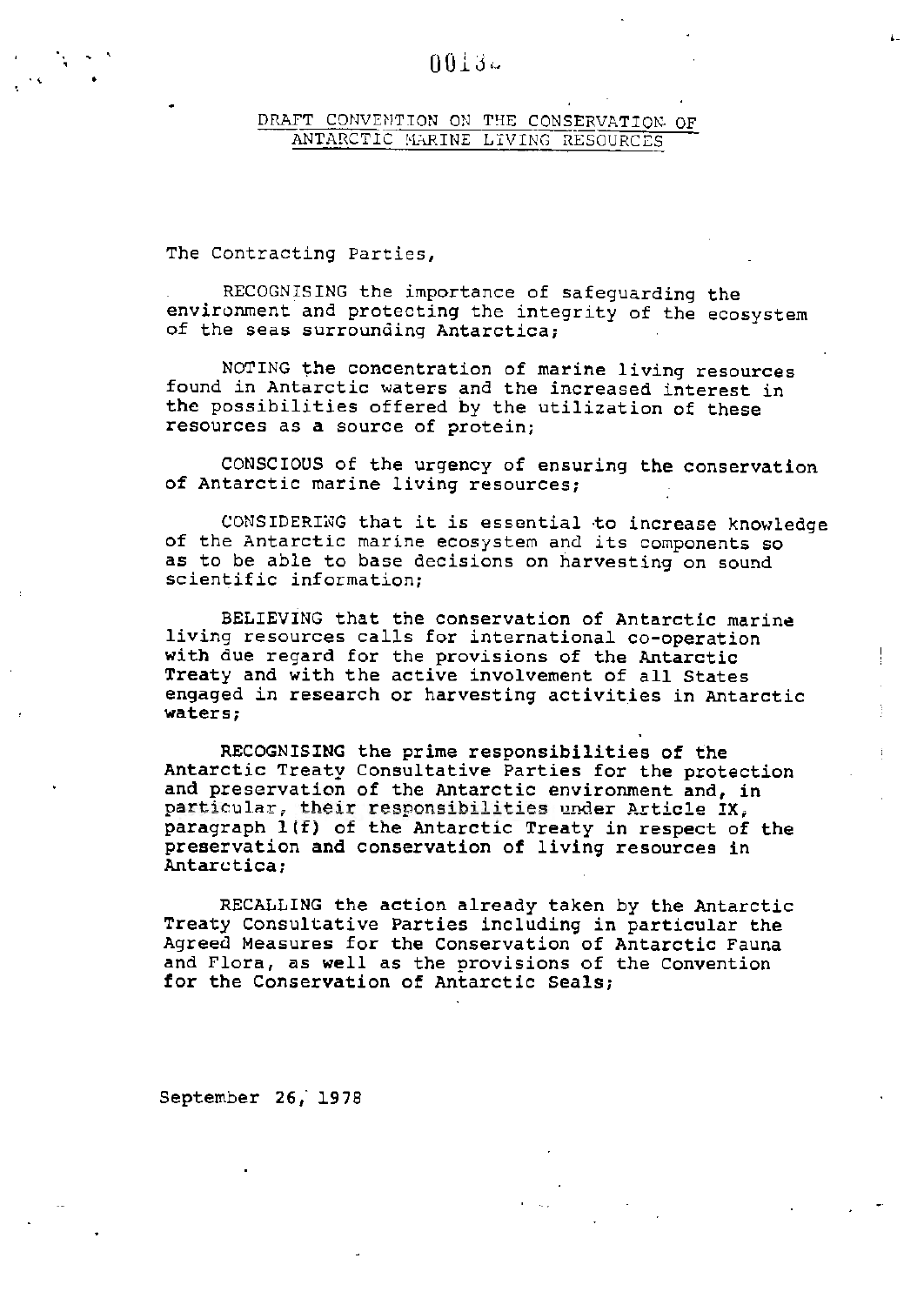BELIEVING that it is in the interest of all mankind to preserve the waters surrounding the Antarctic continent for peaceful purposes only and to prevent their becoming the scene or object of international discord;

,  $\overline{\phantom{a}}$ 

RECOGNISING, in the light of the foregoing, that it is desirable to establish suitable machinery for recommending, promoting, deciding upon and co-ordinating the measures and scientific studies needed to ensure the conservation of Antarctic marine living organisms;

**HAVE AGREED as follows:** 

 $\ddot{\phantom{0}}$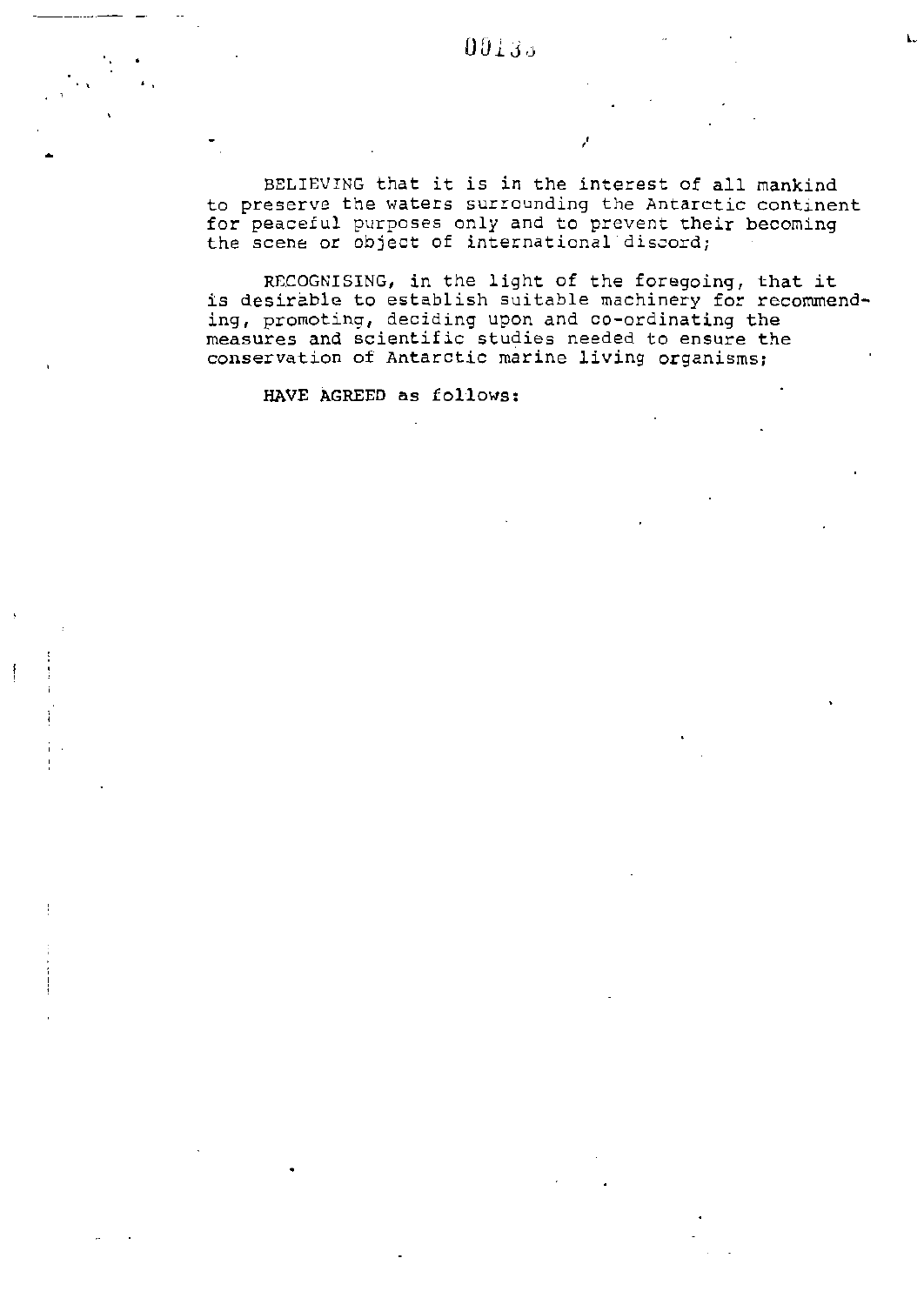#### **ARTICLC** I

I ,

1. This Convention applies to the Antargtic marine 1. This convencion applies to the modified mattime. and to the Antarctic marine living resources of the area between that latitude and the Antarctic Convergence which form part of the Antarctic marine ecosystem.

2. Antarctic marine living tesources means the populations of fin fish, molluscs, crustaceans and all other species of living organisms, including birds, found south of the Antarctic Convergence.

3. The Antarctic marine ecosystem means the .complex of relationships of Antarctic marine living resources with each other and with their physical environment.

**4.** The Antarctic Convergence shall be deemed to be a line joining the following points along parallels of latitude and meridians of longitude:

 $\alpha$  -  $\alpha$  ,  $\alpha$  ,  $\alpha$  ,  $\alpha$  ,  $\alpha$ 

**so0 s, o0 ; so0 s, 30°E; 45°s, 30°E; 45°s, so0 E;**   $55\%$  s,  $80\%$  E;  $55\%$  ,  $150\%$ ;  $60\%$ ,  $150\%$ ;  $60\%$ ,  $50\%$ ;  $50^{\circ}$ s, 50 $^{\circ}$ w; 50 $^{\circ}$ s, 0 $^{\circ}$ .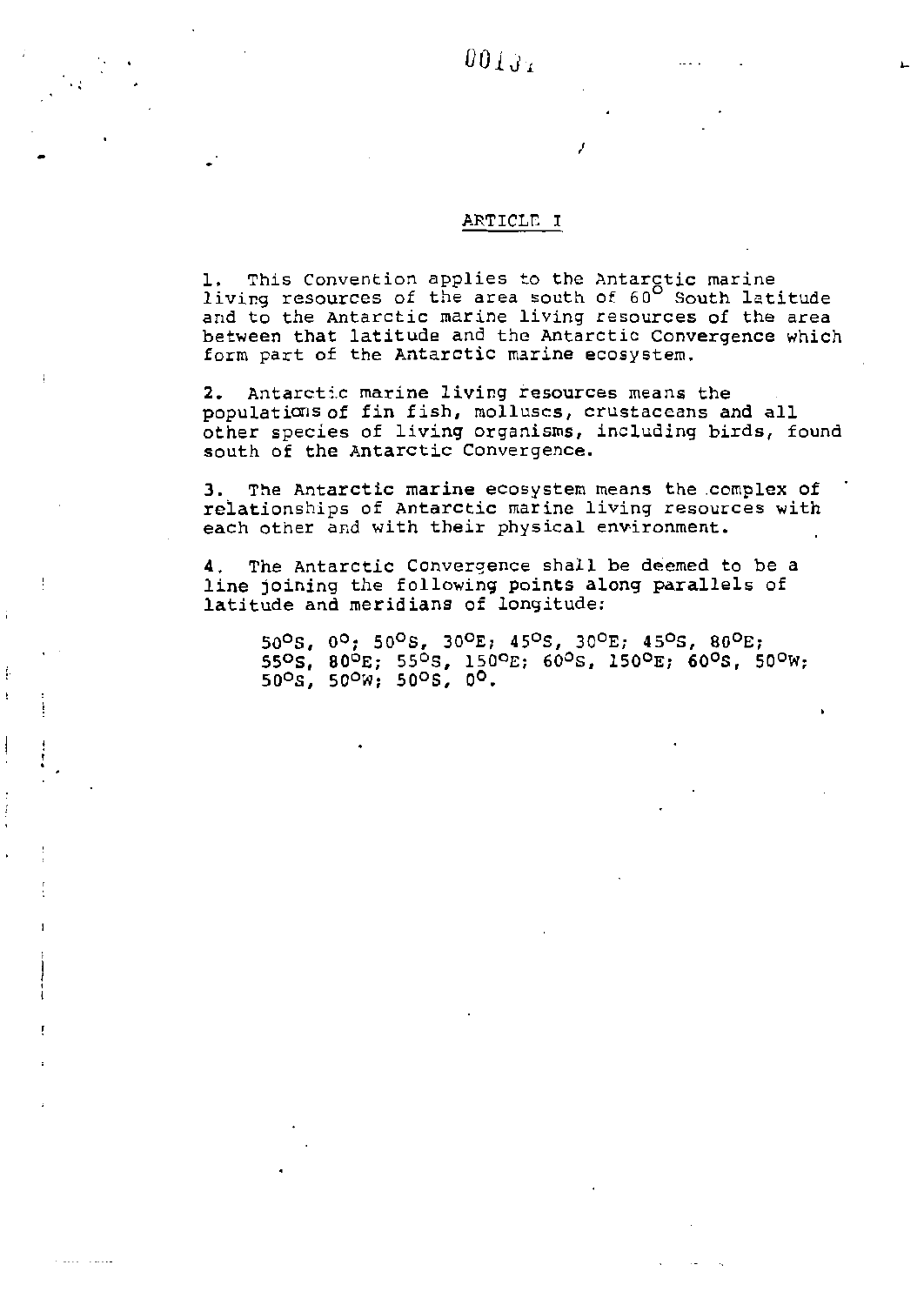### *OOlJ,1*   $\mathbf{a}$

I *I* 

#### ARTICLE II

The objective of this Convention is the conservation of Antarctic marine living resources.

2. For the purposes of this Convention, the term "conservation" includes rational use.

3. Any harvesting and associated activities in the area to which this Convention applies shall be conducted in accordance with the provisions of this Convention and with the following.principles of conservation:

- (a) Prevention of decrease in the size of any harvested population to levels below those which ensure its stable recruitment. For this purpose its size should not be allowed to fall below a level clcse to that which ensures the greatest net annual increment;
- (b) Maintenance of the ecological relationships between harvested, dependent and related populations of Antarctic marine living resources and the restoration of depleted populations to the levels defined in subparagraph (a):

' and ' and ' and ' and ' and ' and ' and ' and ' and ' and ' and ' and ' and ' and ' and ' and ' and ' and '

(c) Prevention of changes or minimization of the risk of changes in the marine ecosystem which are not potentially reversible over two or three decades, taking into account the state of available knowledge of the direct and indirect impact of harvesting, the effect of the introduction of alien species, the effects of associated activities on the marine ecosystem and of the effects of environmental changes, with the aim of making possible the sustained conservation of Antarctic marine living resources.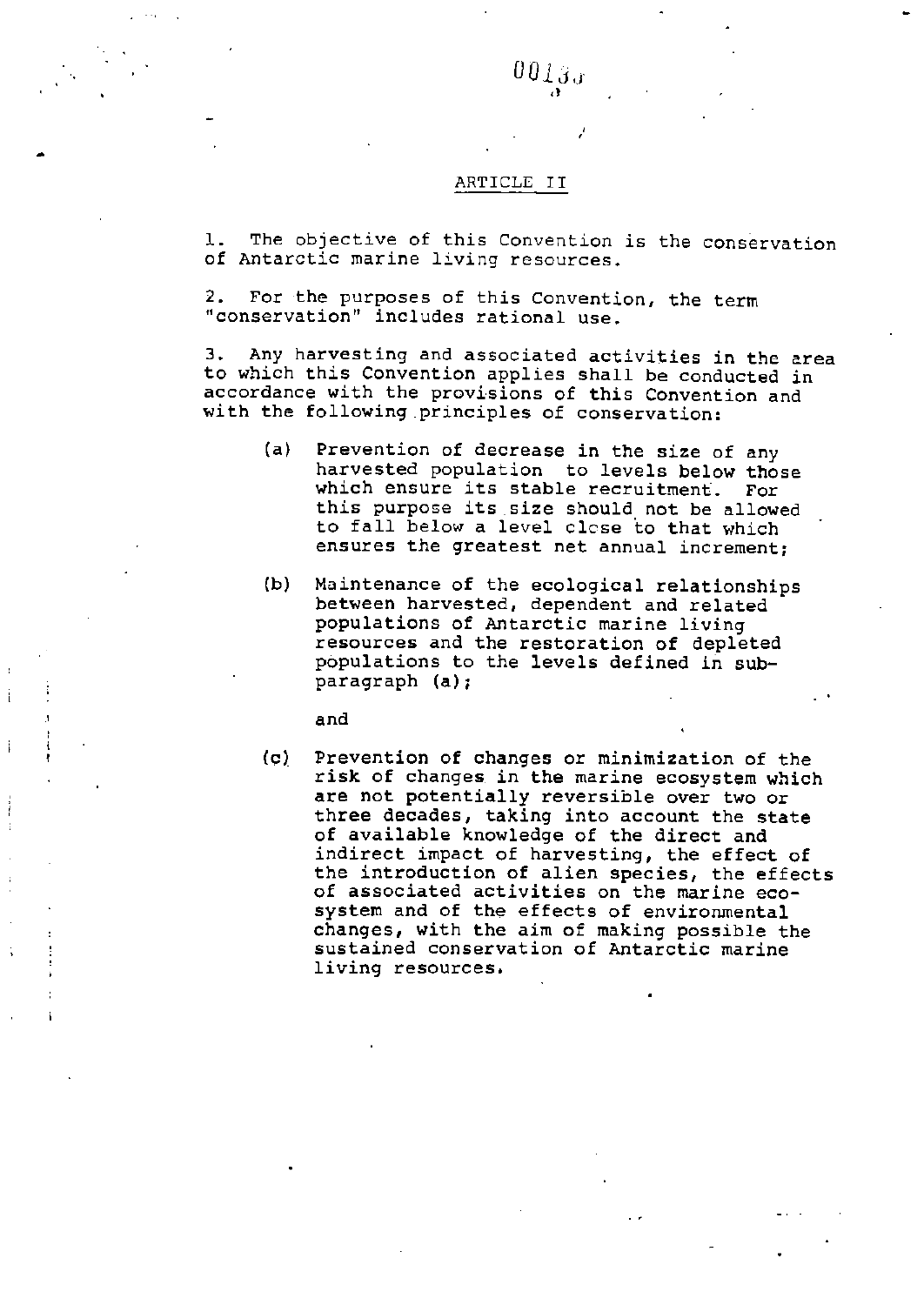### **ARTICLE** III

The Contracting Parties, whether or not they are The Contracting Parties, whether or not they are<br>Parties to the Antarctic Treaty, agree that they will not engage in any activities in the Antarctic Treaty area contrary to the principles and purposes of the Treaty and that, in their relations with each other, they are bound by the obligations contained in Articles I and V of the Antarctic Treaty.

*)* 

t. ~ ..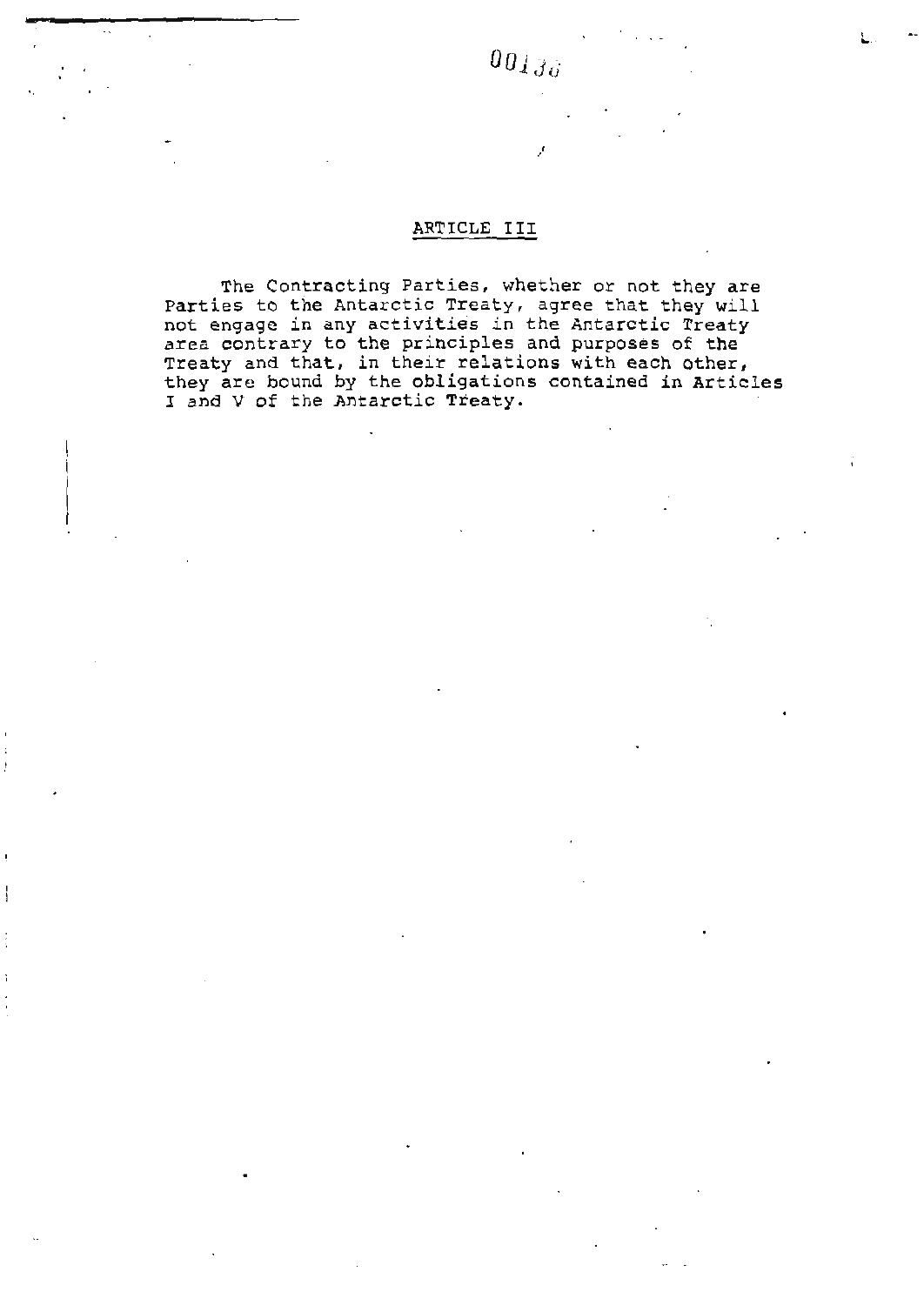#### ARTICLE IV

 $00137$ 

, •

..

1. With respect to the Antarctic Treaty area, all Contracting Parties, whether or not they are Parties to the Antarctic Treaty, are bound by Articles IV and VI of the Antarctic Treaty in their relations with each other.

2. Nothing in this Convention and no acts or activities taking place while the present Convention is in force shall:

- {a) Constitute a basis for asserting, supporting, or denying a claim to territorial sovereignty in the Antarctic Treaty area or create any I rights of sovereignty in the Antarctic Treaty area;
- (b) Be interpreted as a renunciation or diminution by any Contracting Party of, or as prejudicing, any right or claim or basis of claim to exercise coastal state jurisdiction under international law within the area to which this Convention applies;
- (c) Be interpreted as prejudicing the position of . any Contracting Party as regards its recognition or non-recognition of any such right, claim or basis of claim;
- (d} Affect the provision of Article IV (2) of the Antarctic Treaty that no new claim, or enlargement of an existing claim, to territorial sovereignty in Antarctica shall be asserted while the Antarctic Treaty is in force.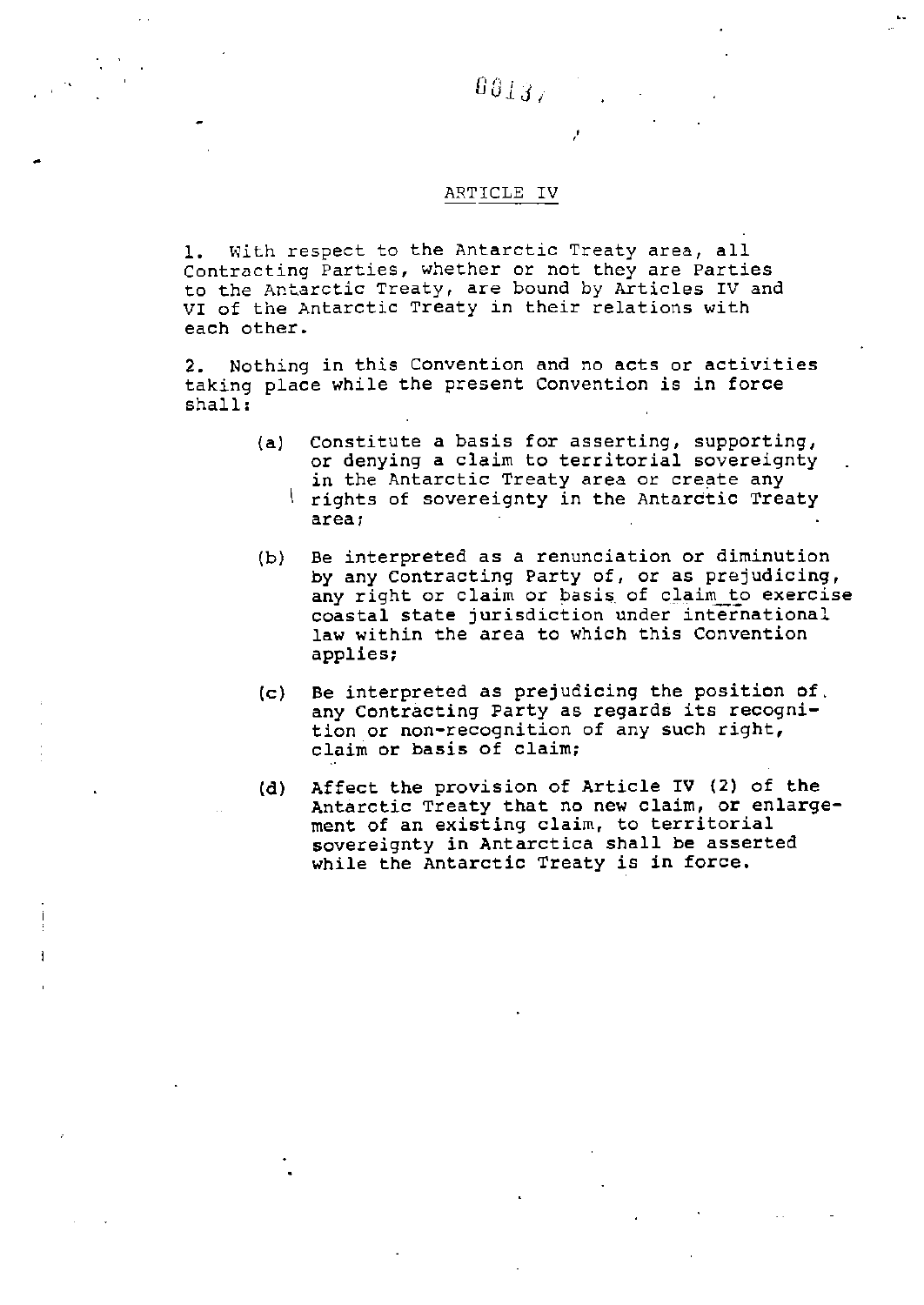#### **ARTICLE V**

..

l. The Contracting Parties which are not Parties to the Antarctic Treaty acknowledge the special obligations and responsibilities of the Antarctic Treaty Consultative Parties for the protection and preservation of the environment of the Antarctic Treaty area.

2. The Contracting Parties which are not Parties to the Antarctic Treaty agree that, in their activities in the Antarctic Treaty area, they will observe as and when appropriate the Agreed Measures for the Conservation of Antarctic Fauna and Flora and such other measures as have been recommended by the Antarctic Treaty Consultative Parties in fulfilment of their responsibility for the protection of the Antarctic environment from all forms. of harmful human interference.

3. For the purposes of this Convention, "Antarctic Treaty Consultative Parties" means the Contracting Parties to the Antarctic Treaty whose Representatives participate in meetings under Article IX of the Antarctic Treaty.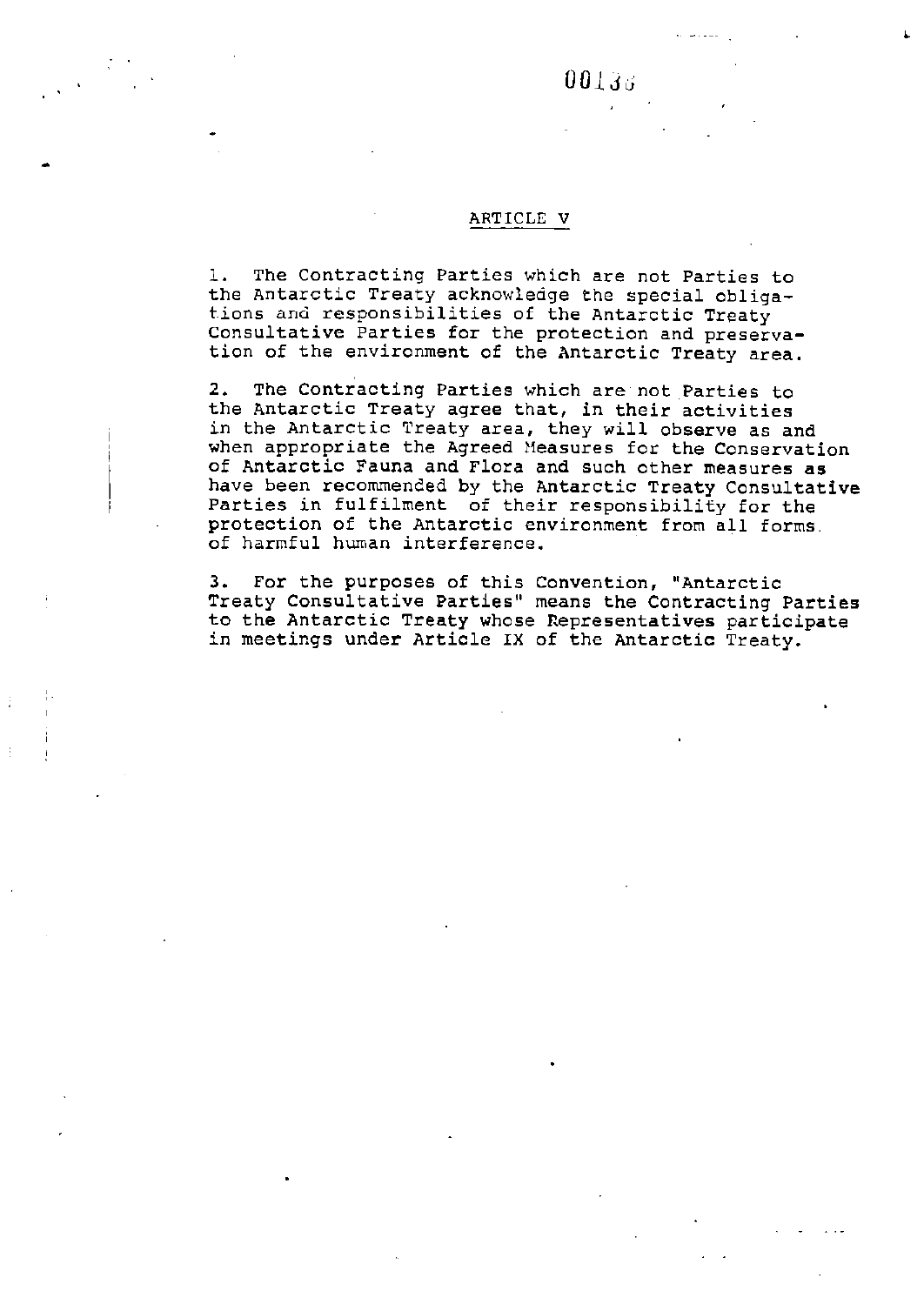$0013.5$ 

Ź

### ARTICLE VI

Nothing in this Convention shall derogate from the<br>rights and obligations of Contracting Parties under the<br>International Convention for the Regulation of Whaling<br>and the Convention for the Conservation of Antarctic Seals.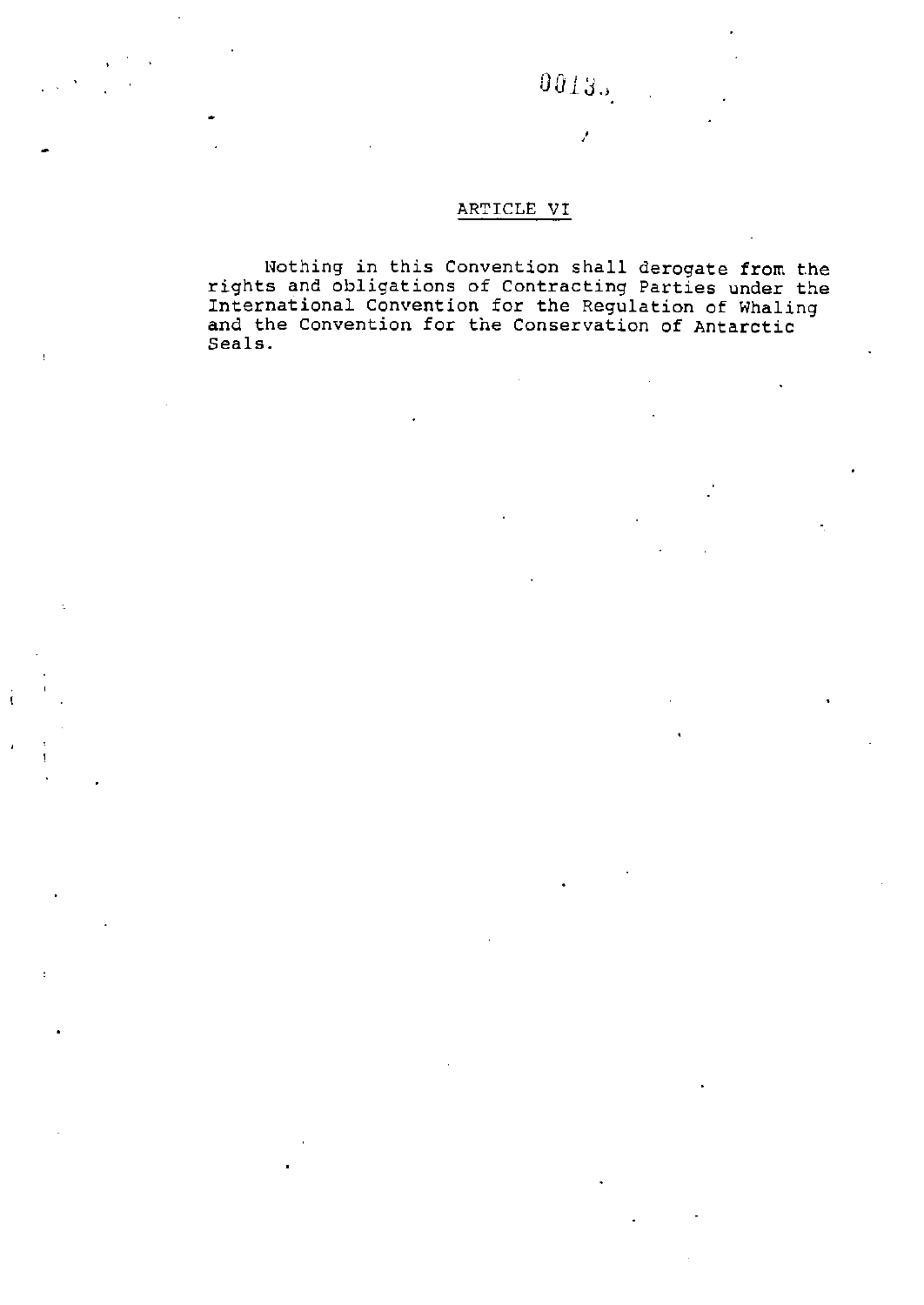$001\, \ldots$ 

..

### ARTICLE VII

1. The Contracting Parties hereby establish and agree to maintain the Commission for the Conservation of Antarctic Marine Living Resources (hereinafter referred to as the Commission).

- 2. Membership in the Commission shall be as follows:
	- (a) Each Contracting Party which participated in the meeting at which this Convention was adopted shall be a Member of the Commission;
	- (b) Each Contracting Party which has acceded to the Convention pursuant to Article·XXVII shall be entitled to be a Member of the Commission during such time as that acceding Party is engaged in research or harvesting **activiiies in** relation to the marine living resources to which this Convention applies. Such an acceding State seeking to participate in the work of the Commission shall notify the Depositary of its activities and of its willingness to accept conservation measures in force. The Depositary shall communicate to **each** Member of the Commission such notifi-· cation and accompanying information. Within two months of receipt of such communication from the Depositary, any Member of the Commission may request that a special meeting of the Commission be held to considsr the matter. Upon receipt of such request, the Depositary shall call such a meeting. If there is no request for a meeting, the acceding State submitting the notification shall be deemed to have satisfied the requirements for Commission Membership.

3. Each Member of the Commission shall be represented by one representative who may be accompanied by alternate representatives and advisors.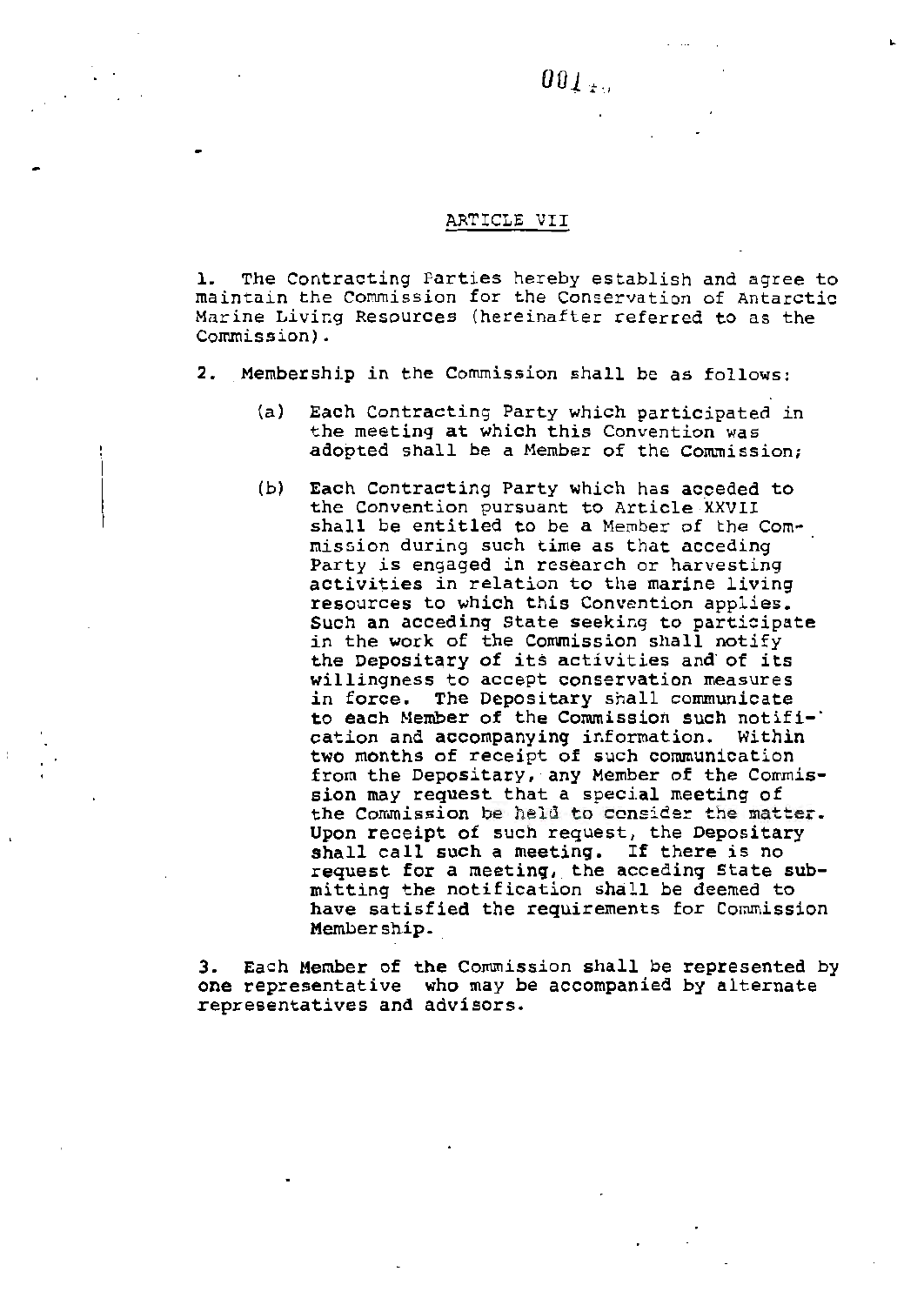### ARTICLE VIII

1. The function of the Commission shall be to give effect to the objective and principles set out in Article II. To this end, it shall:

- (a) Facilitate research into and comprehensive studies of Antarctic marine living resources and of the Antarctic marine ecosystem;
- (b) Compile data on the status of and changes in population of Antarctic marine living resources and on factors affecting the distribution, abundance and productivity of harvested species and dependent or related species or populations;

I *I* 

- (c) Ensure the acquisition of catch and effort statistics on harvested populations;
- (d) Analyse, disseminate and publish the information referred to in subparagraphs (b) and (c) above and the reports of the Scientific Committee;
- $(e)$  Identify conservation needs and analyse the effectiveness of conservation measures:

 $\frac{1}{1+\epsilon}$ 

- (f) Formulate, adopt and revise conservation measures on the basis of the best scientific evidence available, subject to the provisions of paragraph <sup>5</sup>of this Article;
- (g} Implement the system of observation and inspection established under Article XXII;
- (h) Carry out such other activities as are necessary to fulfil the objective of this Convention.

*2.* The conservation measures referred to in paragraph 1 (f) include the following:

- (a) The quantity of any species which may be harvested in the area in which the Convention applies;
- (b) The designation of regions and subregions based on the distribution of populations of Antarctic marine living resources;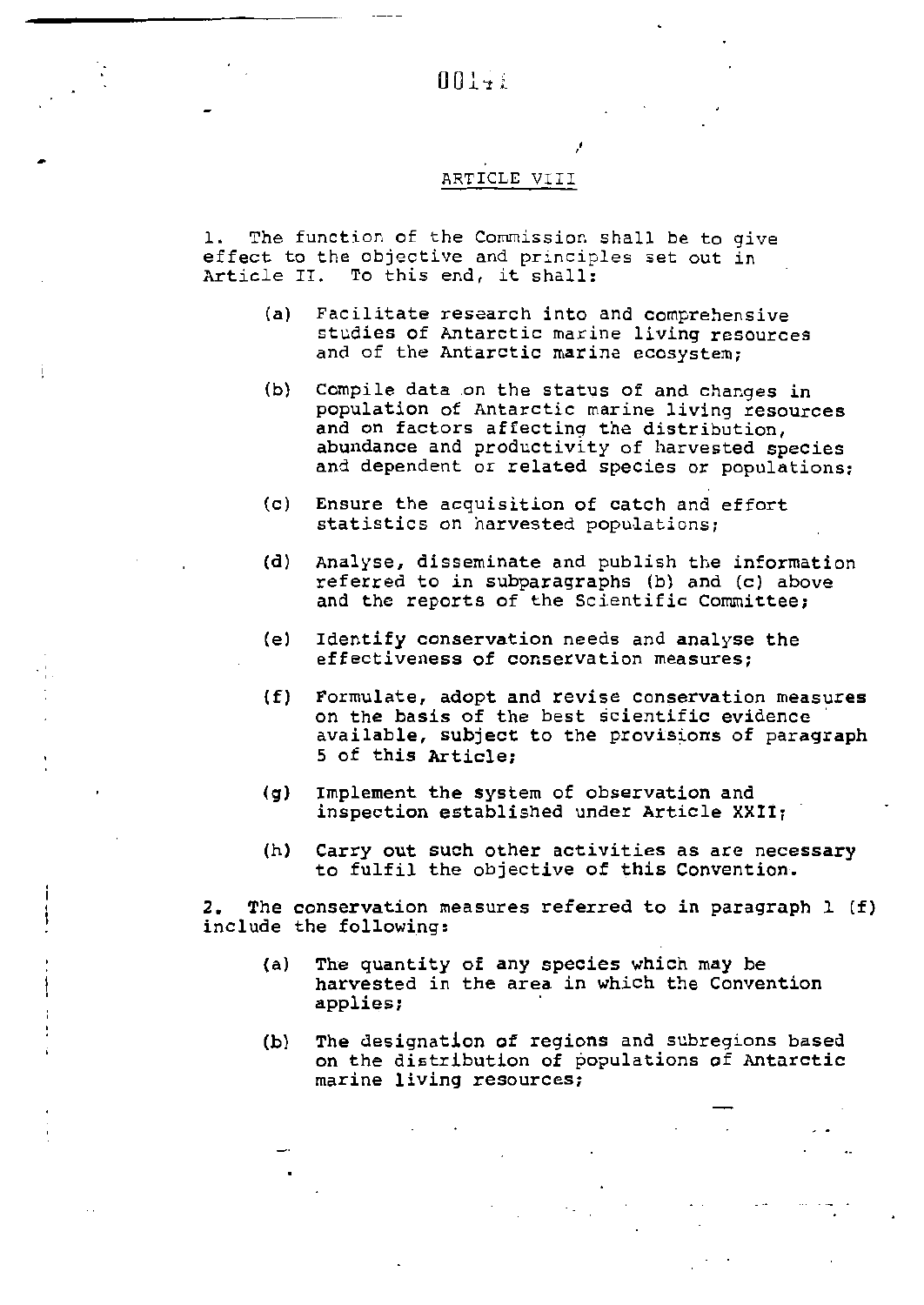(c) The quantity which may be harvested from the populations of regions and subregions;

*I* '

- (d) The designation of protected species;
- (e) The size, age and, as appropriate, sex of species which may be harvested;
- (f) Open and closed seasons for harvesting;

. ,

- (g) The opening and closing of areas, regions or subregions for purposes of scientific study or conservation, including special areas for protection and scientific study;
- (h) Regulation of the effort employed and methods of harvesting, including fishing gear, with a view, inter alia, to avoiding undue concentration of harvesting in any region or subregion;
- (i) Such other conservation measures as the Commission considers necessary for the fulfilment of the objective of this Convention, including measures concerning the effects of harvesting and associated activities on components of the marine ecosystem other than the harvested populations.

3. The Commission shall publish and maintain a record of all conservation measures in force.

4. In exercising its functions under paragraph 1 of this Article, the Commission shall take full account of the reconunendations and advice of the Scientific Committee.

5. The Commission shall take full account of any relevant **measures** or regulations established or recommended by the Consultative Meetings pursuant to Article IX of the Antarctic Treaty or by existing fisheries commissions responsible for species which may enter the area in which this Convention applies, in order that there shall be no inconsistency between the rights and obligations of a Contracting Party under such regulations or measures and conservation measures which may be adopted by the Commission. '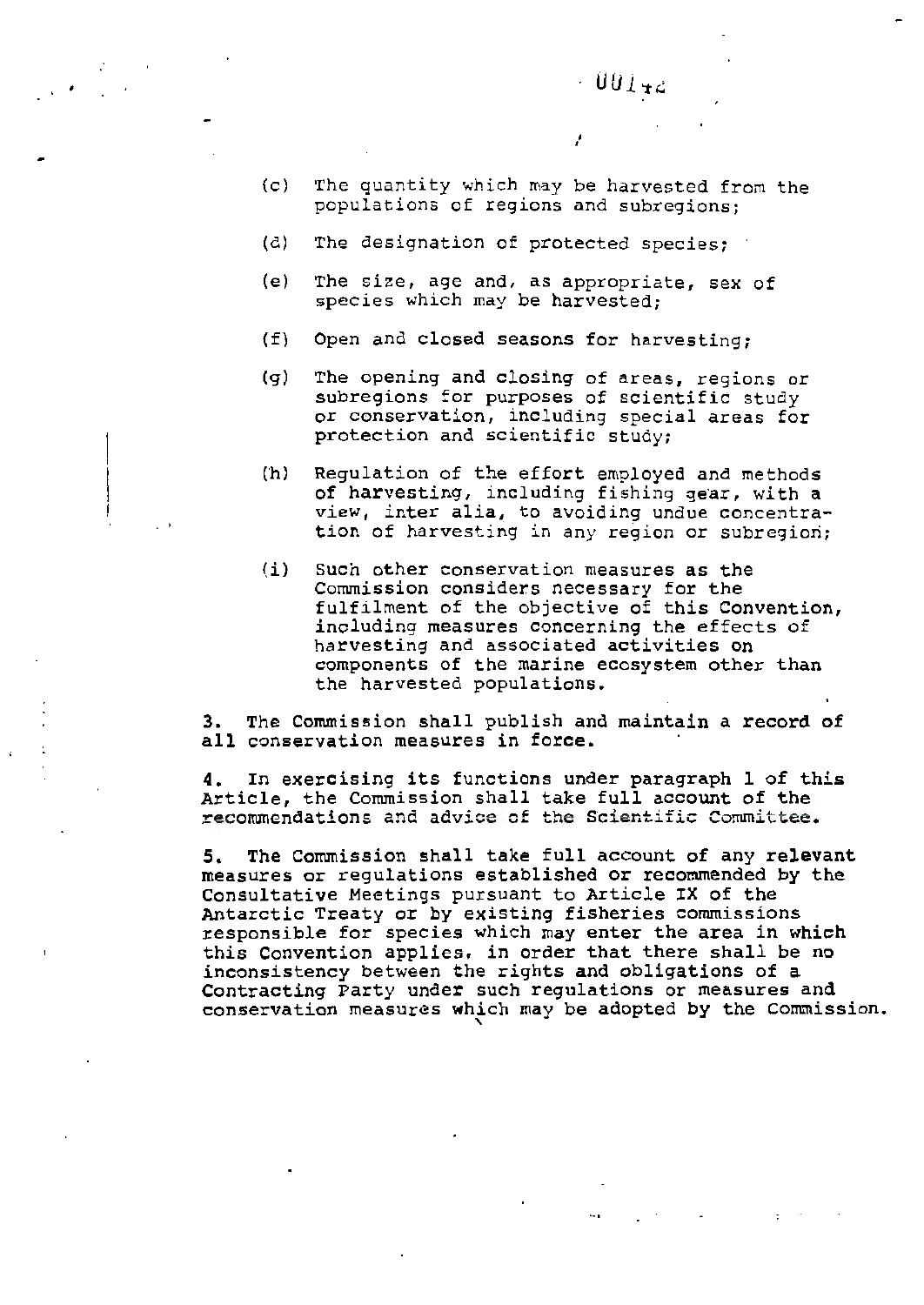6. Conservation measures adopted by the Commission i.n accordance with this Convention shall be implemented by Members of the Commission in the following manner:

- {a) The Commission shall notify conservation measures to all Members of the Commission;
- (b) Conservation measures shall become binding upon all Members of the Commission 180 days after such notification, except as provided in sub-paragraphs (c) and (d) below;
- (cl If a Member of the Commission, within 90 days following the notification specified in subparagraph (a), notifies the Commission that it is unable to accept the conservation measure, in whole or in part, the measure shall not, to the extent stated, be binding upon that Member of the Commission:
- (d) In the event that any Member of the Commission **invokes** the procedure set forth in sub-paragraph (c) above, the Commission shall meet at the request of any Member of the Commission to<br>review the conservation measure. At the time. of such meeting and within 30 days following the meeting, any Member. of the Commission shall have the right to declare that it is.no longer able to accept the conservation measure, in which case the Member shall no longer be bound by such measure.

I ,

;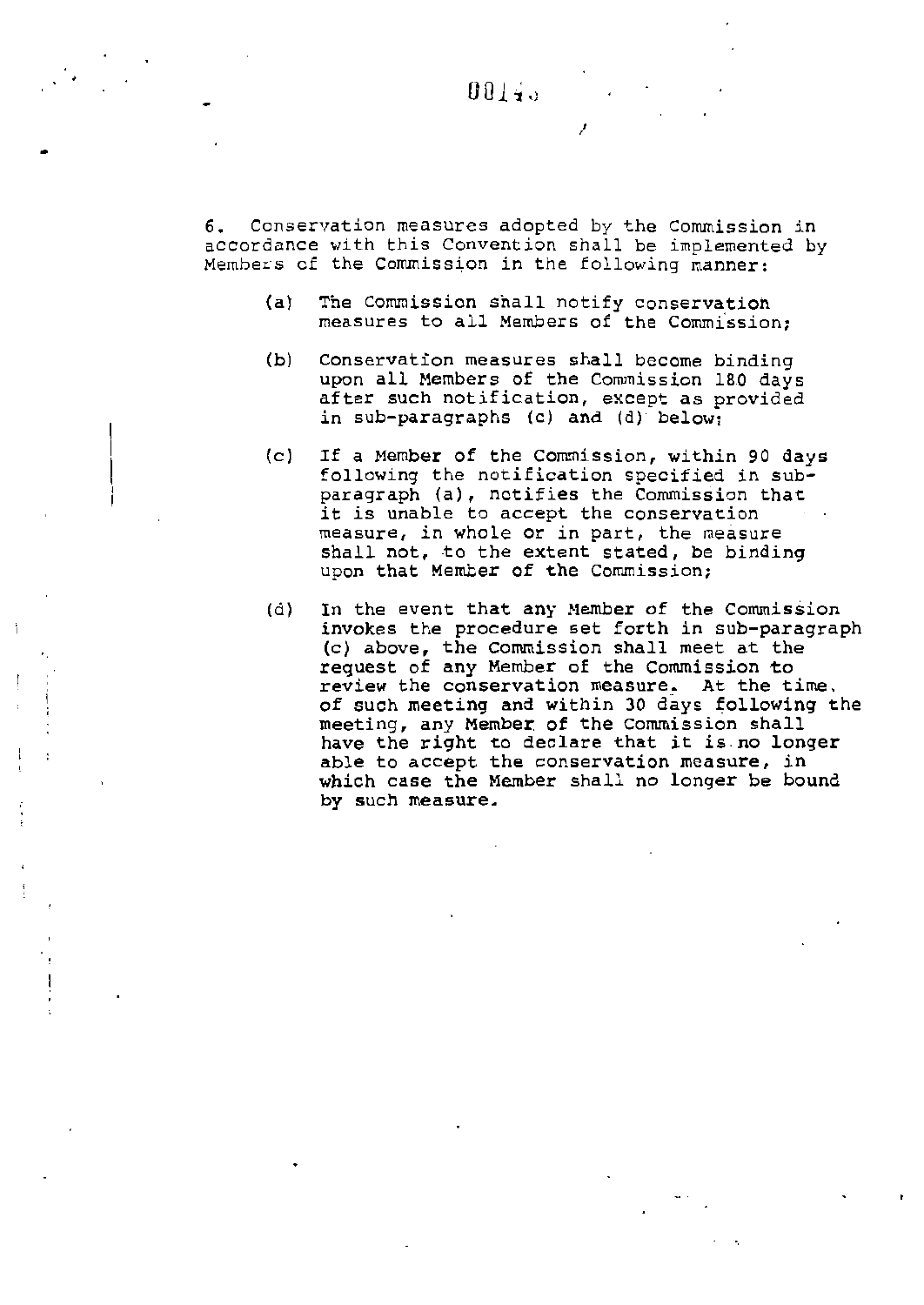# $001 \scriptscriptstyle{14}$

, *I* 

### ARTICLE IX

s

1. The Commission shall draw the attention of any State which is not a Party to this Convention to any activity undertaken by its nationals or vessels which, in the opinion of the Commission, affects the implementation of the objective of this Convention.

2. The Commission shall draw the attention of all Contracting Parties to any activity undertaken by any Contracting Party's nationals or vessels which, in the opinion' of the Commission, affects the implementation of the objective of this Convention or the compliance by that Contracting Party with its obligations under this Convention.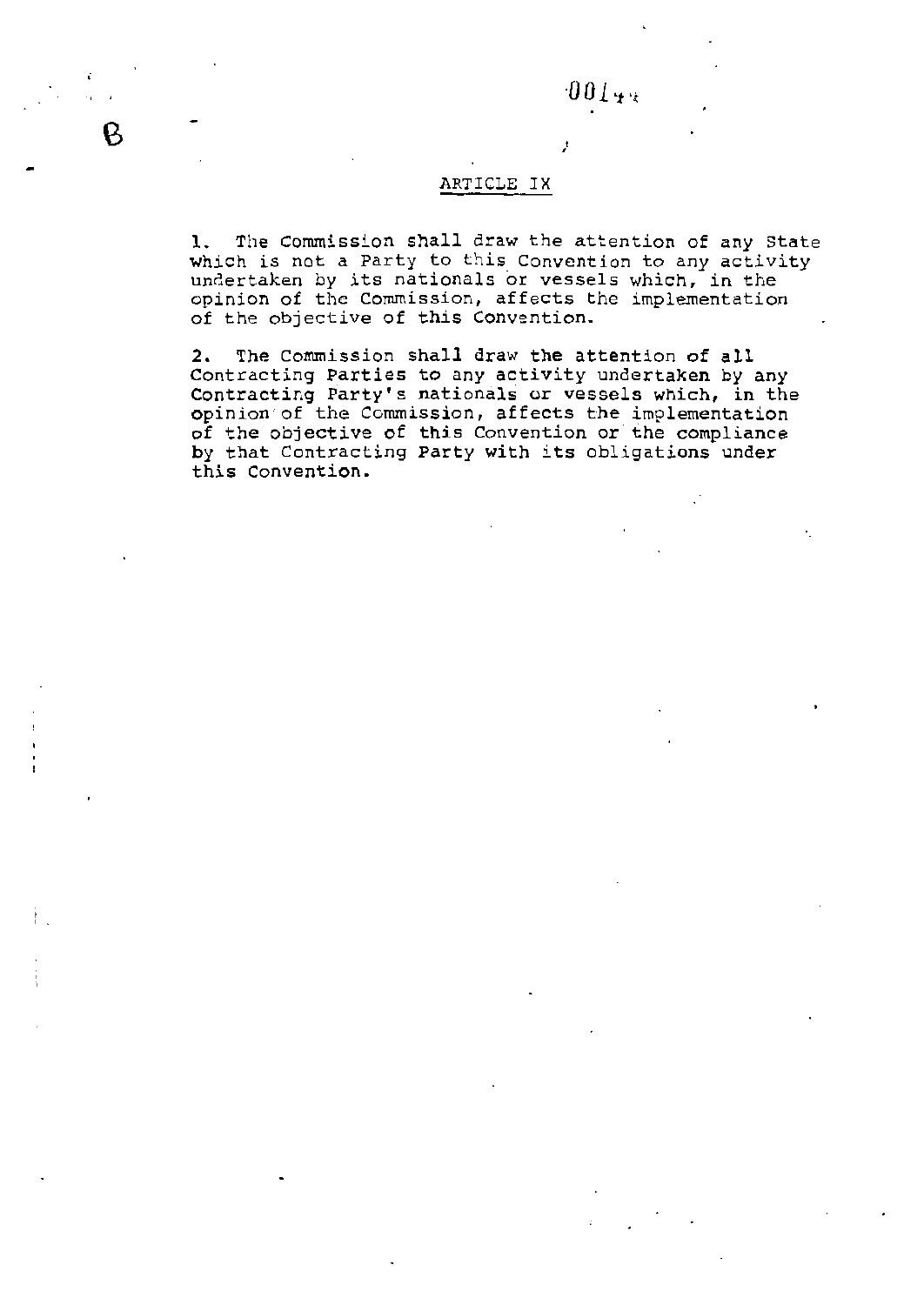# $001$  x d  $\sim$

, *I* 

### ARTICLE X

1. Decisions of the Commission on matters of substance 1. Decisions of the commission on massess of statement shall be taken by consensus. The gassing of answer matter of substance.

2. Decisions on matters other than those referred to in paragraph 1 shall be taken by a simple majority of the Members of the Commission present and voting.

المتناسب

 $\sim 10^{-1}$ 

 $\sim$ 

 $\sim$ 

 $\sqrt{2}$  and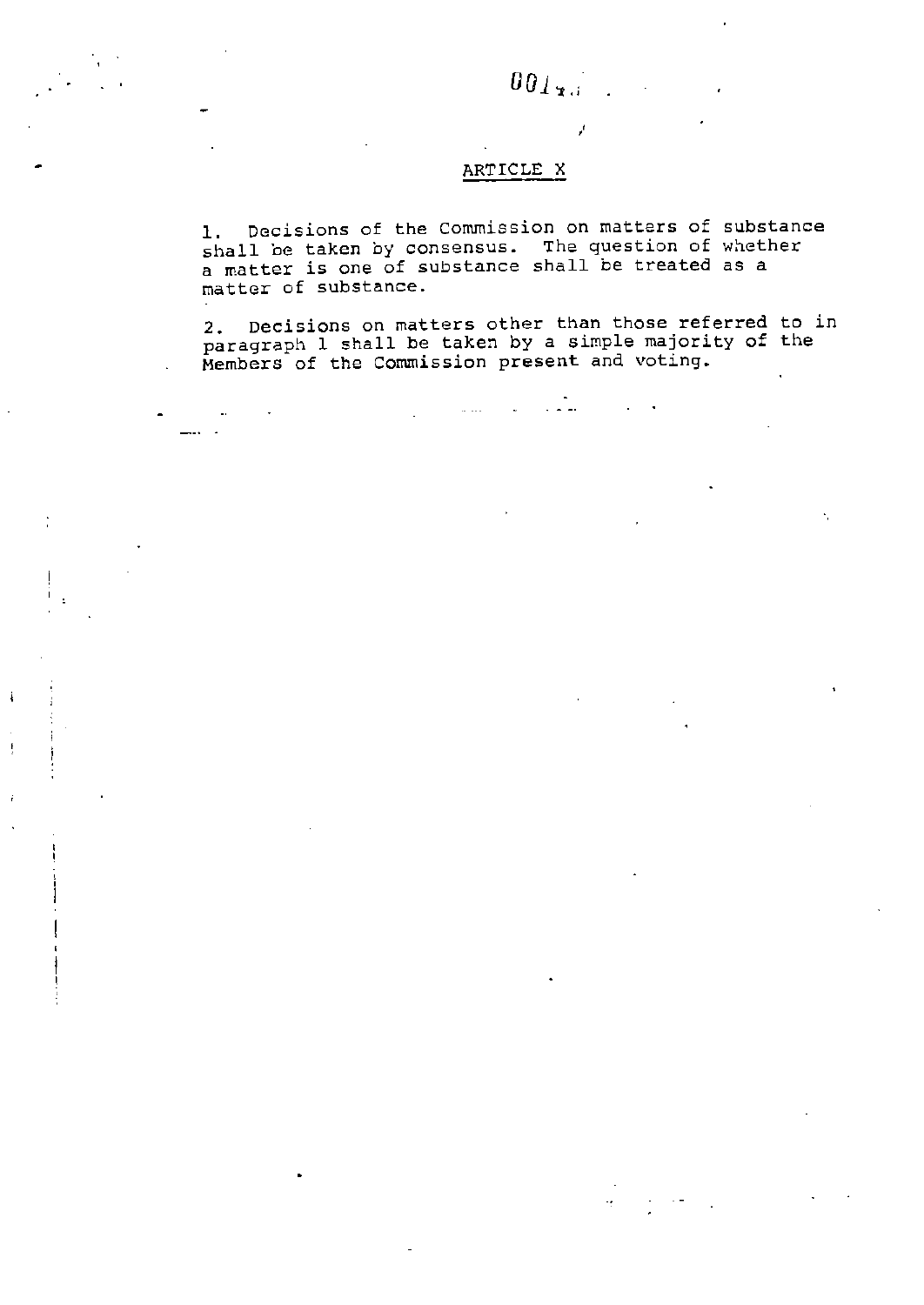# 001<sup>+</sup>

*)* 

### ARTICLE XI

1. The Commission shall meet annually and as provided in Article VIII. It may meet at any other time at the request of one-third of its members.

2. At its first meeting the Commission shall elect from among its members a Chairman and Vice-Chairman, each of whom shall serve for a term of two years and shall be eligible for re-election for one additional term. The Chairman and Vice-Chairman shall not represent the same Contracting Party.

3. The Commission shall adopt and amend as necessary the rules of procedure for the conduct of its meetings, except with respect to the matters dealt with in Article X.

4. The Commission may establish such subsidiary bodies<sub>.</sub> as are necessary for the performance of its functions.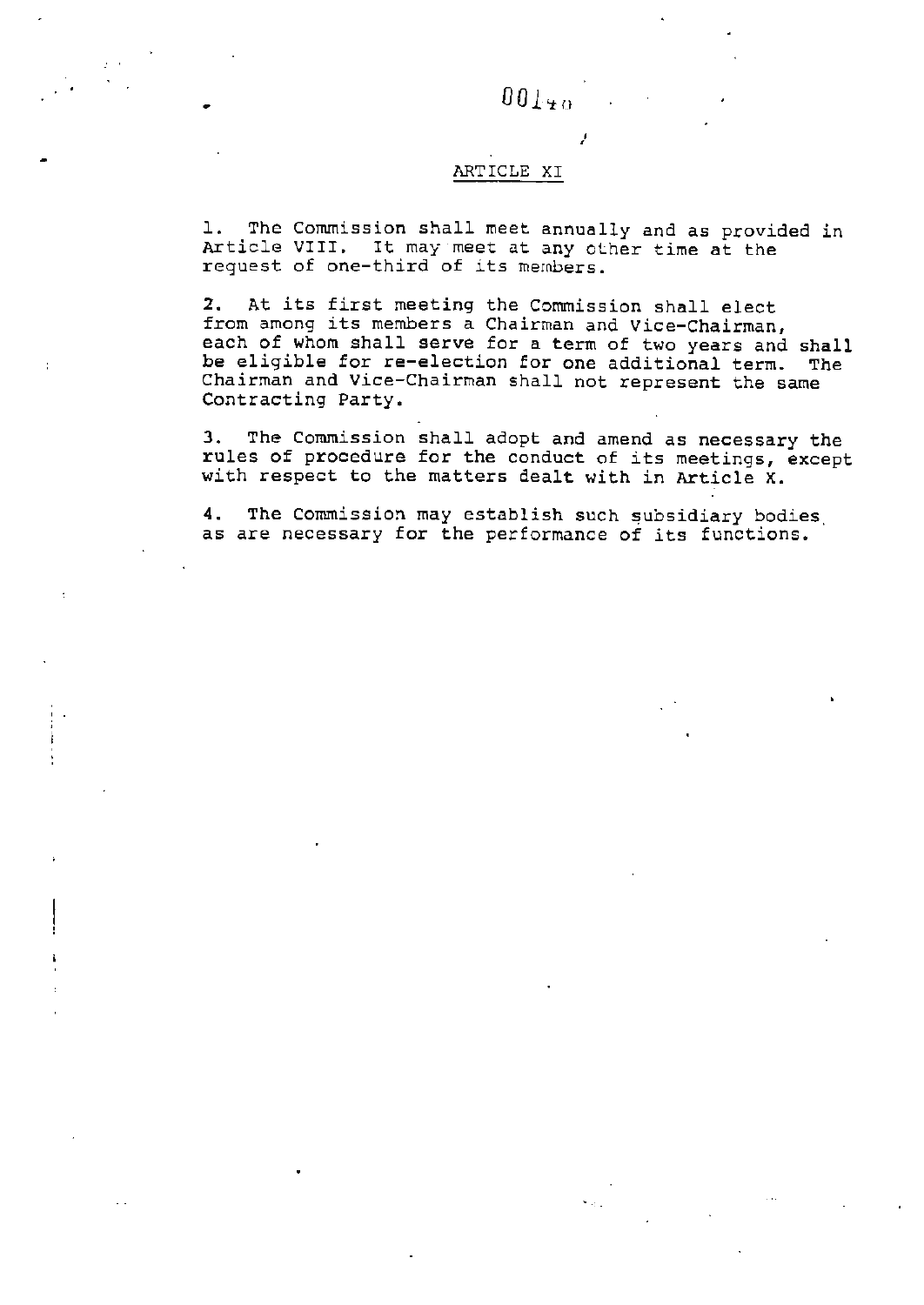# *001~,*

#### ARTICLE XII

*I* 

I.,.

1. The Contracting Parties hereby establish the Scientific Committee for the Conservation of Antarctic Marine Living Resources (hereinafter referred to as the Scientific Committee) which shall be a consultative body to the Commission.

2. Each Member of the Commission shall be a member of the Scientific Committee and shall appoint a representative with suitable scientific qualifications, who may be accompanied by other experts and advisers.

3. The Scientific Committee may invite other scientists or experts to participate in its work in the capacity of advisers.

: I I·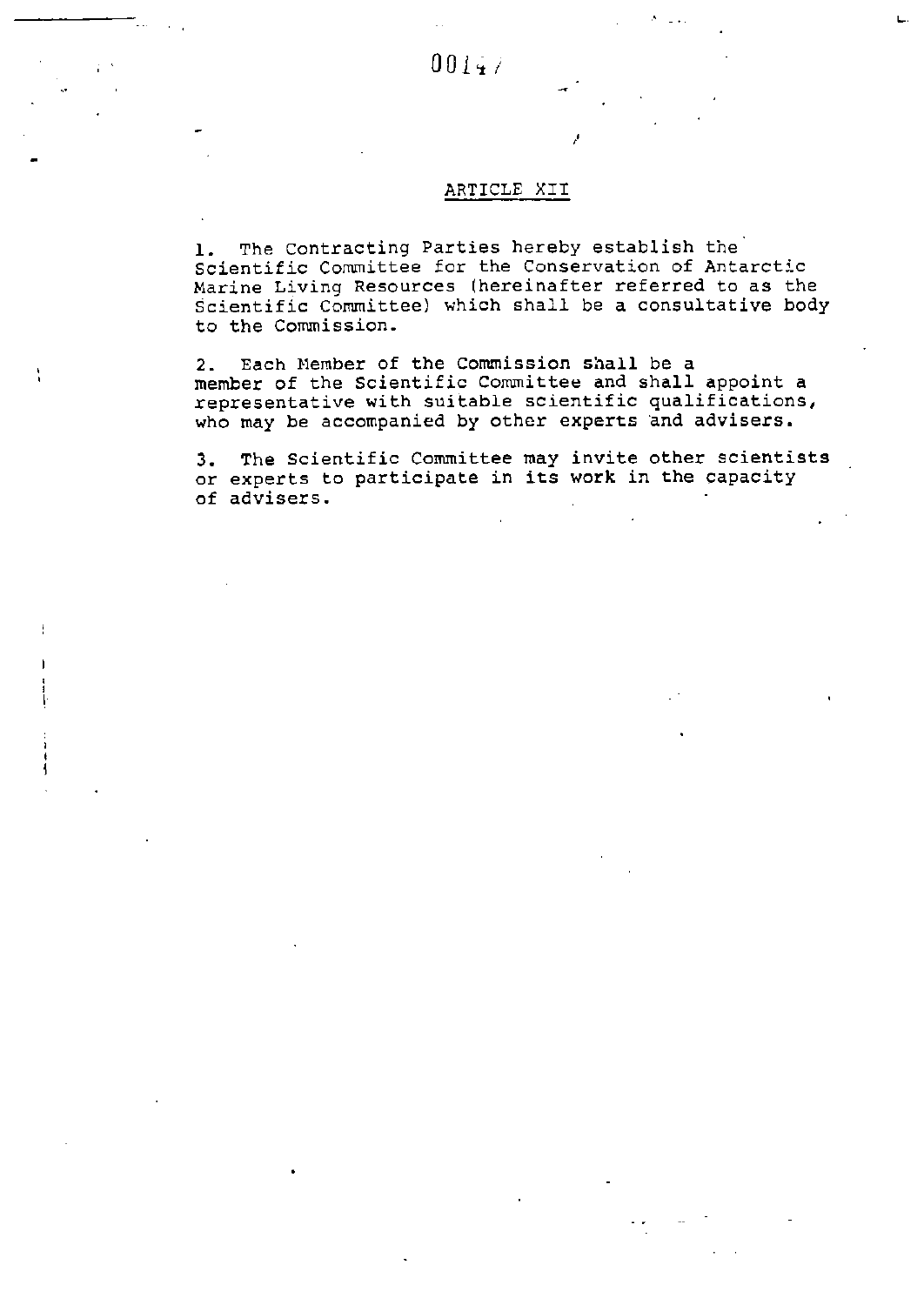### $0.014\pm0.01$

### ARTICLE XIII

1. The Scientific Committee shall provide a forum for consultation and co-operation concerning the collection, study and exchange of information with respect to the marine living resources covered by this Convention. It shall encourage and promote co-operation in the field of scientific research in order to extend knowledge of the marine living resources of the Antarctic marine ecosystem.

2. The Scientific Committee shall conduct such activities as the Commission may direct in pursuance of the objective of this Convention, and shall:

- (a) Establish criteria and methods to be used for determinations concerning the conservation measures referred to in Article **VIII ;**
- (b) Regularly **assess** the status and trends of the populations of Antarctic marine living resources;
- (c) Analyse data concerning the direct and indirect effects of harvesting on the populations of Antarctic marine living resources;
- . (d) Assess. the effects of proposed changes in the methods or levels of harvesting and proposed conservation measures;
- (e} Transmit assessments, analyses, reports and . recommendations to the Commission as requested or on its own initiative regarding measures and research to implement the objective of this Convention;
- (f) Formulate proposals for the conduct of international and national programs of research into Antarctic marine living resources.

3. In carrying out its functions, the Committee shall have regard to the work of other relevant technical and scientific organisatiohs and to the scientific activities conducted within the framework of the Antarctic Treaty.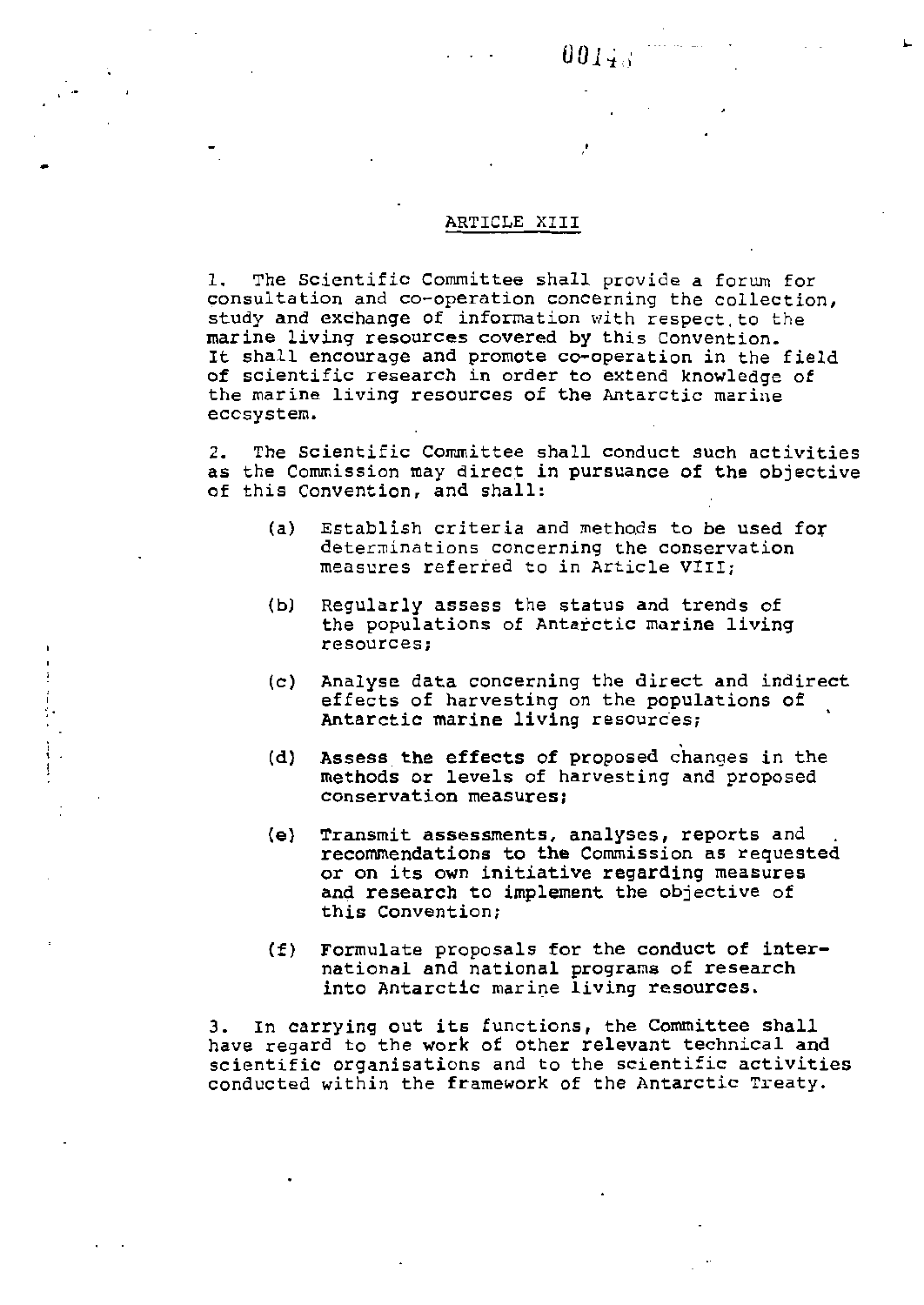# $0014J$

*I* 

..

#### **ARTICLE XIV**

1. The first meeting of the Scientific Committee shall be held within three months of the first meeting of the Commission. The Scientific Committee shall meet thereafter as may be necessary to fulfil its functions.

*2.* The Members of the Commission shall transmit to the Executive Secretary the names of their representatives to the Scientific Committee.

3. The Scientific Committee shall adopt and amend as necessary its rules of procedure which shall be approved by the Commission. The rules shall include procedures for the presentation of minority reports.

4. The Scientific Committee may establish, with the approval of the Commission, such subsidiary bodies as are necessary for the performance of its functions.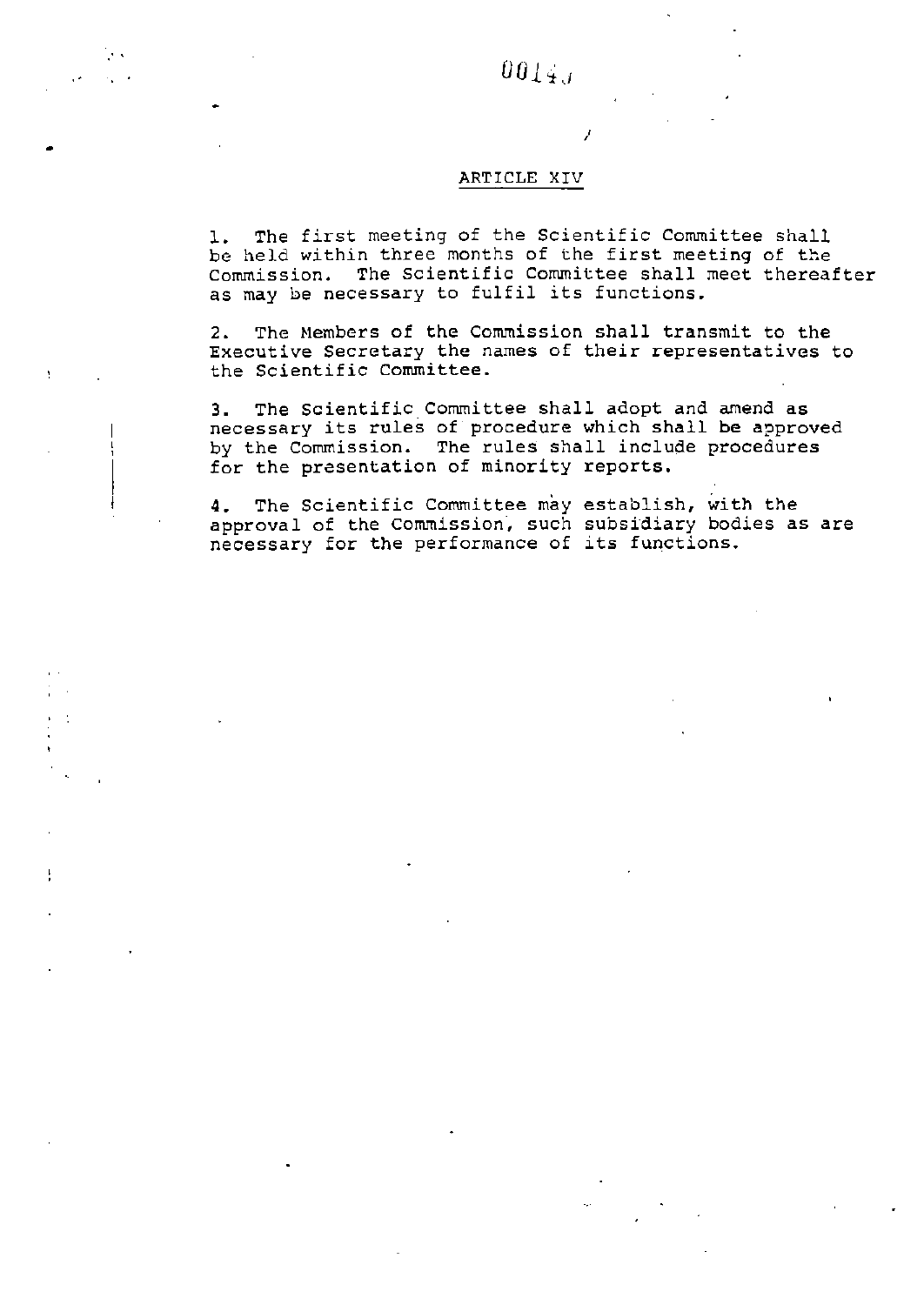### ARTICLE XV

1. The Commission shall appoint an Executive Secretary to serve the Commission and Scientific Committee according to such procedures and on such terms and conditions as the Commission may determine.

2. The Executive Secretary shall appoint, direct and<br>supervise the staff of the Secretariat according to such rules and procedures and on such terms and conditions as the Commission may determine.

 $3.$ The Executive Secretary and Secretariat shall perform the functions entrusted to them by the Commission.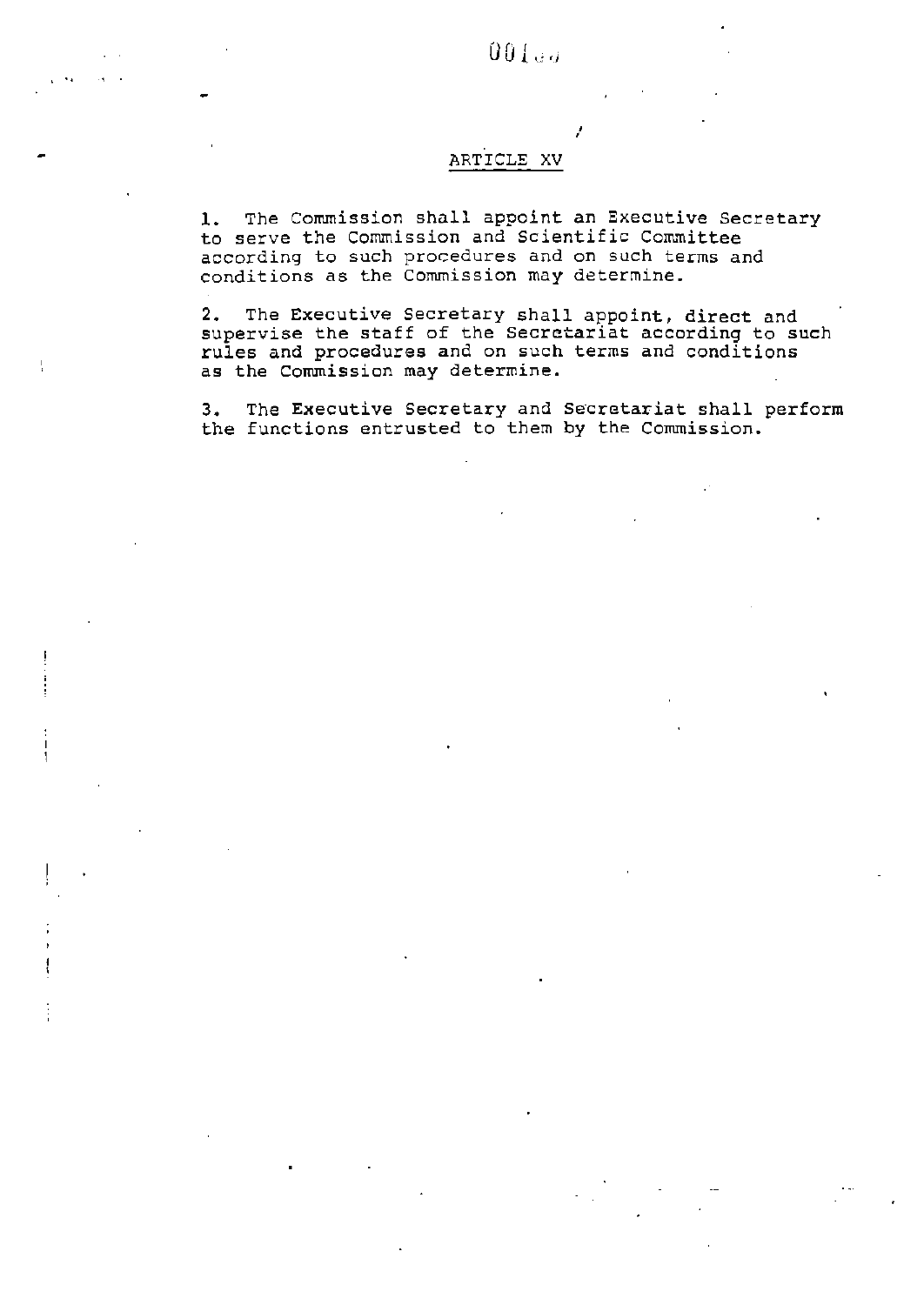### **ARTICLE XVI**

1. The headquarters of the Commission shall be established at ................... The first meeting of the Commission shall be held within three months of the entry into force of this Convention.

, *I* 

2. The Depositary (as designated in Article XXV of this Convention) shall convene the first meeting of the Commission. Thereafter all meetings of the Commission shall be held at its headquarters, unless decided otherwise by the Commission.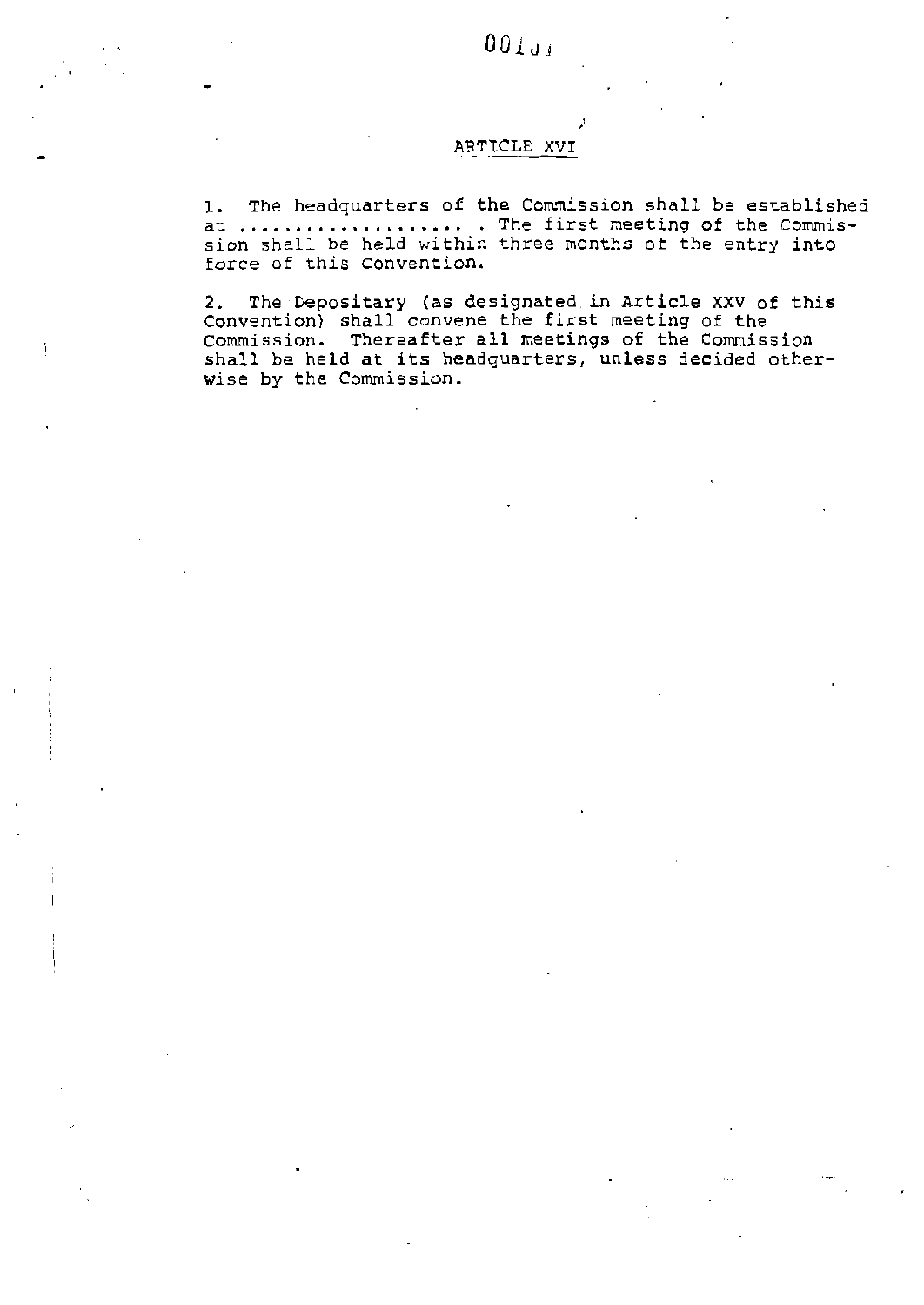### ARTICLE XVII

1. At each annual meeting, the Commission shall adopt by consensus its budget and the budget of the Scientific Committee.

2. A draft budget for the Commission and the Scientific Committee and any subsidiary bodies shall be prepared by the Executive Secretary.and submitted to the Members of the Commission at least sixty days before the annual meeting of the Commission.

3. Each Member of the Commission shall contribute to the budget. Until the expiration of 5 years after the entry into force of this Convention, the contribution of each Member of the Commission shall be equal-.

Thereafter the contribution shall be determined in accordance with two criteria: the amount harvested and an equal sharing among all Members of the Commission. The Commission shall determine by consensus the proportion in which these two criteria shall apply provided that the proportion of equal sharing should not be less than , of the total contribution.

4. The financial activities of the Commission and Scientific Committee shall be conducted in accordance with financial regulations adopted by the Commission and shall be subject to an annual audit by external auditors selected by the Commission.

5. Each Member of the Conunission shall meet its own expenses arising from attendance at meetings of the Commission and of the Scientific Committee.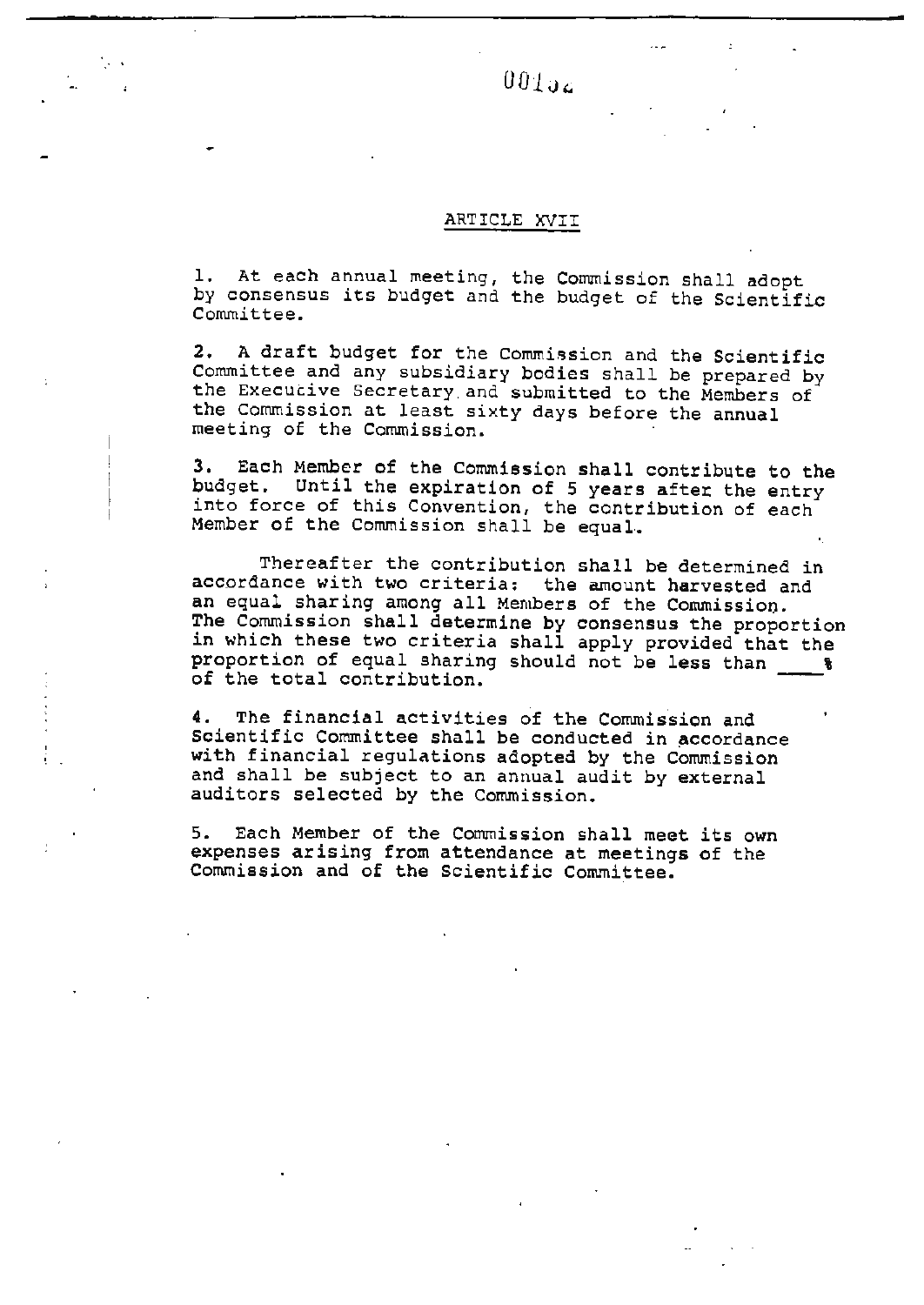#### ARTICLE XVIII

1. The Members of the Commission shall, to the greatest extent possible, provide annually to the Commission and to the Scientific Committee such statistical, biological or other data and information as the Commission and Scientific Committee may require in the exercise of their functions, including information on their future fishing programs.

2. The Members of the Commission shall provide, in the manner and at such intervals as may be prescribed, details of harvesting operations, including areas of operation, by their nationals and vessels, so as to enable catch and effort statistics to be compiled.

3. The Members of the Commission shall provide to the Commission at such intervals as may be prescribed information on steps **taken** to implement the conservation measures adopted by the Commission.

4. The Members of the Commission **agree** that in any harvesting by their nationals and vessels advantage shall be taken of opportunities to collect data needed to assess the impact of harvesting.

j •  $\mathbf{i}$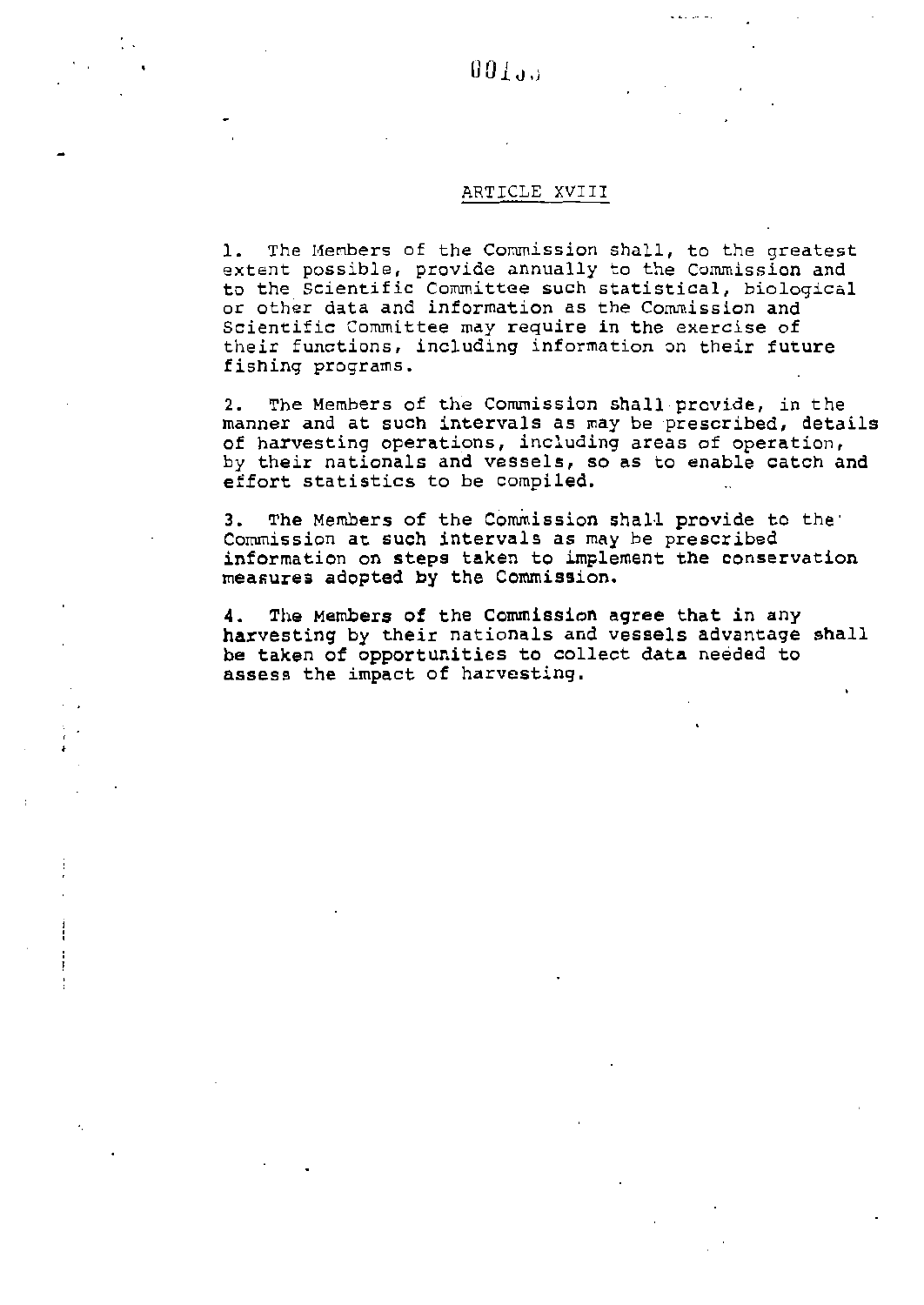### ARTICLE XIX

1. Each Contracting Party shall take appropriate 1. Each Contracting raity shaif take appropriate<br>measures within its competence to ensure compliance with mediates within its completion to charge compliance with measures adopted by the Commission to which the Party is bound in accordance with Article VIII.

2. Each Contracting Party shall transmit to the Commission information on measures taken pursuant to paragraph 1, including the imposition of sanctions for any violation.

 $\ddotsc$ 

 $\cdot$ 

...

ţ,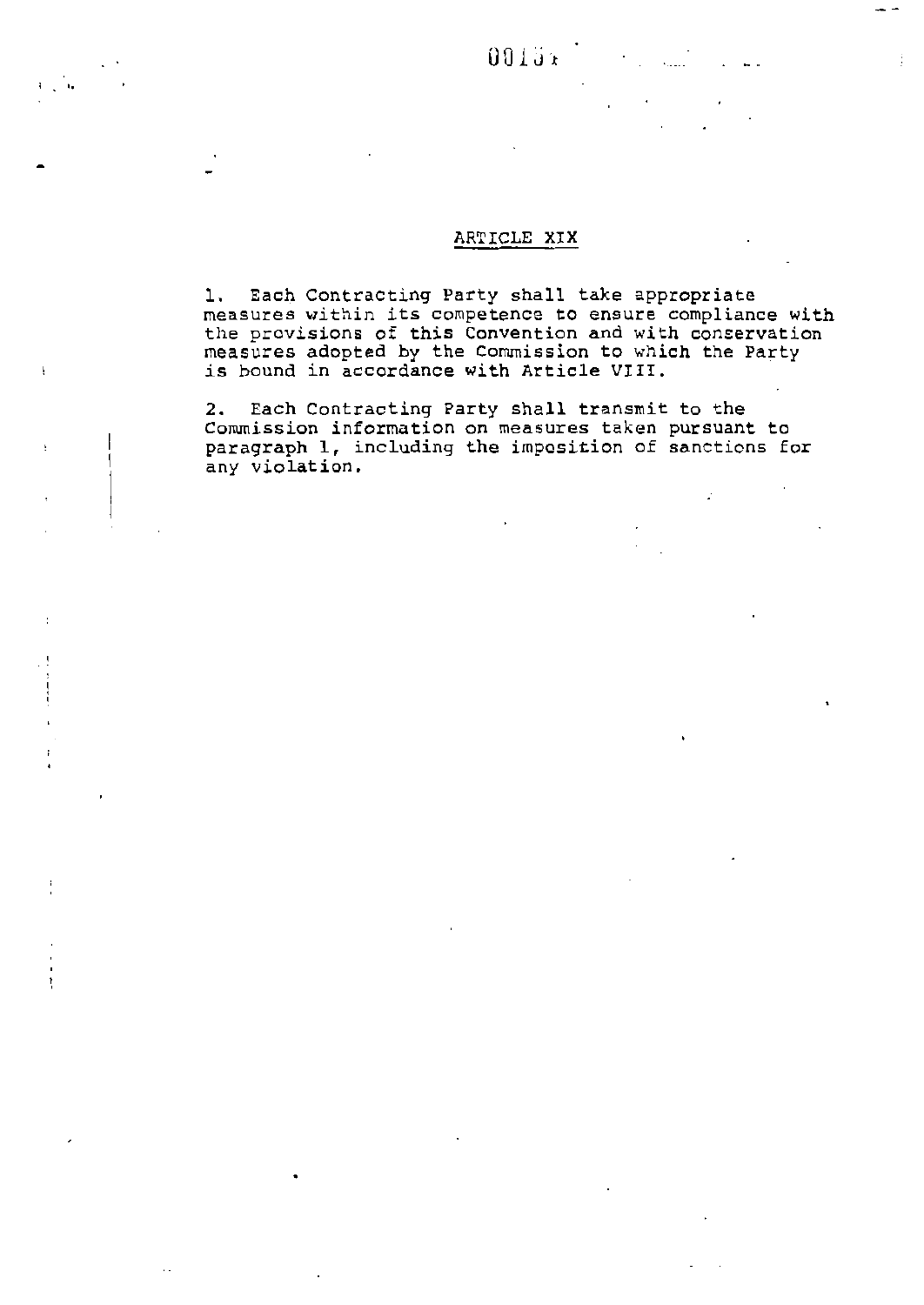### ARTICLE XX

**1.** Each Contracting Party undertakes to exert appro-1. Bach concructing rare, and cance as each apple Nations, to the end that no one engages in any activity contrary to the objective of this Convention.

2. Each Contracting Party shall notify the Commission 2. Each contracting rarty shaft hotify the commits:<br>of any such activity which comes to its attention.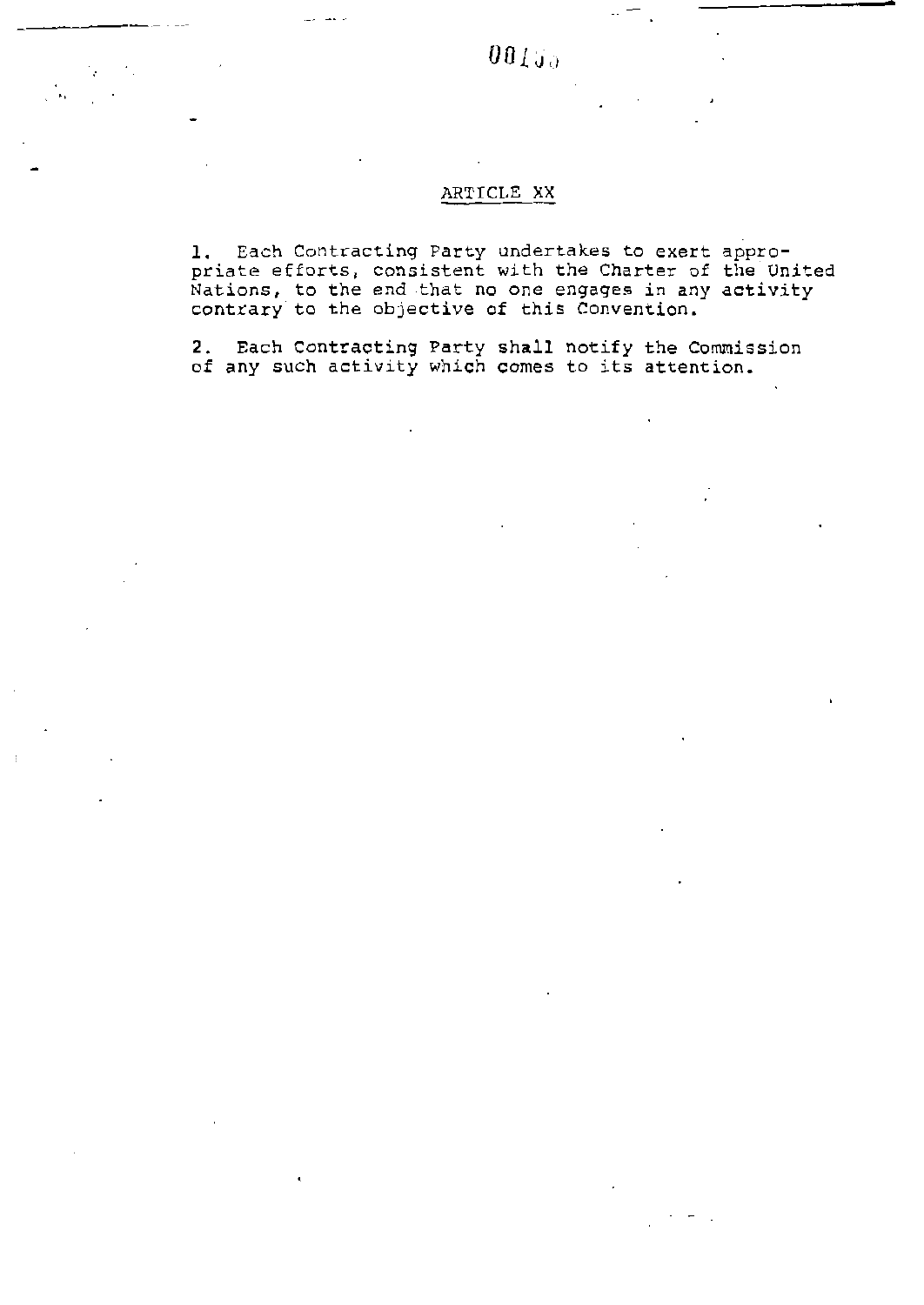$0015<sub>o</sub>$ 

#### ARTICLE XXI

1. The Commission and the Scientific Committee shall co-operate with the Antarctic Treaty Consultative Parties on matters falling within the competence of the latter.

2. The Commission and.the Scientific Committee shall co-operate, as appropriate, with the Food and Agriculture Organization of the United Nations and with other Specialized Agencies.

3. The Commission and the Scientific Committee shall seek to develop co-operative working relationships, as appropriate, with inter-governmental and non-governmental organizations which could contribute to their work, including the Scientific Committee on Antarctic Research, the Scientific Committee on Oceanographic Research and the International Whaling Commission.

4. The Commission may enter into agreements with the organizations referred to in this Article and with other organizations as may be appropriate. The Commission and the Scientific Committee may invite such organizations to send observers to their meetings and to meetings of their subsidiary bodies.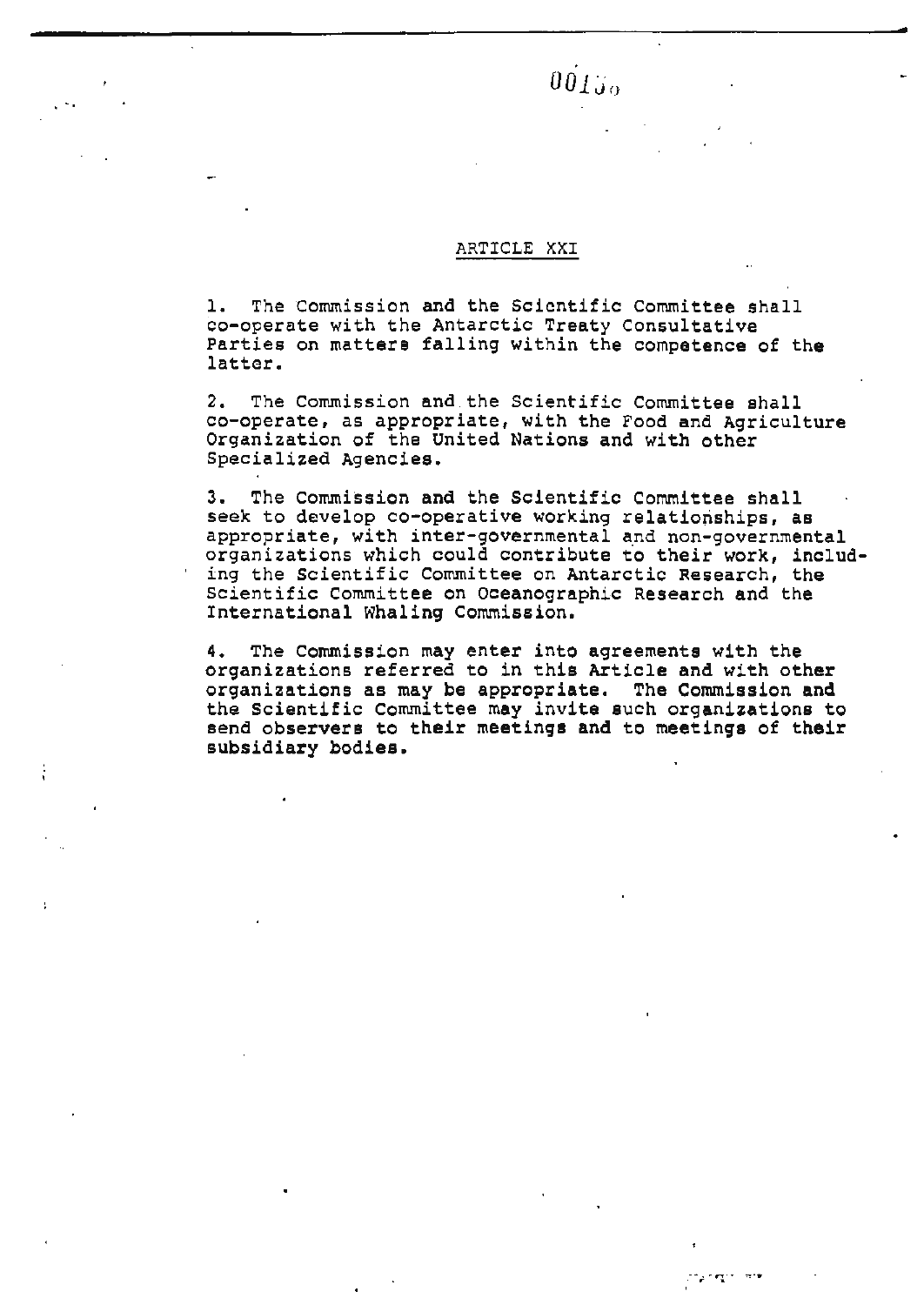# *DDlJ1*

#### ARTICLE **XXII**

1. In order to promote the objective and ensure observance of the provisions of this Convention, the Contracting Parties agree that a system of observation and inspection shall be established.

,'

2. The system of observation and inspection shall be elaborated by the Commission on the basis of the following principles:

- (a) Contracting Parties shall cooperate with each other to ensure the effective implementation of the system of observation and inspection,<br>taking account of the existing international taking account of the existing international<br>practice. This system shall include, inter alia, procedures for boarding and inspection by observers and inspectors designated by the Members of the Commission an4 procedures for flag state prosecution and sanctions on the basis of evidence resulting from such boarding and inspections. A report of such prosecutions and sanctions imposed shall be included in the information referred to in Article XIX;
- (b) In order to verify compliance with measures adopted under this Convention, observation and inspection shall be carried out on board vessels engaged in scientific research or harvesting of marine living resources in the Convention area, through observers and inspectors designated by the Members of the Commission and operating under terms and conditions to be established by the Commission:

-3

(c) Designated observers and inspectors shall remain subject to the jurisdiction of the Contracting Party of which they are nationals and shall report on the results of inspections to their Goverrunents which shall in turn report to the Commission.

3. Pending the establishment of the system of observation and inspection, the Members of the Commission shall seek to establish interim arrangements to designate observers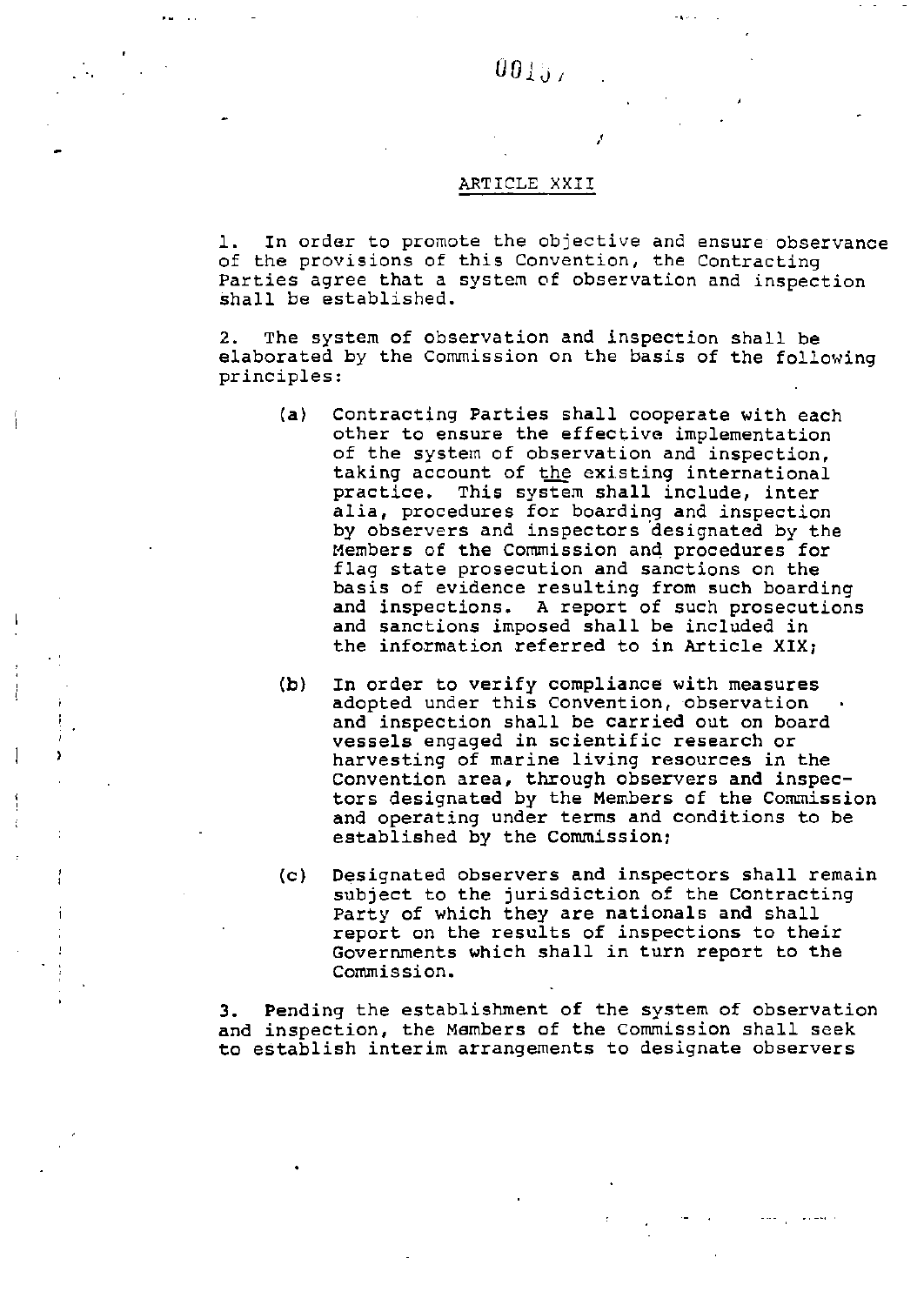$\cdot$  .

 $\mathbf{r}$ 

.<br>and inspectors and such designated observers and inspectors shall be entitled to carry out inspections in accordance with the principles set out in paragraph *2* of this Article.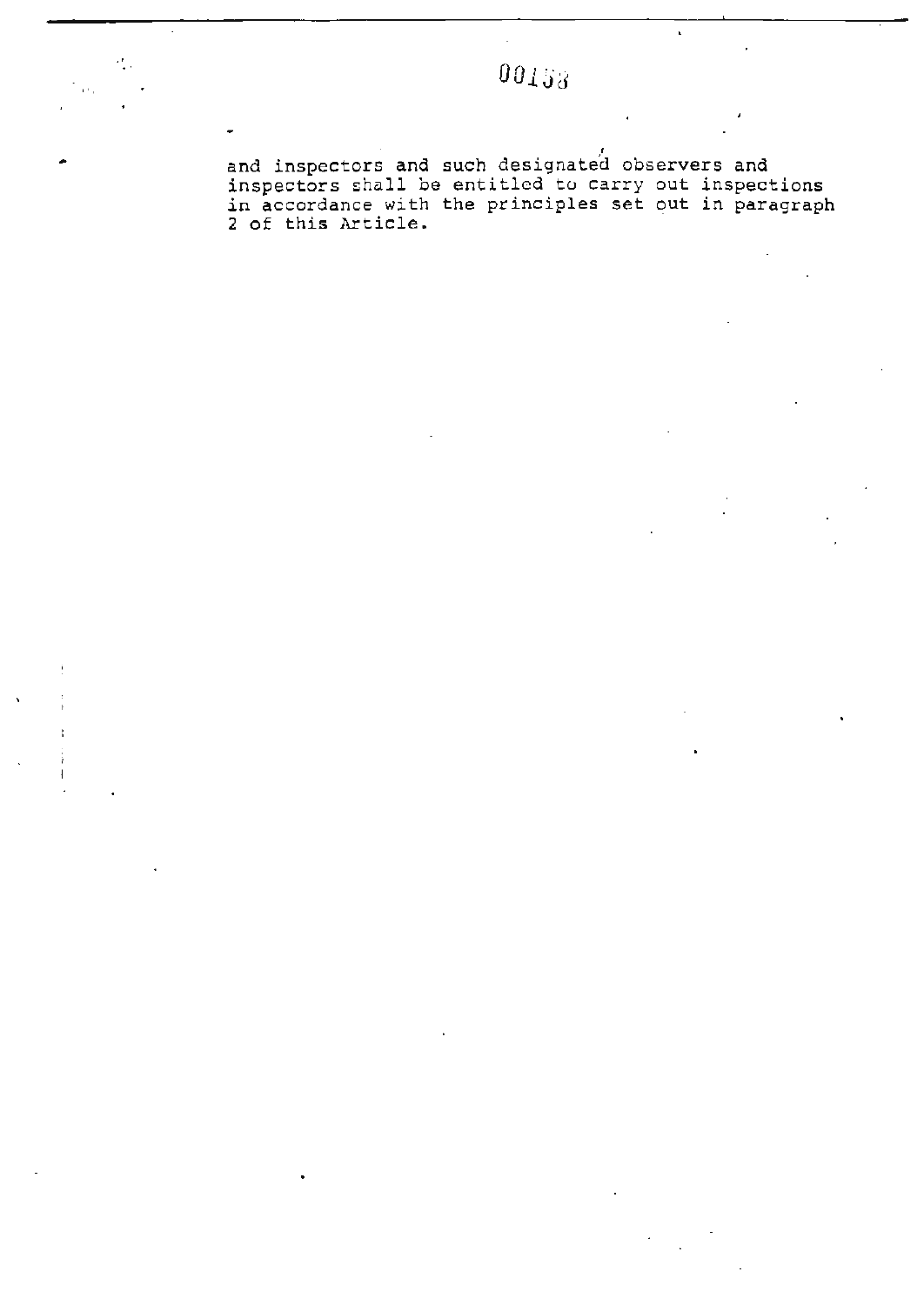### $0015.$

### ARTICLE **XXIII**

*I* 

1. If any dispute arises between two or more of the Contracting Parties concerning the interpretation or application of this Convention, those Contracting Parties shall consult among themselves with a view to having the dispute resolved by negotiation, inquiry, mediation, conciliation, arbitration, judicial settlement or other peaceful means of their own choice.

Any dispute of this character not so resolved shall, with the consent in each case of all parties to the dispute, be referred for settlement to the International Court of Justice or to arbitration; but failure to reach agreement on reference to the International Court or to arbitration shall not absolve parties to the dispute from the responsibility of continuing to seek to resolve it by any of the various peaceful means referred to in paragraph 1 of this Article.

*3.* In cases where the dispute is referred to arbitration, the arbitral tribunal shall be constituted as provided in the Annex to this Convention.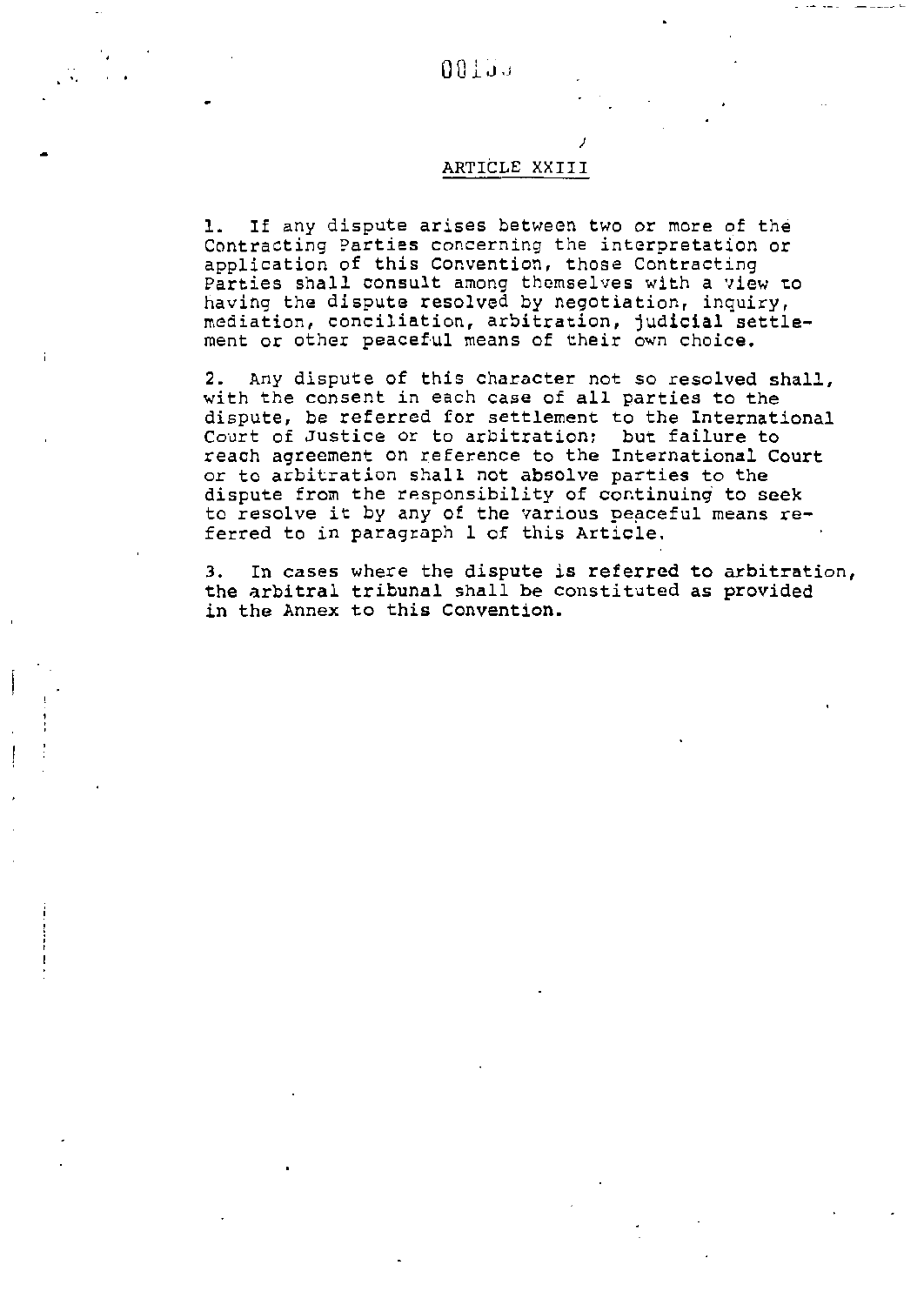### ARTICLE XXIV

1. This Convention shall be open for signature at ................ from ................... to ............ by the States participating in the meeting at which this<br>Convention is adopted.

2. The States which so sign will be the original signatory States of the Convention.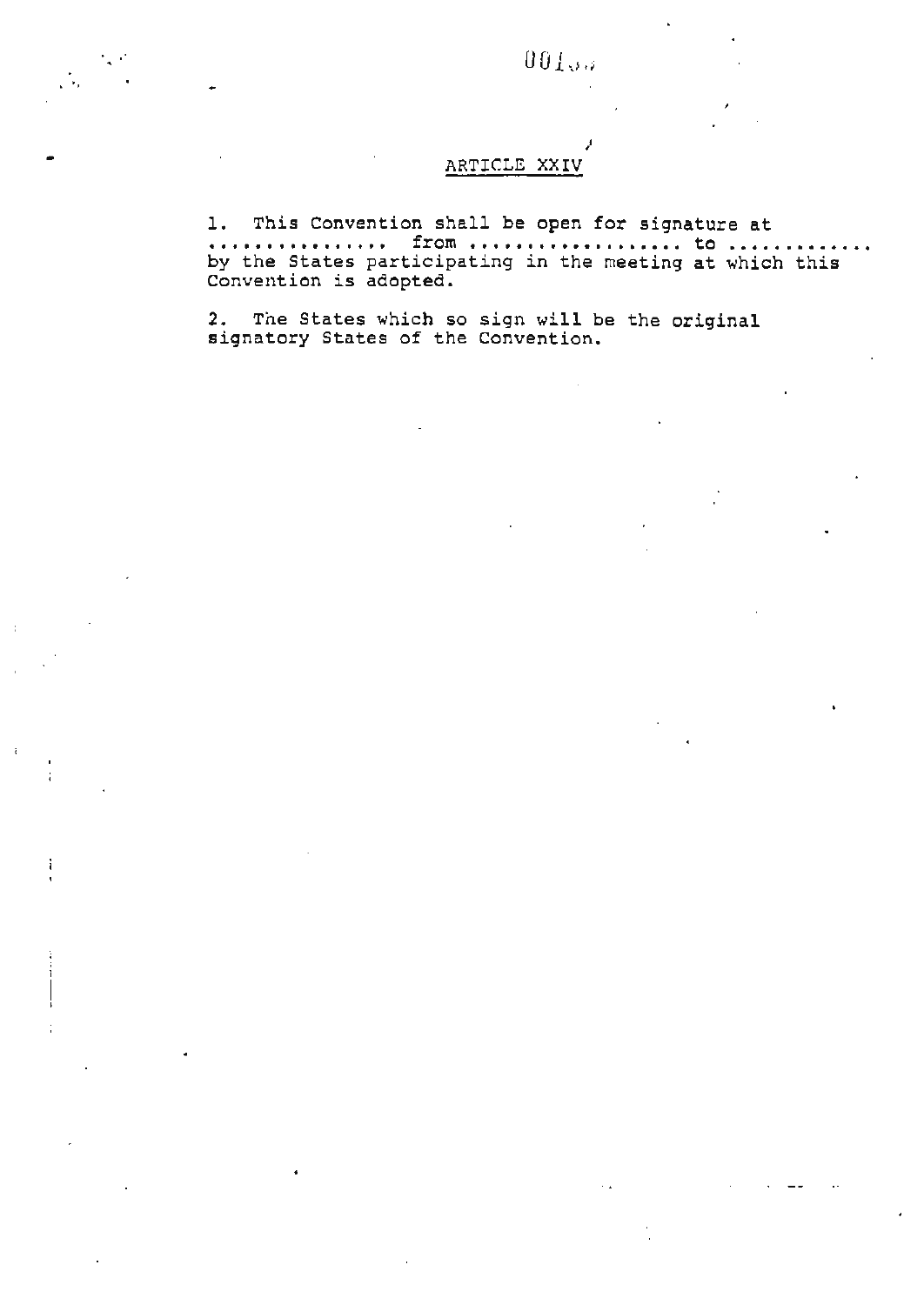#### ARTICLE XXV

1. This Convention is subject to ratification, approval or acceptance by signatory States. Instruments or ratification, acceptance or approval shall be deposited with the Government of ...................., hereby designated as the Depositary.

2. A signatory State which deposits its instrument of ratification, acceptance or approval after the entry into force of this Convention shall notify the Commission Into force of this convention shall hottly the commission<br>of the status of its implementation of any conservation measures referred to in Article VIII(3):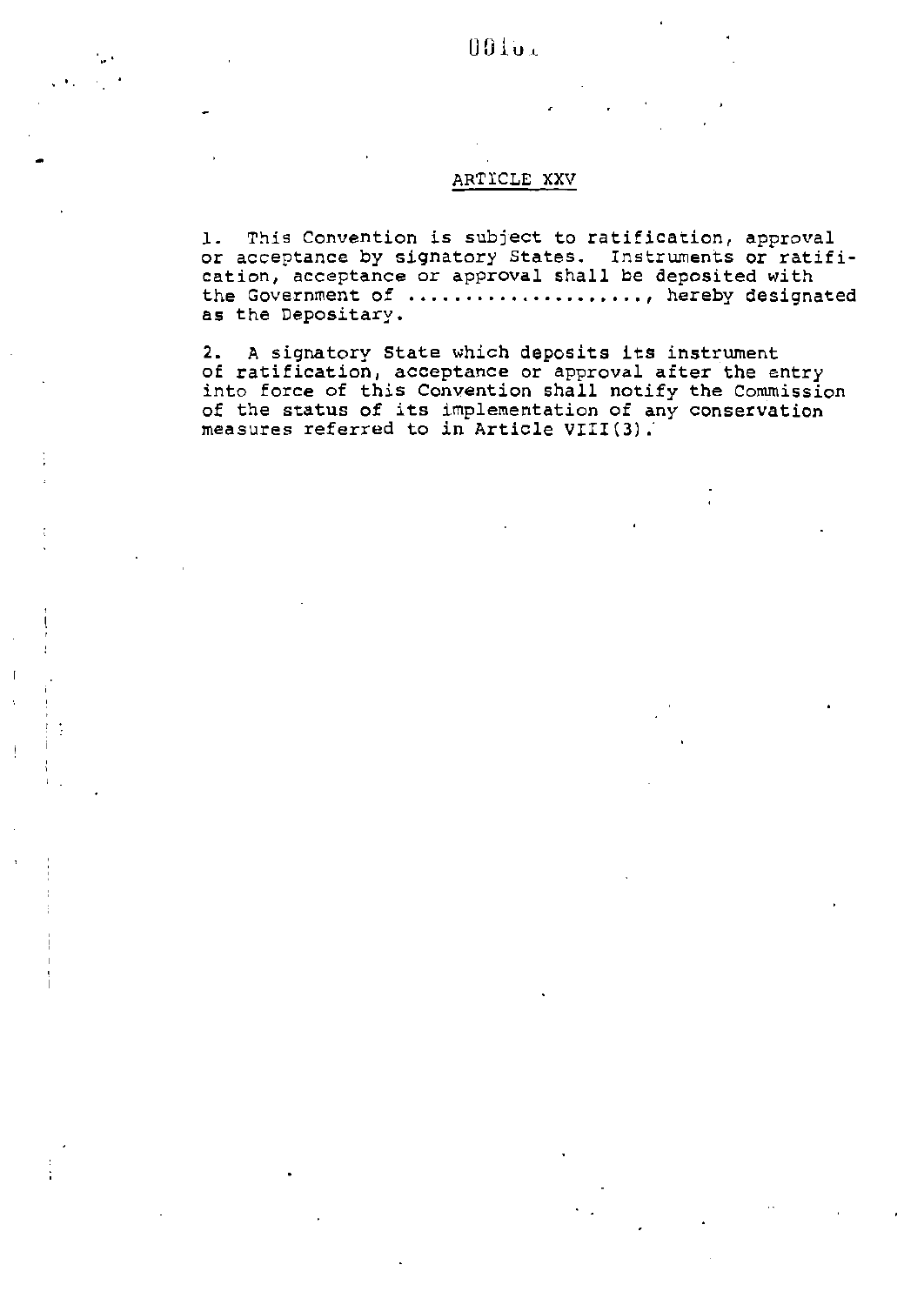### ARTICLE XXVI

1. This Convention shall enter into force on the thirtieth day following the date of deposit of the . . instrument of ratification, acceptance, approval or accession by States referred to in Article XXIV.

2. With respect to each State which subsequently deposits an instrument of ratification, acceptance, approval or accession, the Convention shall enter into force on the thirtieth day following the deposit by such State of its instrument of ratification, acceptance, approval or accession.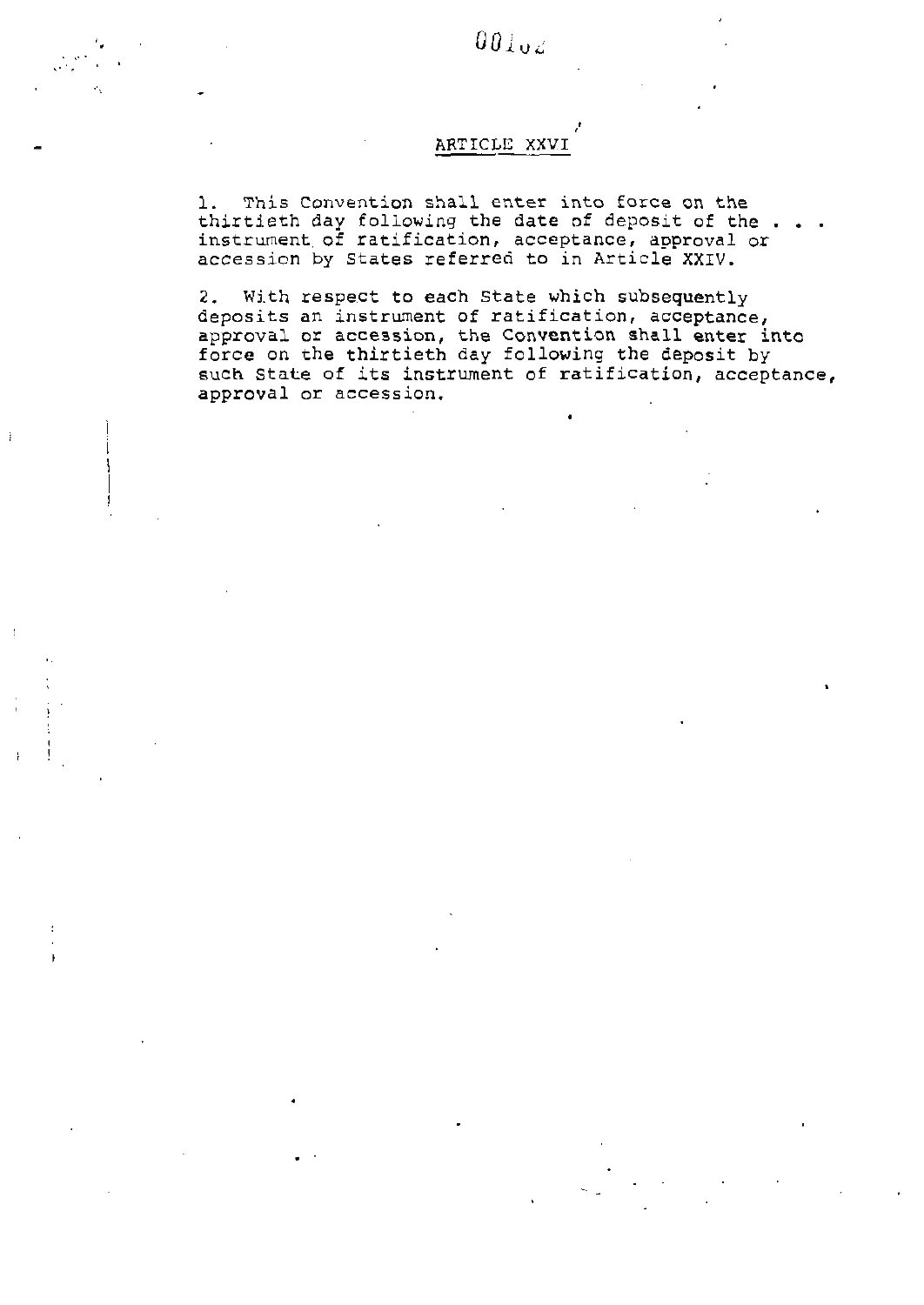$00166 -$ 

Z

 $\label{eq:2.1} \frac{1}{\sqrt{2\pi}\sqrt{2}}\int_{0}^{\sqrt{2\pi}}\frac{1}{\sqrt{2\pi}}\left(\frac{1}{\sqrt{2\pi}}\right)^{2\pi}d\tau.$ 

# ARTICLE XXVII

This Convention shall be open for accession by<br>any State interested in research or harvesting activities<br>in relation to the marine living resources to which this Convention applies.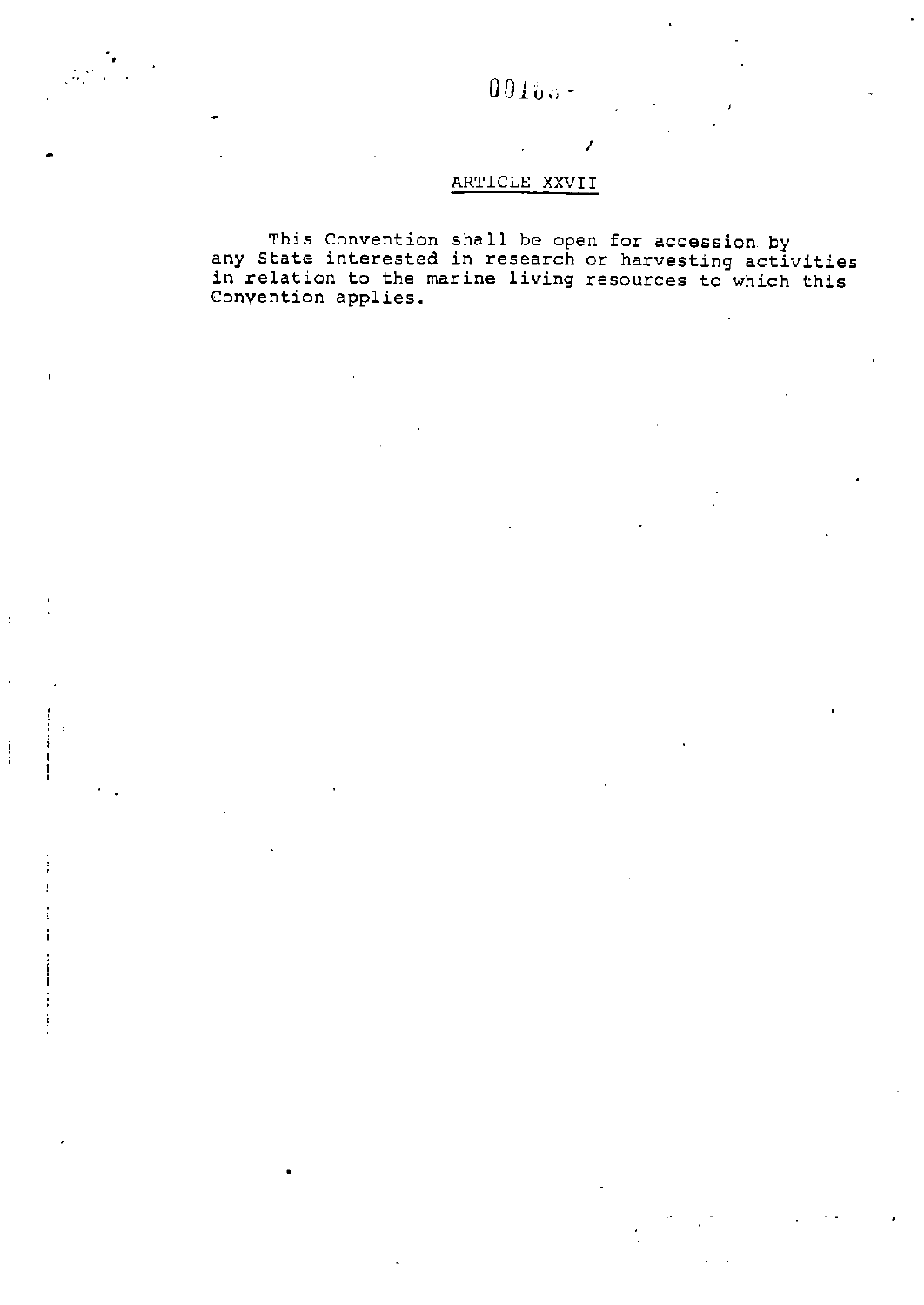# $0016\,x$

,,

#### ARTICLE XXVIII

••

.<br>.<br>. l . 1. This Convention may be amended at any time. The text of any amendment proposed by a Member of the Commission shall be submitted to the Depositary, which shall transmit it to all the Contracting Parties.

2. If one-third of the Members of the Commission request a meeting to discuss the proposed amendment the Depositary shall call such a meeting.

3. An amendment shall enter into force when the Depositary has received instruments of ratification, acceptance or approval thereof from all the Members of the Commission.

**4.** Such amendment shall thereafter enter into force as to any other Contracting Party when notice of ratification by it has been received by the Depositary. Any such Contracting Party from which no notice of ratification has been received within a period of one year from the date of entry into force of the amendment in accordance with paragraph 3 of this Article shall be deemed to have withdrawn from this Convention.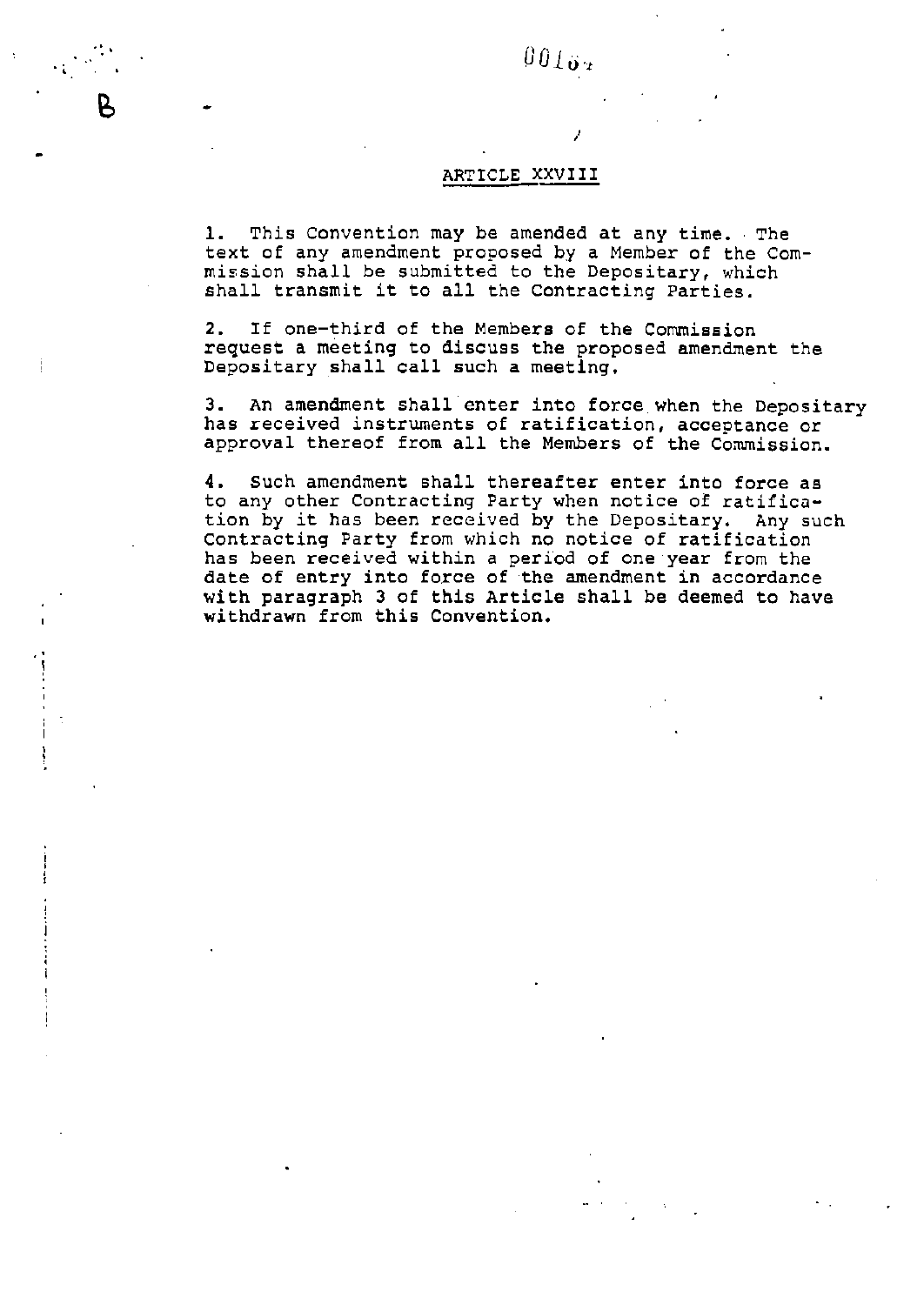••

#### ARTICLE XXIX

1, Any Contracting Party may withdraw from this Convention on 30 June of any year, by giving notice on or before l January of the same year to the Depositary, which, upon receipt of such a notice, shall communicate it forthwith to the other Contracting Parties.

2. Any other Contracting Party may, in **like** manner, within sixty days of the receipt of a copy of such a notice from the Depositary, qive notice of withdrawal in which case the Convention shall cease to be in force on 30 June of the same year with respect to the Contracting Party giving such notice.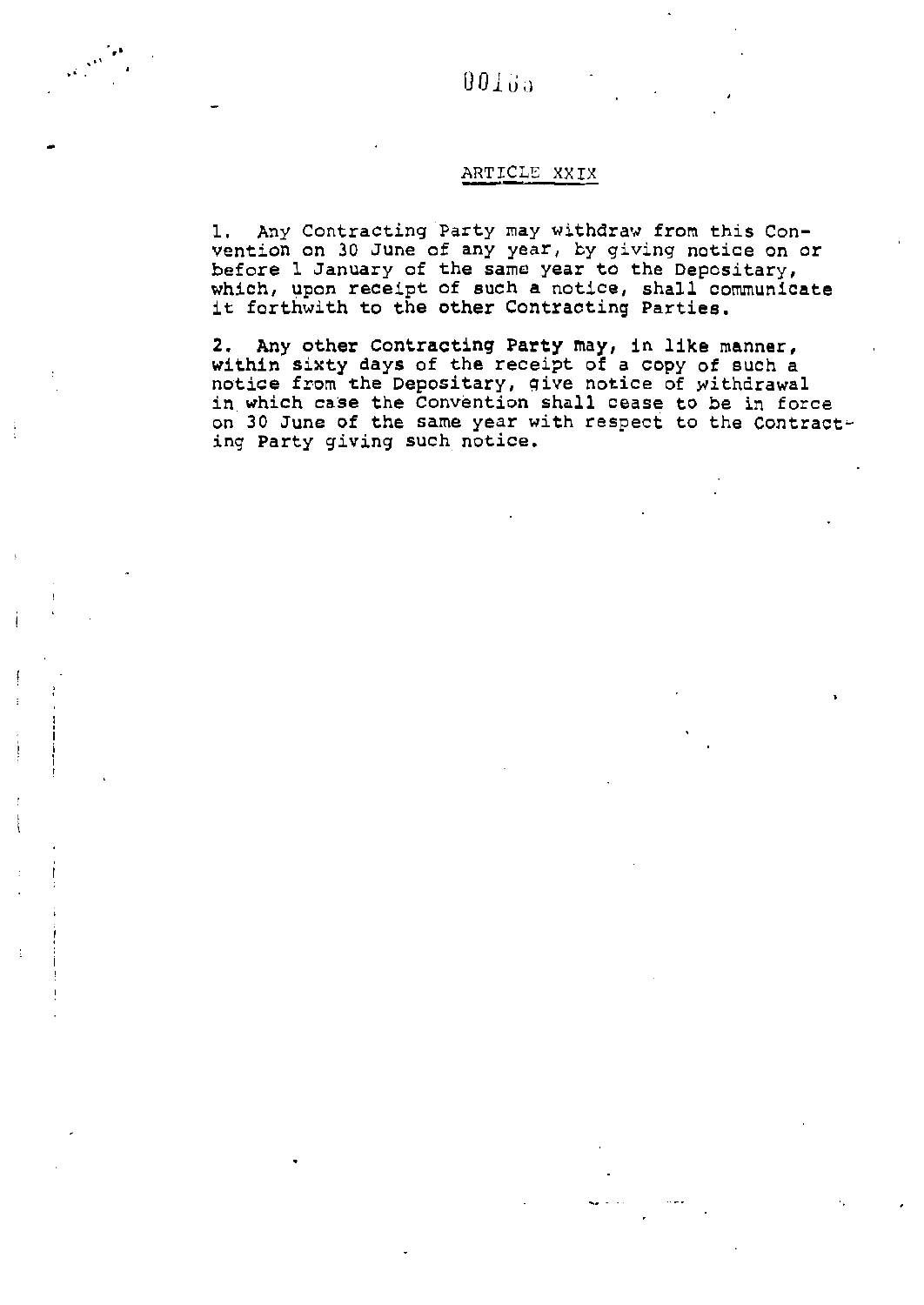### ARTICLE XXX

The Depositary shall notify all signatory and acceding States of the following:

 $\theta$ 

- Signatures of this Convention and the<br>deposit of instruments of ratification,  $(a)$ approval, acceptance and accession;
- The date of entry into force of this<br>Convention and of any amendment thereto,<br>and the date on which any withdrawal  $(b)$ takes effect.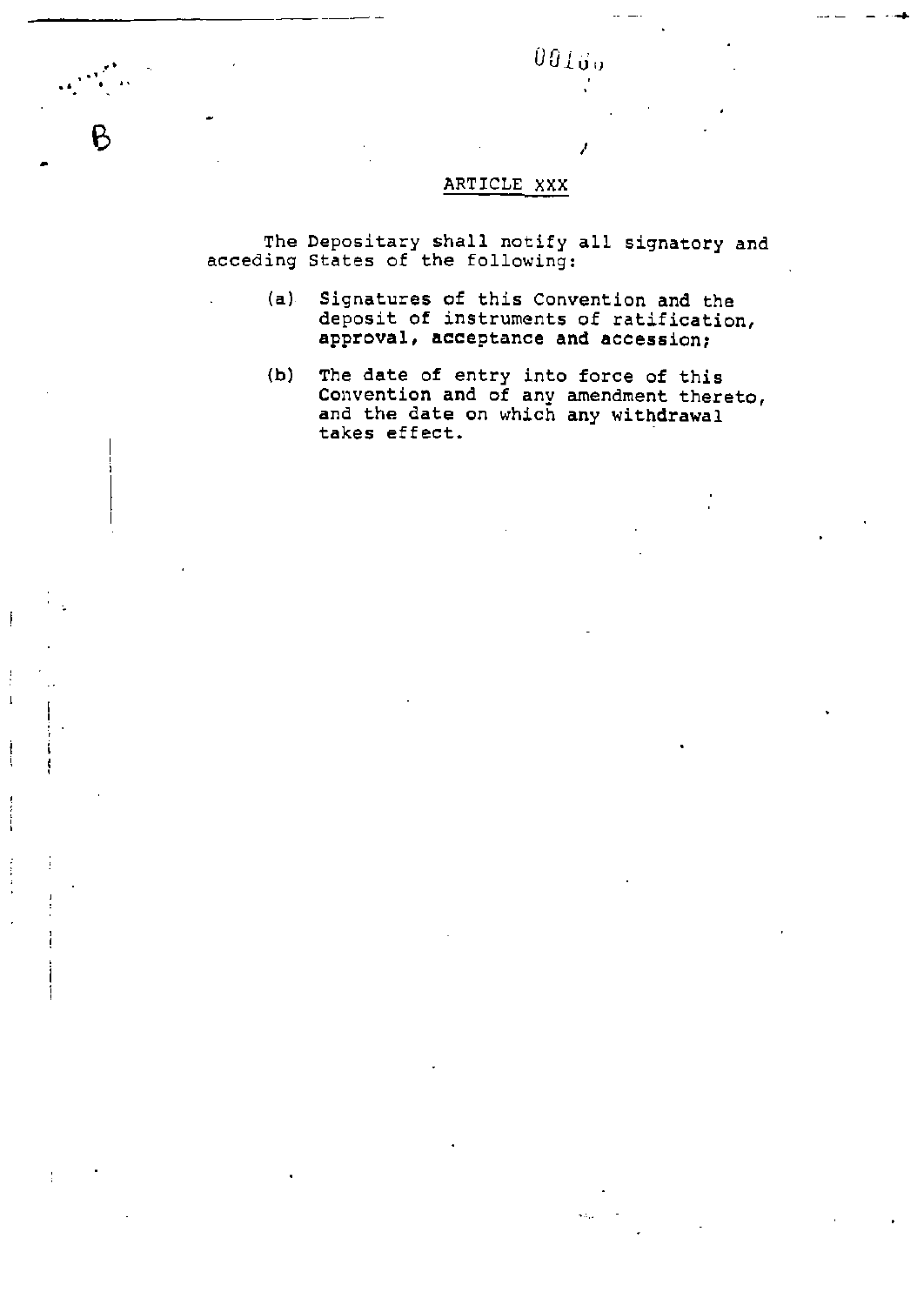#### ARTICLE XXXI

This Convention, drawn up in the English, French,  $1.$ Russian and Spanish languages, each text being equally<br>authentic, shall be deposited in the archives of the Government of .................. which shall transmit<br>duly certified copies thereof to all signatory and acceding States.

Upon entry into force of the Convention the Depositary  $2.$ shall transmit a certified copy thereof to the Secretariat<br>of the United Nations for registration and publication in accordance with Article 102 of the Charter of the United Nations.

IN WITNESS WHEREOF the undersigned, being duly authorised thereto by their respective Governments, have signed this Convention.

Done at .................... this ................... day of ...................... 1979.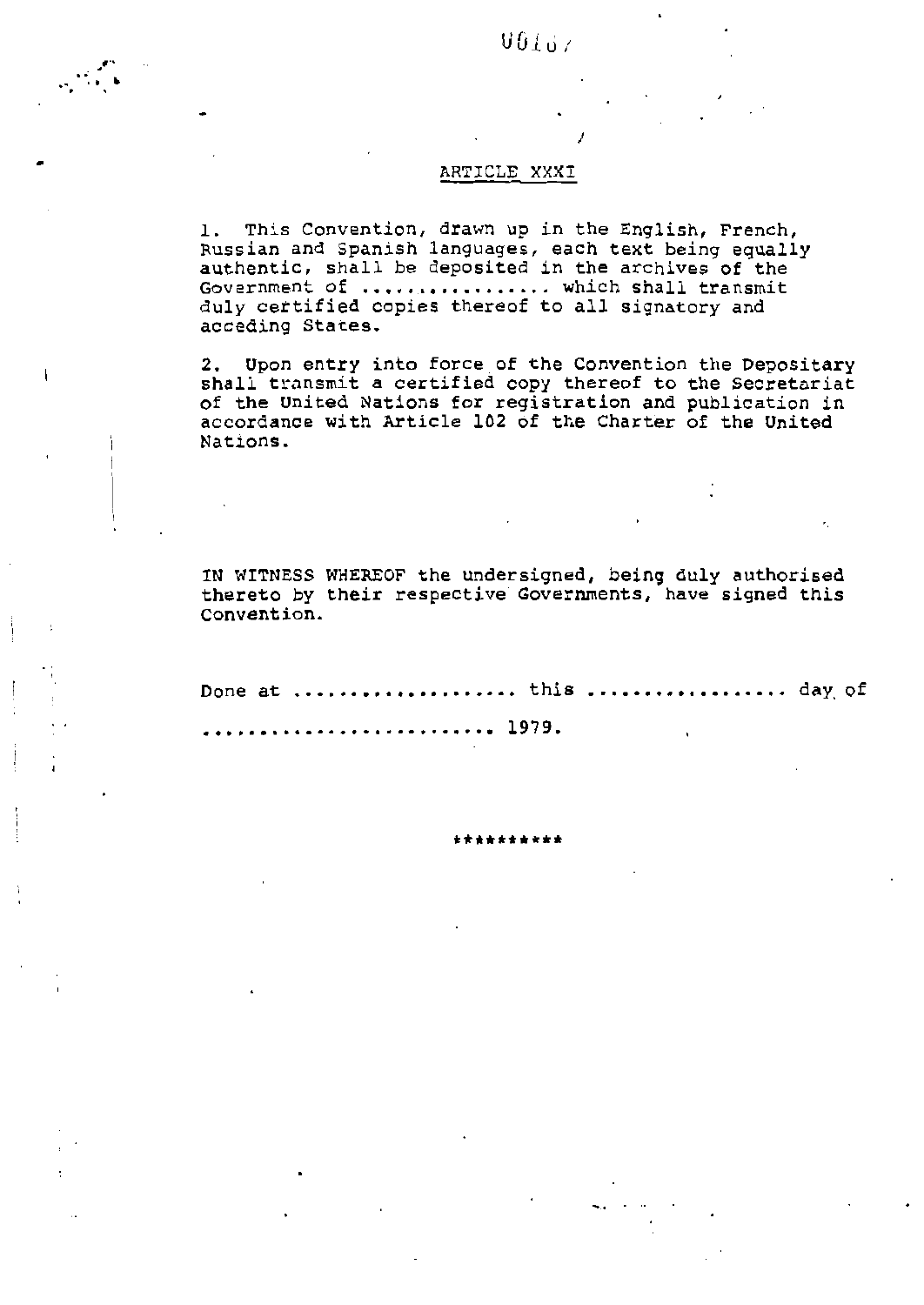#### ANNEX FOR AN ARBITRAL TRIBUNAL

 $\frac{1}{2}$ 

The arbitral tribunal referred to in paragraph 3 of Article XXIII shall be composed of three arbitrators who shall be appointed as follows:

The Party commencing proceedings shall communicate the name of an arbitrator to the other Party which, in turn, within a period of 40 days following such notification, shall communicate the name of the second arbitrator. The Parties shall, within a period of 60 days following the appointment of the second arbitrator, appoint the third arbitrator, who shall not be a national of either Party and shall not be of the same nationality as either of the first two arbitrators. The third arbitrator shall preside over the tribunal.

If the second arbitrator has not been appointed within the prescribed period, or if the Parties have not reached agreement within the prescribed period on the appointment of the third arbitrator, that arbitrator shall be appointed, at the request of either Party, by the . . . . . . . . . . . . . . .

The arbitral tribunal shall decide where its headquarters will be located and shall adopt its own rules of procedure.

The award of the arbitral tribunal shall be made by a majority of its members, who may not abstain from voting.

Any Contracting Party which is not a Party to the dispute may intervene in the proceedings with the consent of the arbitral tribunal.

The award of the arbitral tribunal shall be final and binding on all Parties to the dispute and on any State which intervenes in the proceedings and shall be complied with without delay. The arbitral tribunal shall interpret the award at the request of one of the Parties to the dispute or of any intervening State .

Unless the arbitral tribunal determines otherwise because of the particular circumstances of the case, the expenses of the tribunal, including the remuneration of its members, shall· be borne by the Parties to the dispute in equal shares.

# $00100$

,'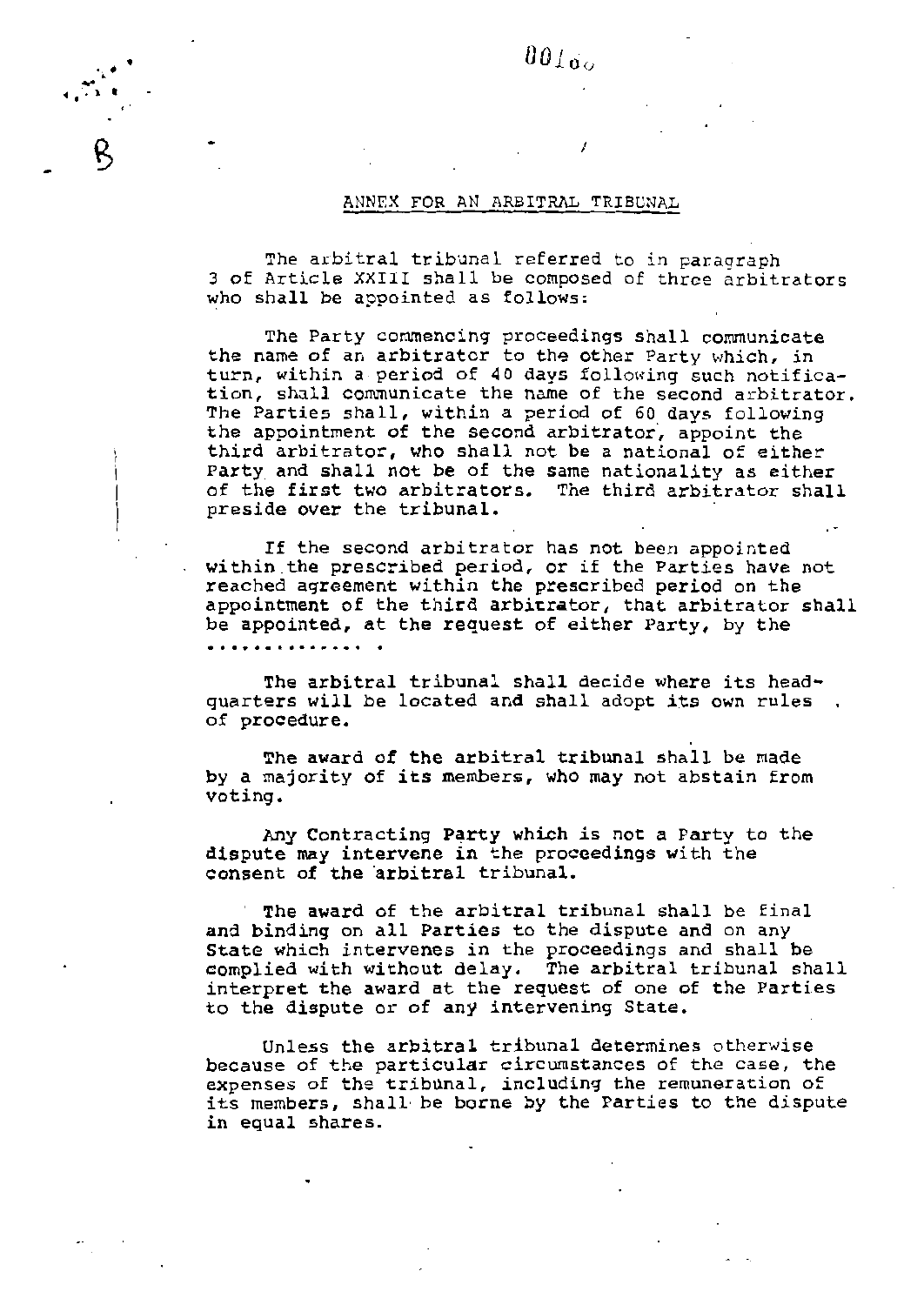# C ANNEX A

*oo* 1 o .j

# AMENDMENT WHICH IT WAS AGREED AT BERNE SHOULD BE ADDED TO THE PREAMBLE OF THE WASHINGTON TEXT

"Bearing in mind the concern regarding the conservation of Antarctic marine living resources expressed by the Consultative Parties at the Ninth Consultative Meeting *of* the Antarctic Treaty and the importance of the provisions of recommendation IX(2) which led to the establishment of the present Convention. "

£.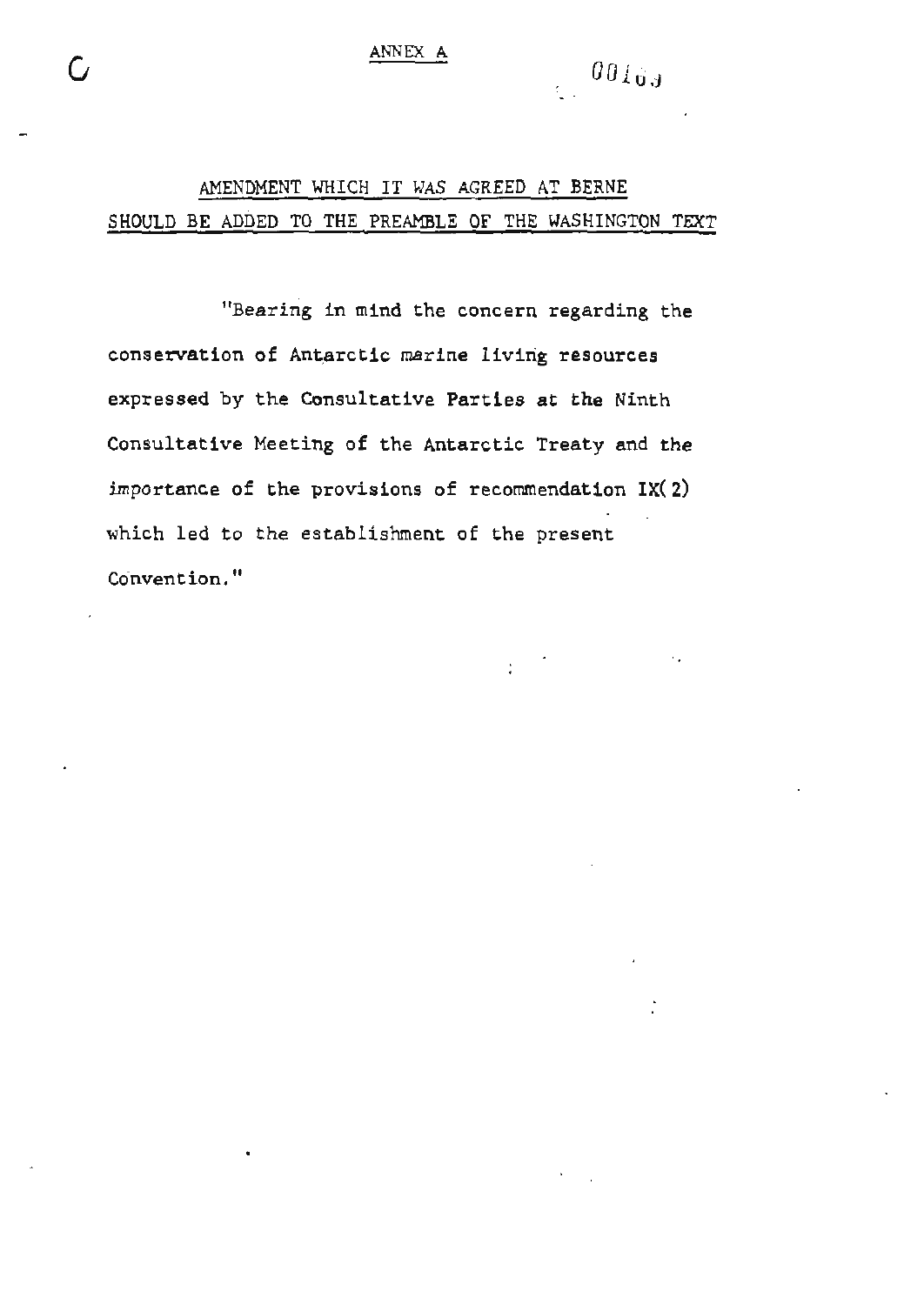#### ANNEX B

 $001$  I,  $\mu$ 

# A STATEMENT BY THE CHAIRMAN OF THE BERNE MEETING MADE ON 14 MARCH, WITH A FOOTNOTE WHICH WAS ADDED ON 16 MARCH

"I was asked if, in the context of Item 2 of our discussion, I could express a view, which I hope would become the view of the meeting, as to the situation which would exist under the Washington text of our draft convention with regard to conservation powers in waters· adjacent to an island within the convention area over which a contracting party has sovereignty recognised by all other contracting parties.

Pursuant to its sovereignty, the contracting party has powers in relation to conservation, management and exploitation. These powers would remain unaffected by the entry into force of the convention. The contracting party has power to introduce conservation measures at any time. All states would be required to observe these measures in accordance with international law.

The convention would empower the Commission to adopt certain measures in relation to conservation. The contracting party, as a member of the Commission, would have power to withhold its consent to any proposals for such measures which might come before the Commission. It could thus ensure that there was no dishannony between measures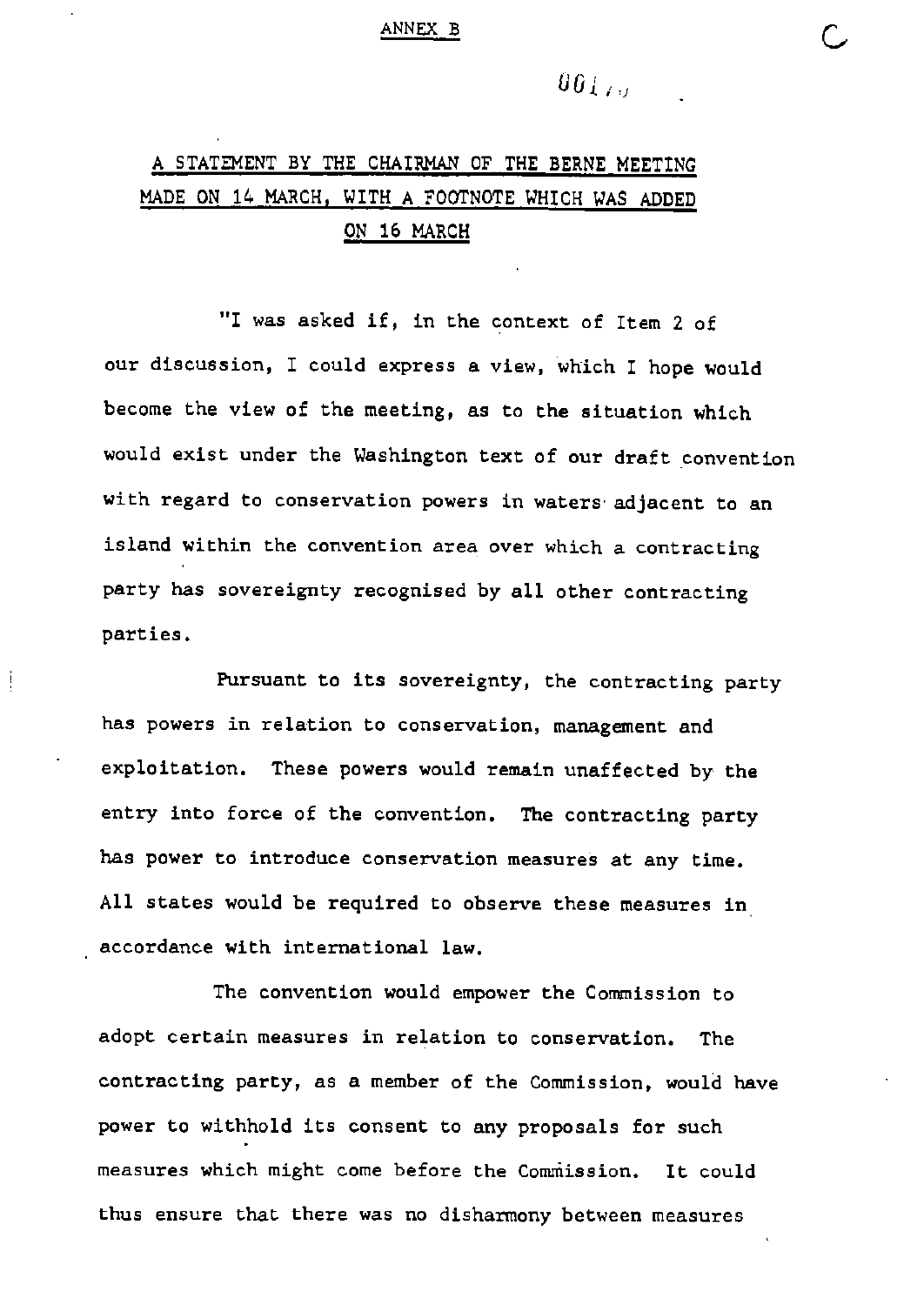# $C$  001/<sub>c</sub>

adopted by the Commission and measures which the contracting party itself might consider appropriate. If the Commission should fail to adopt any conservation measures, the contracting party could adopt its own measures, which would be binding under international law. If for any reason the contracting party desired to introduce measures more stringent than those adopted by the Commission, it would have the power to do so. It could make access contingent on the observance of its own measures.

With regard to matters not dealt with by the convention, the contracting party's powers would remain unaffected either by the provisions of the convention or by the measures adopted by the Conmission.'\*

### Footnote

"All delegations agreed that the Chairman's statement represented a correct interpretation of the Washington text regarding a particular situation which might **arise** in the operation of the convention. The French delegation noted, however, that the statement in and of itself did not overcome its objections to certain provisions of the Washington text."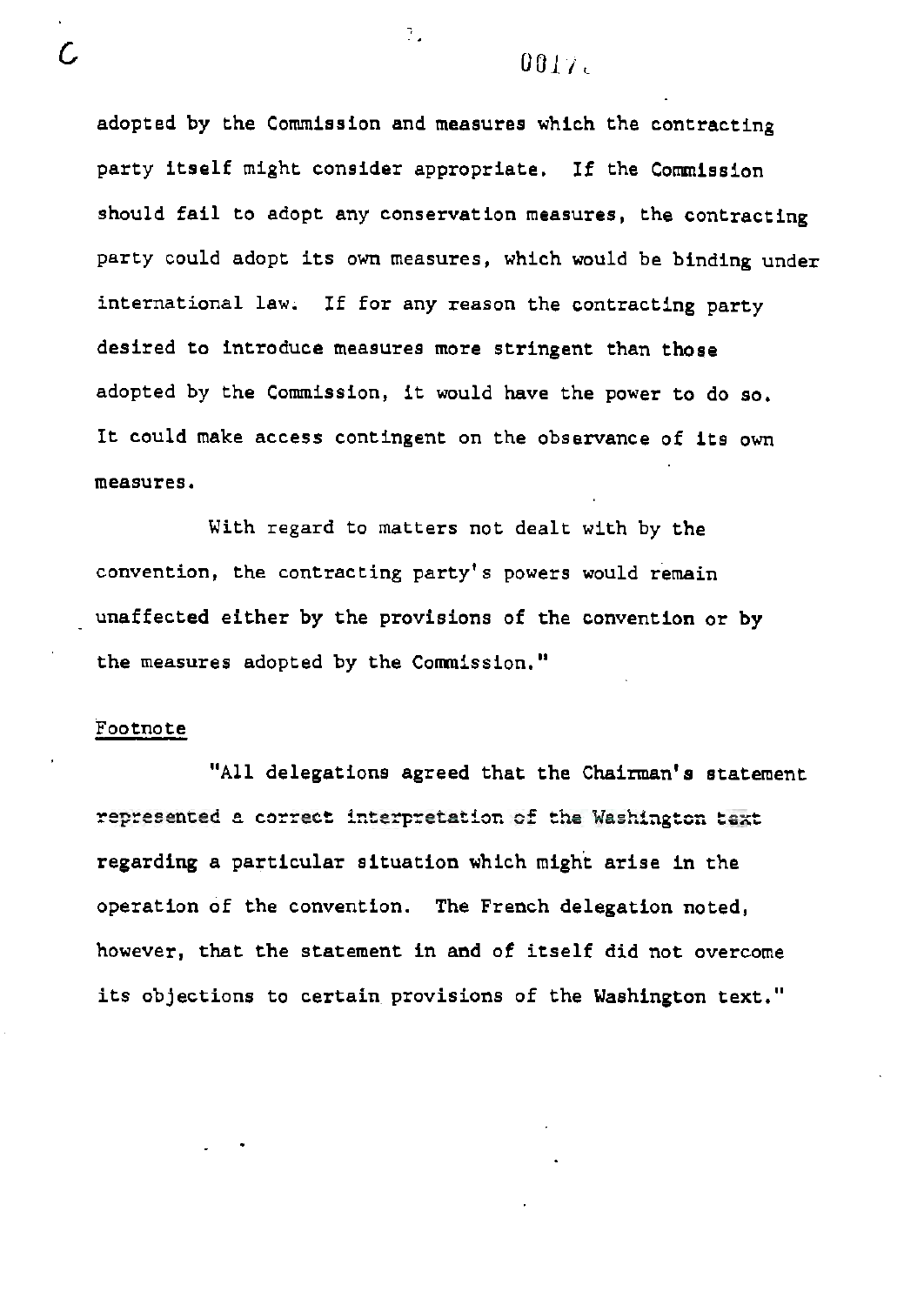#### ANNEX C

# 0017.

 $\cdot$  +

C

# POINTS RELATING TO THE EEC PROPOSED BY AUSTRALIA AS A BASIS OF CONSENSUS IN RELATION TO THE EEC ISSUE

Discussions among representatives of the Antarctic. Treaty Consultative Parties were held **at Berne** from 12 to 16 March 1979. Representatives of the European Economic Community attended the discussions by invitation on the understanding. that their attendance was without prejudice to the position of any of the Consultative Parties as to the participation of the European Economic Community in the Diplomatic Conference or the status of the European Economic Community with regard to the proposed convention on the conservation of Antarctic marine living resources. It was agreed on 16 March 1979 that Australia would put forward points which in its opinion might form the basis of consensus.

The points proposed as a basis of consensus and which would be reflected in the proposed convention are set out below. (There would be no specific reference to the European Economic Community in the convention.)

(1) The special responsibilities of the Antarctic Treaty Consultative Parties as reflected in the Antarctic Treaty and the proposed convention shall be.fully preserved.

. .. /2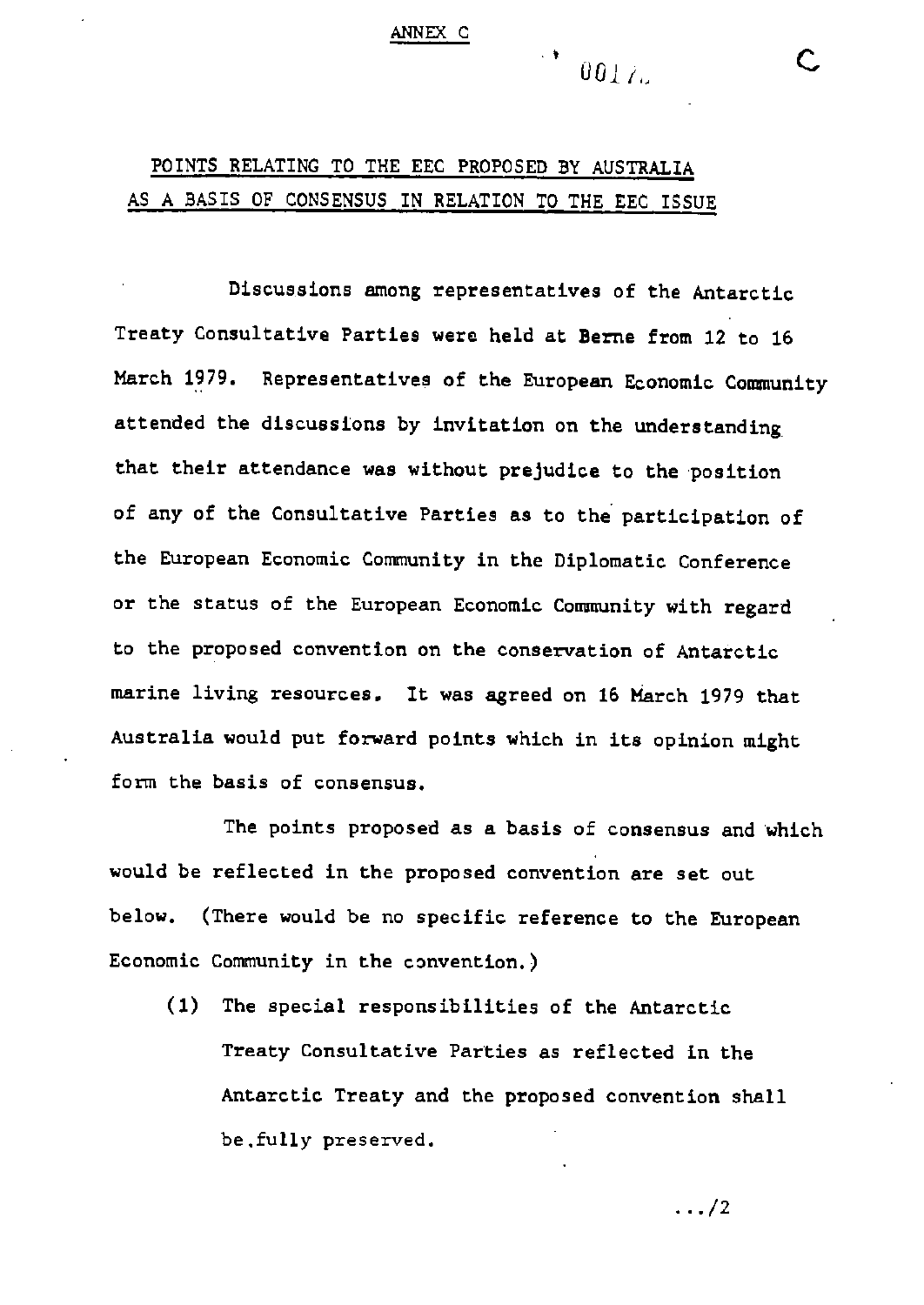(2) States which are Antarctic Treaty Consultative Parties or are engaged in research or harvesting of Antarctic marine living resources shall sign and ratify the Convention in accordance with its provisions whether or not they are members of a **regional** economic **organization** to which **they have**  transferred certain competences.

2.

 $\Gamma$ 

- (3) States which are parties to the convention and which satisfy the provisions of Article VII of the convention shall be members of the Commission to be established by the convention whether or not they are members of a regional economic organization to which they have transferred certain competences.
	- (4) The states members of the European Economic Community have transferred to the European Economic Community certain competences with respect to the conservation of marine living resources.
	- (S) The European Economic Community shall be invited to be present as an observer at the Diplomatic Conference.
	- (6) The convention shall make provision for accession by regional economic organizations to which member states of such organizations have transferred competences with respect to the conservation of marine living resources.

. .. /3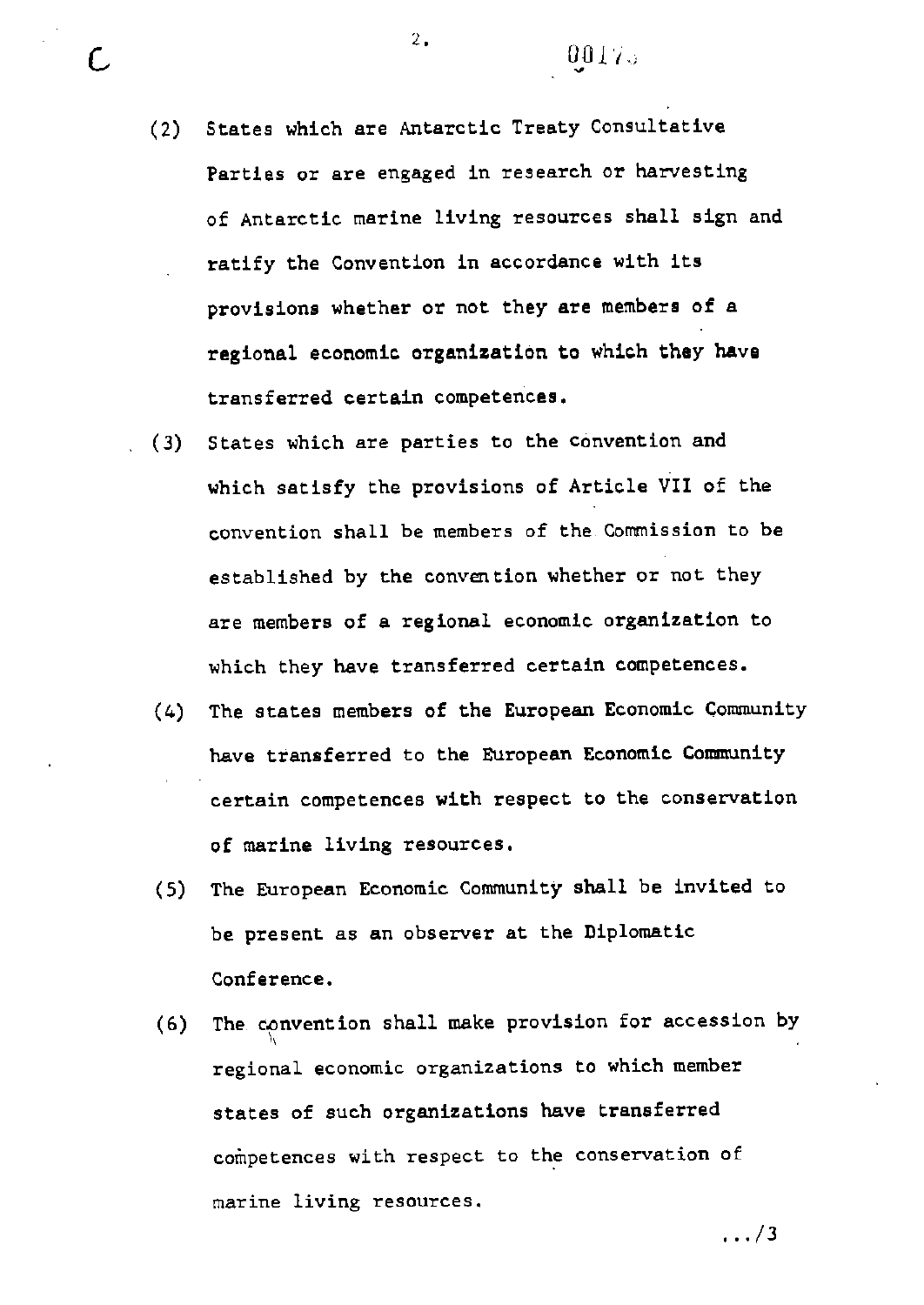5. The understandings, set forth in paragraphs 1-4 above, regarding the application of the convention to waters adjacent to the islands of Kerguelen and Crozet, also apply to waters adjacent to the other islands within the convention area over which contracting parties have sovereignty recognised by all other contracting parties.

 $\frac{7}{1}$ 

 $\ldots$  36/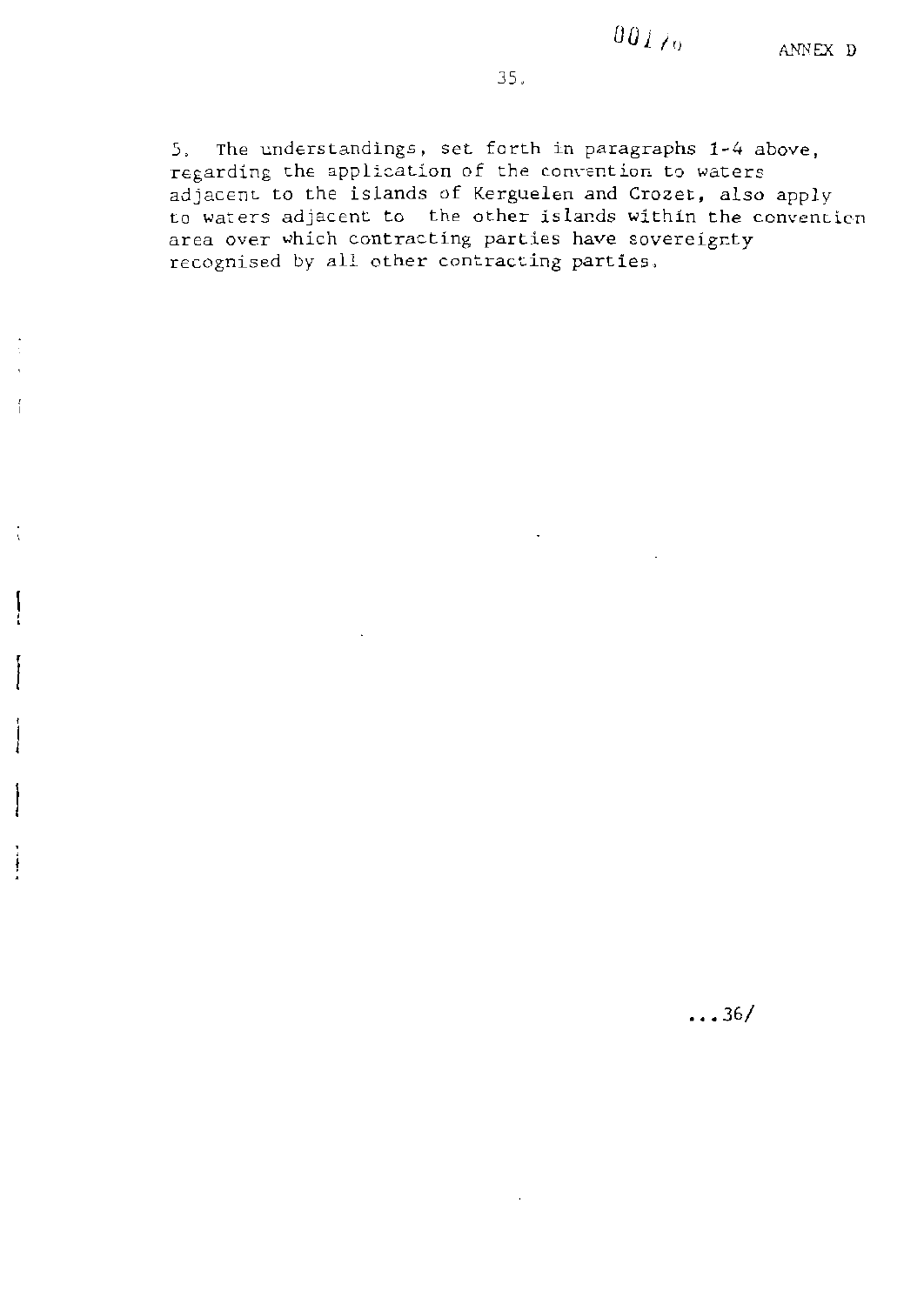# 36.  $0017$  ANNEX E

### TEXT OF ANNEX WITH AMENDMENTS INTRODUCED BY FRANCE ON FRIDAY 29 JUNE

STATEMENT REGARDING THE APPLICATION OF THE CONVENTION ON THE CONSERVATION OF ANTARCTIC MARINE LIVING RESOURCES TO THE WATERS ADJACENT TO KERGUELEN AND CROZET OVER WHICH FRANCE HAS JURISDICTION AND TO THE WATERS ADJACENT TO OTHER ISLANDS WITHIN THE CONVENTION AREA OVER WHICH CONTRACTING PARTIES HAVE SOVEREIGNTY RECOGNIZED BY ALL OTHER CONTRACTING PARTIES.

1. Measures for the conservation of Antarctic marine living resources of the waters adjacent to Kerguelen and Crozet, over resources of the waters adjacent to Kergueren and Crozet, over<br>which France has jurisdiction, adopted by France prior to the entry into force of the Convention, would remain in force after the entry into force of the Convention, would femally in force after the<br>entry into force of the Convention until modified by France acting ently filto force of the conveneron diele modified by<br>within the framework of the Commission or otherwise.

2. If, after the convention has come into force, the Commission should wish to undertake examination of the conservation needs of the general area in which the waters adjacent to Kerguelen and Crozet are to be found, it would be open to France either to agree that the waters in question should be included in the area of application of such measures taken to meet those needs or to indicate that they should be excluded. In the latter event, the Commission would give no consideration to conservation measures to apply in the waters in question unless and until France should indicate its agreement to see such measures discussed by the Commission. France could also adopt such national measures as it might deem appropriate for the waters in question.

3. Accordingly, when such conservation measures are considered with the agreement of France within the framework of the Commission then:

- (a) France would be bound by any conservation measures adopted by consensus with its participation for the duration of those measures. This would not prevent France from promulgating national measures that were more strict than the Commission's measures or which dealt with other matters:
- (b) In the absence of consensus, France could promulgate any national measures which it might deem appropriate.

4. Conservation measures, whether national measures or measures adopted by the Commission, in respect of the waters adjacent to Kerguelen and Crozet, would be enforced by France. The system of observation and inspection foreseen by the convention would not be implemented in the waters adjacent to Kerguelen and Crozet.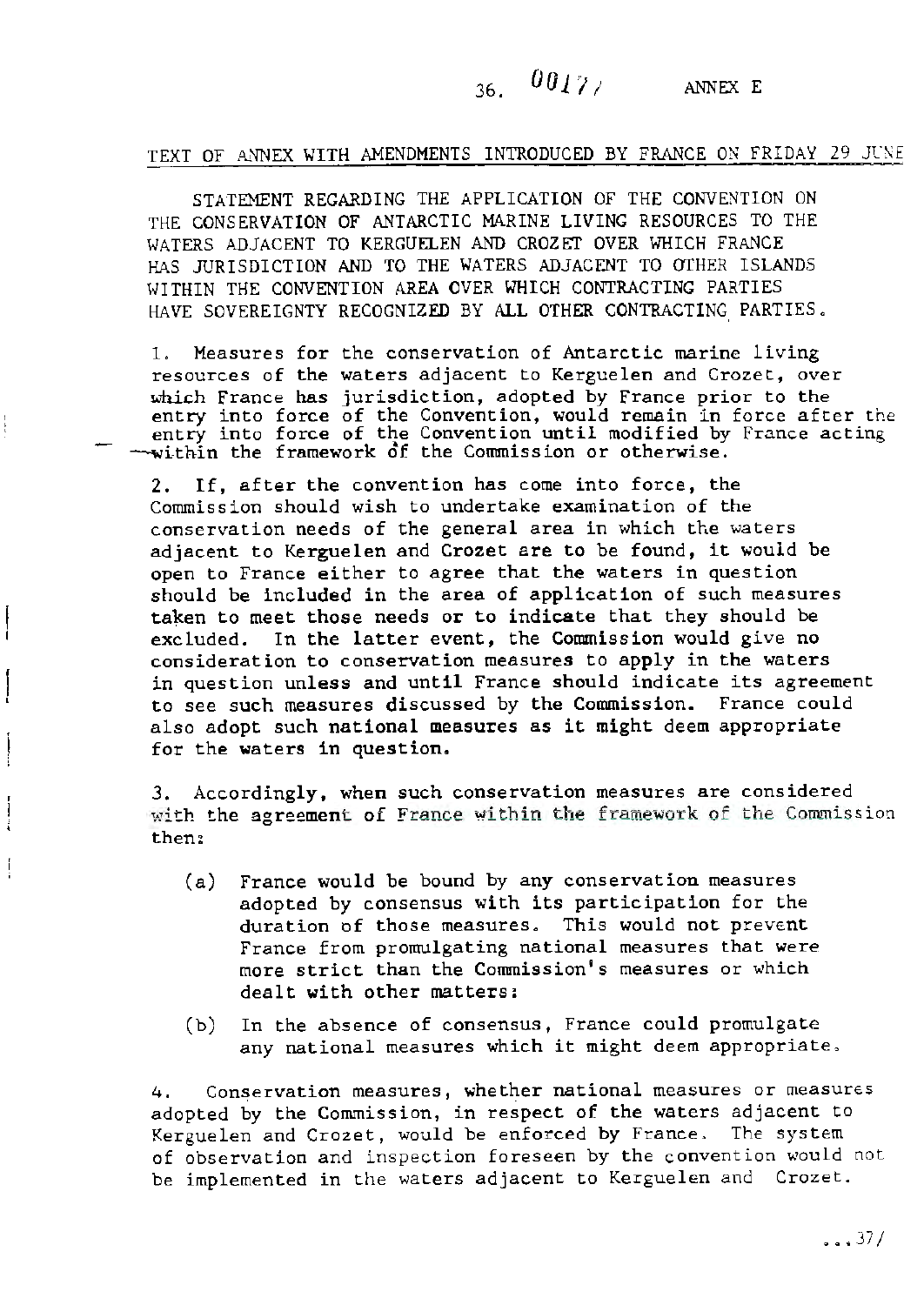S. The understandings, set forth in paragraphs 1-4 above, regarding the application of the convention to waters adjacent to the islands of Kerguelen and Crozet, also apply to waters which contracting parties have sovereignty recognised by all other contracting parties.

 $\mathbf{I}$ 

 $\mathbf{i}$ 

j

 $\mathbf{I}^{\mathbf{I}}$  .

 $\ddot{\cdot}$ 

. .. 38/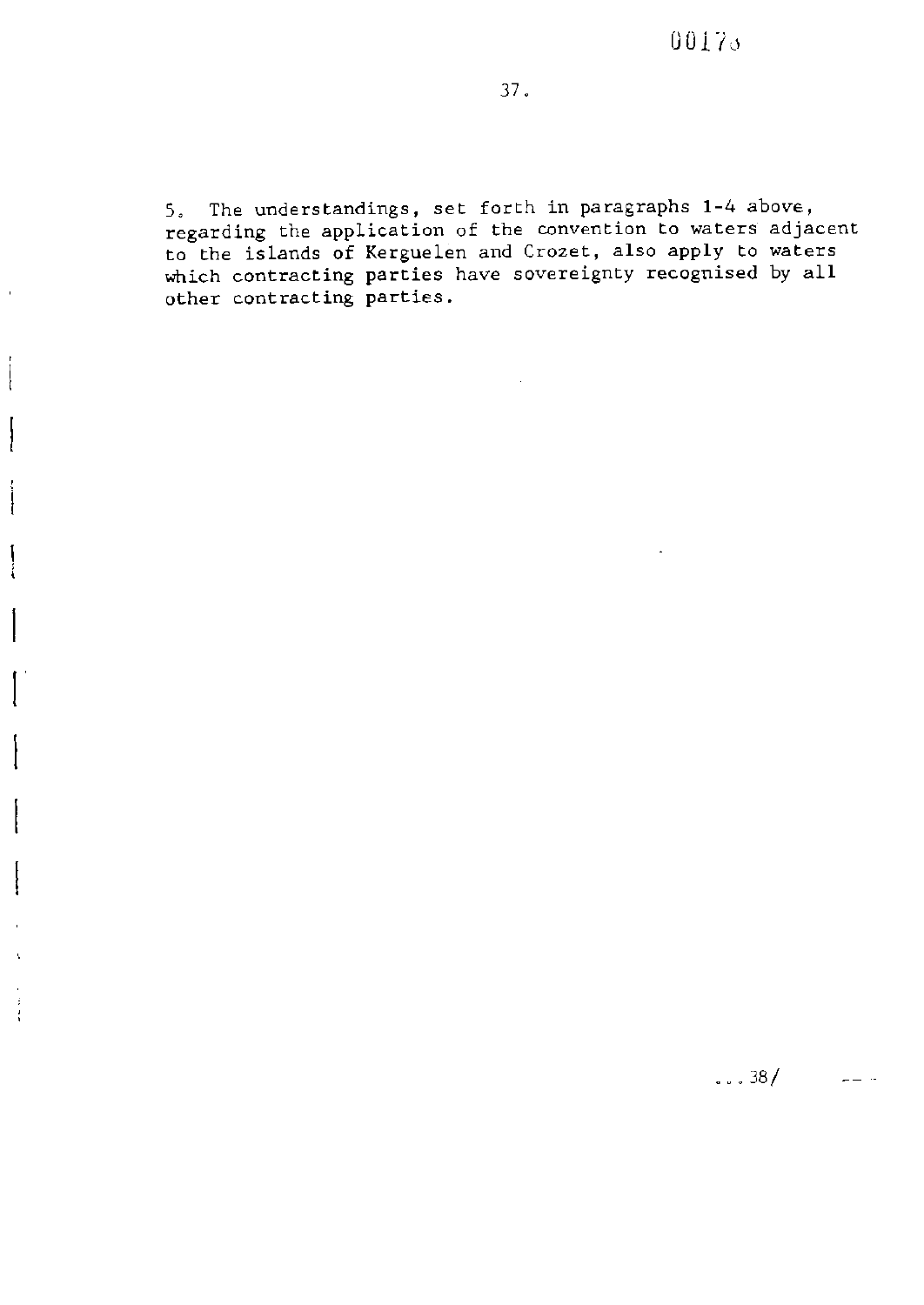38 . ANNEX F

### TEXT PUT TOGETHER BY US, FRANCE, SOVIET UNION AND AUSTRALIA ON 6 JULY

STATEMENT REGARDING THE APPLICATION OF THE CONVENTION ON THE CONSERVATION OF ANTARCTIC MARINE LIVING RESOURCES TO THE WATERS ADJACENT TO KERGUElEN AND CROZET OVER WHICH FRANCE HAS JURISDICTION AND TO THE WATERS ADJACENT TO OTHER ISLANDS WITHIN THE CONVENTION AREA OVER WHICH CONTRACTING PARTIES HAVE SOVEREIGNTY RECOGNIZED BY ALL OTHER CONTRACTING PARTIES .

1. Measures for the conservation of Antarctic marine living resources of the waters adjacent to Kerguelen and Crozet. over which France has jurisdiction, adopted by France prior to the entry into force of theconvention, would remain in force after the entry into force of the convention until modified by France acting within the framework of the Commission or otherwise.

2. If, after the convention has come into force, the Commission should (wish to) (France suggests inclusion, USSR and USA suggest deletion) undertake examination of the conservation needs of the general area in which the waters adjacent to Kerguelen and Crozet are to be found, it would be open to France either to agree that the waters in question should be included in the area of application of such measures taken to meet those needs or to indicate that they should be excluded. (In the latter event, the Commission would give no consideration to conservation measures to apply in the waters in question unless and until France should indicate its agreement to see such measures discussed by the Comnission (alternative I, suggested by France,) (In the latter event, the adoption by the Commission of conservation measures applicable to the waters in question would require the approval of France (alternative II, suggested by USSR and USA)). France could also adopt such national measures as it might deem appropriate for the waters in question.

3. (Accordingly, when such conservation measures are considered, with agreement of France within the framework of the Commission, then: (Alternative I, suggested by France)). (Accordingly, when such conservation measures are considered, in accordance with the procedures envisaged in paragraph 2 of this statement, within the framework of the Commission, then: (alternative II suggested by USSR and USA)).  $39/$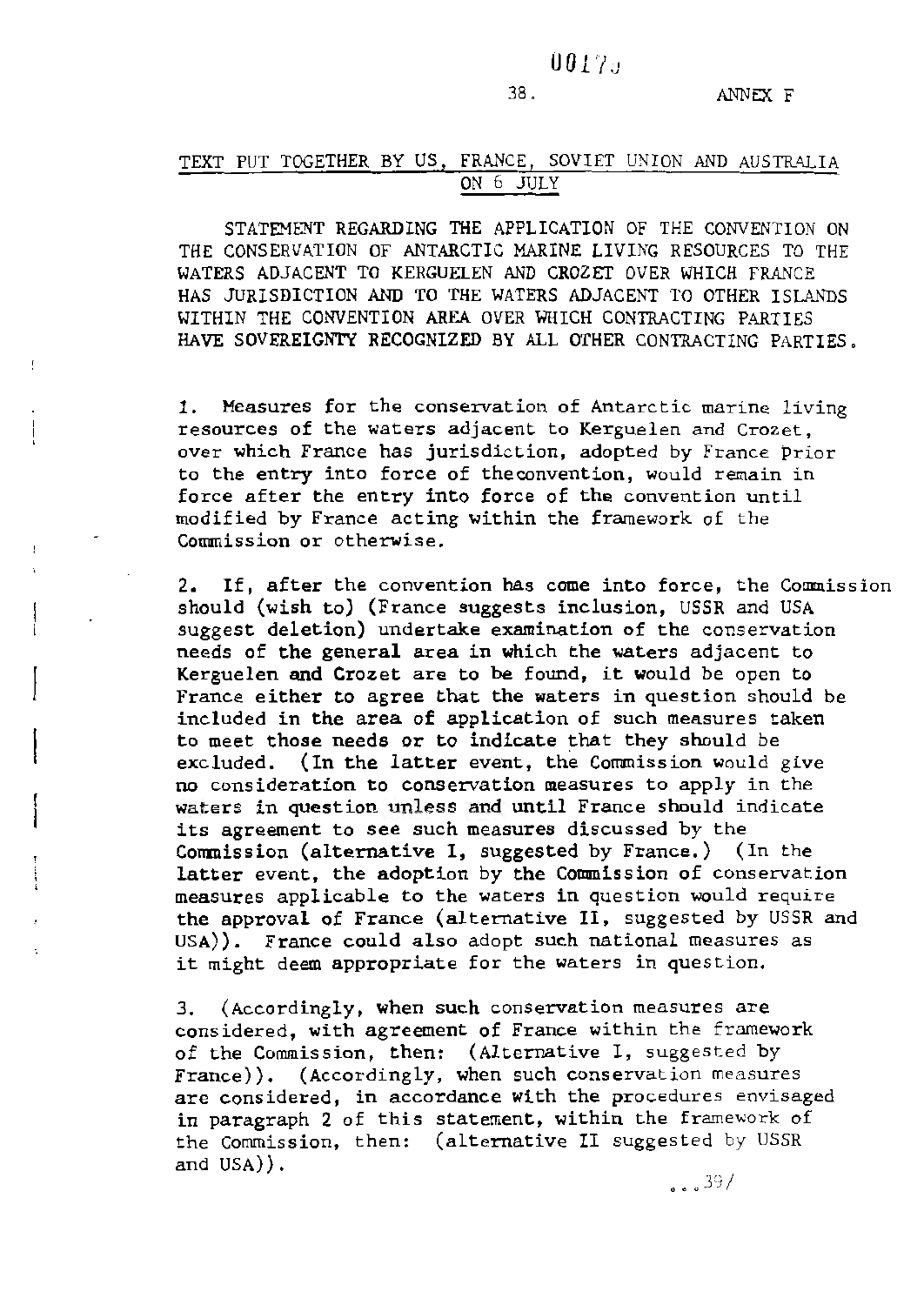- (A) France would be bound by any conservation measures adopted by consensus with its participation for the duration of those measures. This would not prevent France from promulgating national measures that were more strict than the Commission's measures or which dealt with other matters:
- (B) In the absence of consensus, France could promulgate any national measures which it might deem appropriate.

Conservation measures, whether national measures or  $4.$ measures adopted by the Commission, in respect of the waters adjacent to Kerguelen and Crozet, would be enforced by France. The system of observation and inspection foreseen by the convention would not be implemented in the waters adjacent to Kerguelen and Crozet (except as agreed by France). (France suggests deletion, USSR and USA suggest inclusion).

5. The understandings, set forth in paragraphs 1-4 above, regarding the application of the convention to waters adjacent to the islands of Kerguelen and Crozet, also apply to waters adjacent to the other islands within the convention area over which contracting parties have sovereignty recognized by all other contracting parties.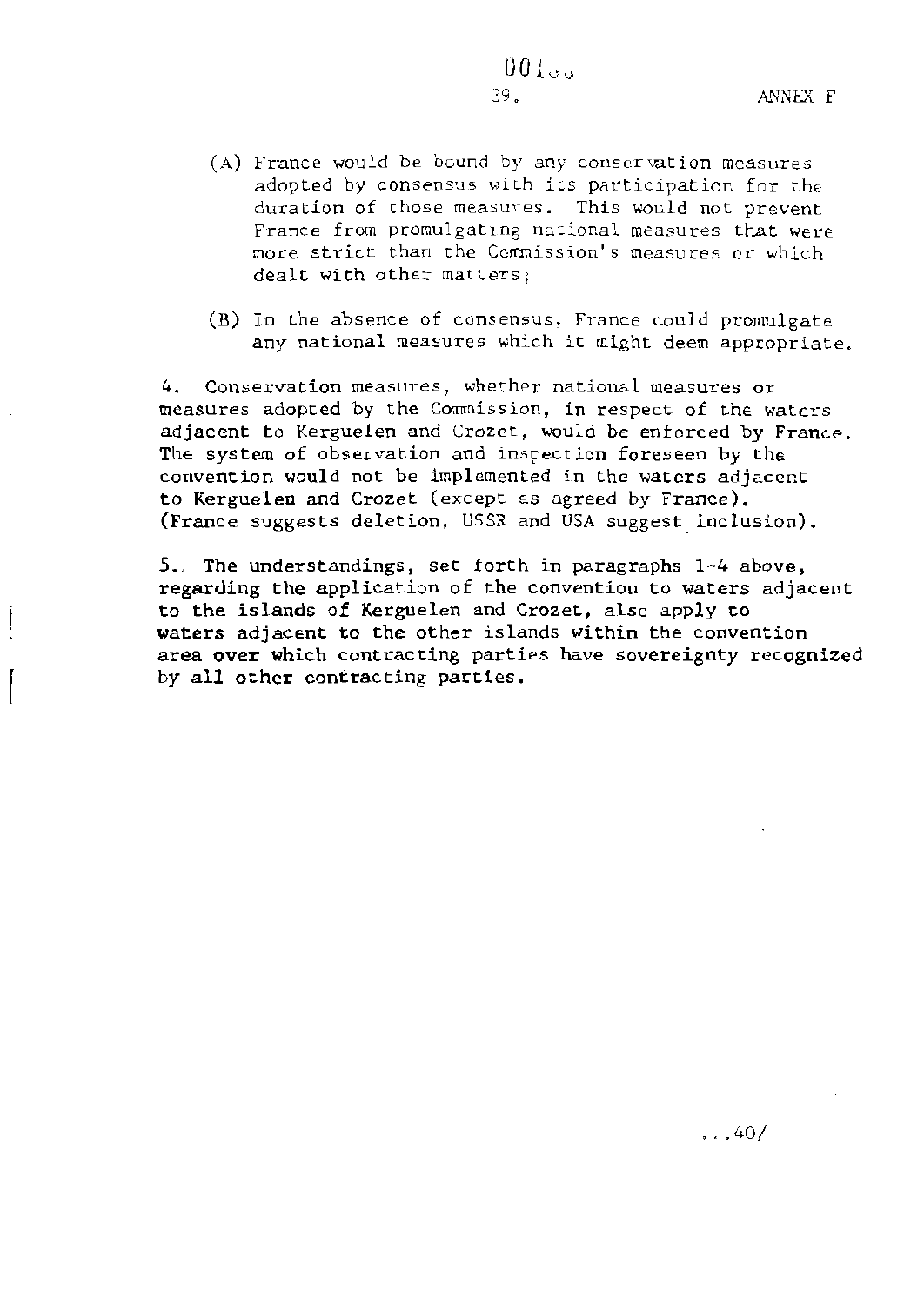PROPOSED AMENDMENTS TO THE WASHINGTON TEXT TO GIVE EFFECT TO THE POINTS RELATING TO THE EEC PROPOSED BY AUSTRALIA AS A BASIS OF CONSENSUS IN RELATION TO THE EEC ISSUE AND CIRCULATED BY AUSTRALIA FOLLOWING THE BERN MEETING

 $0013$ 

and the component of the component of the component of the component of the component of the component of the

 $\overline{\phantom{a}}$ 

June 26, 1979

 $\ldots$ 41/

G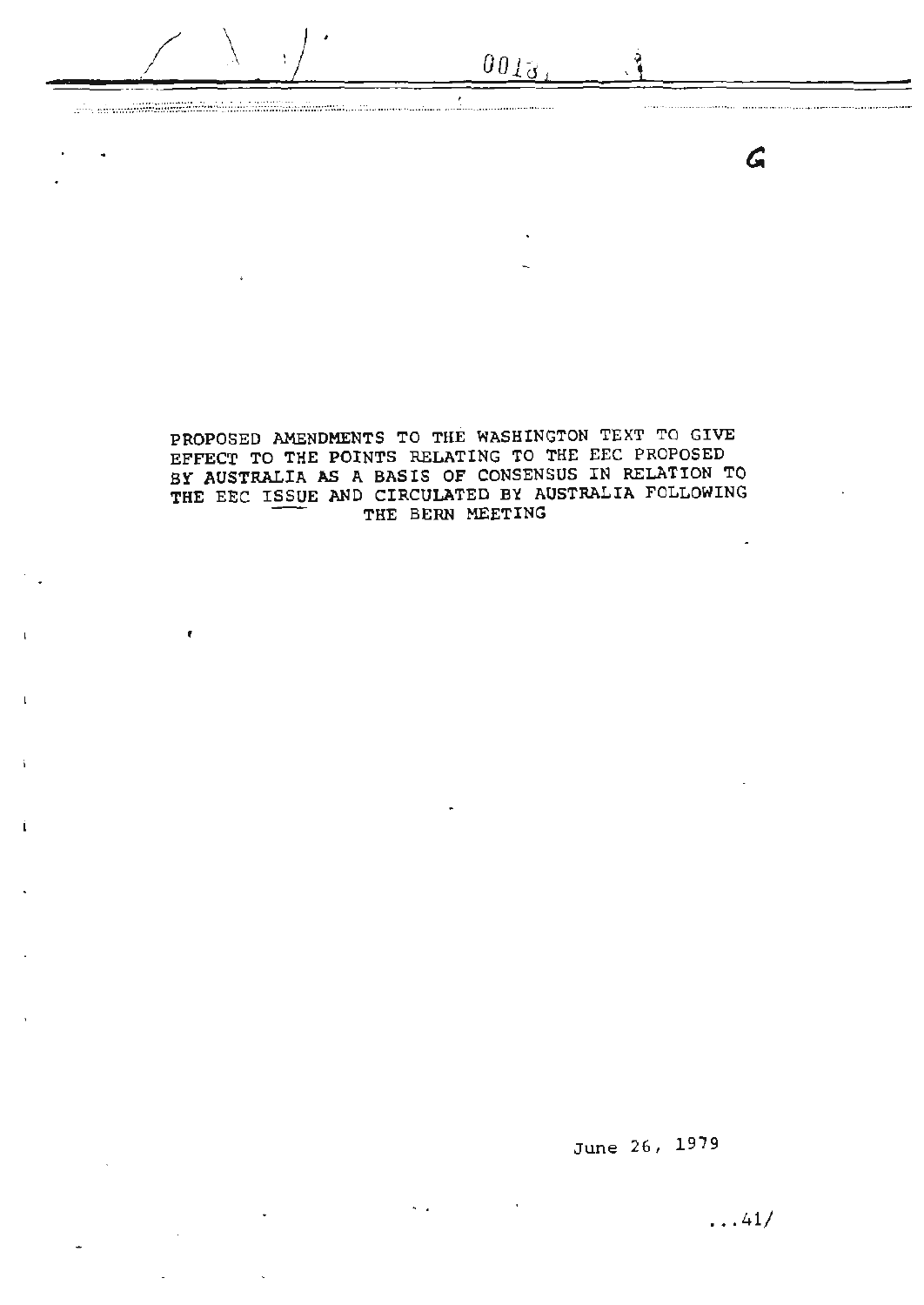### ARTICLE I

<u>e programmatica de la construcción de la construcción de la construcción de la construcción de la construcción </u>

1. This Convention applies to the Antarctic marine living resources of the area south of 60° South latitude and to the Antarctic marine living resources of the area between that latitude and the Antarctic Convergence which form part of the Antarctic marine ecosystem.

The Antarctic Convergence shall be deemed to be a  $2.$ line joining the following points along parallels of latitude and meridians of longitude:

50°S, 0°; 50°S, 30°E; 45°S, 30°E; 45°S, 80°E; 550S, 80<sup>6</sup>E; 550S, 1500E; 600S, 1500E; 600S, 500W;  $50^{\circ}$ S,  $50^{\circ}$ W;  $50^{\circ}$ S,  $0^{\circ}$ .

(Note: Paragraphs 2 and 3 of Article I of the Washington Text have been included as paragraphs 2 and 3 of Article I Bis. Paragraph 2 above is the same as paragraph 4 of Article I of the Washington Text.)

June 26, 1979

 $\ldots$ 42/

Ŀ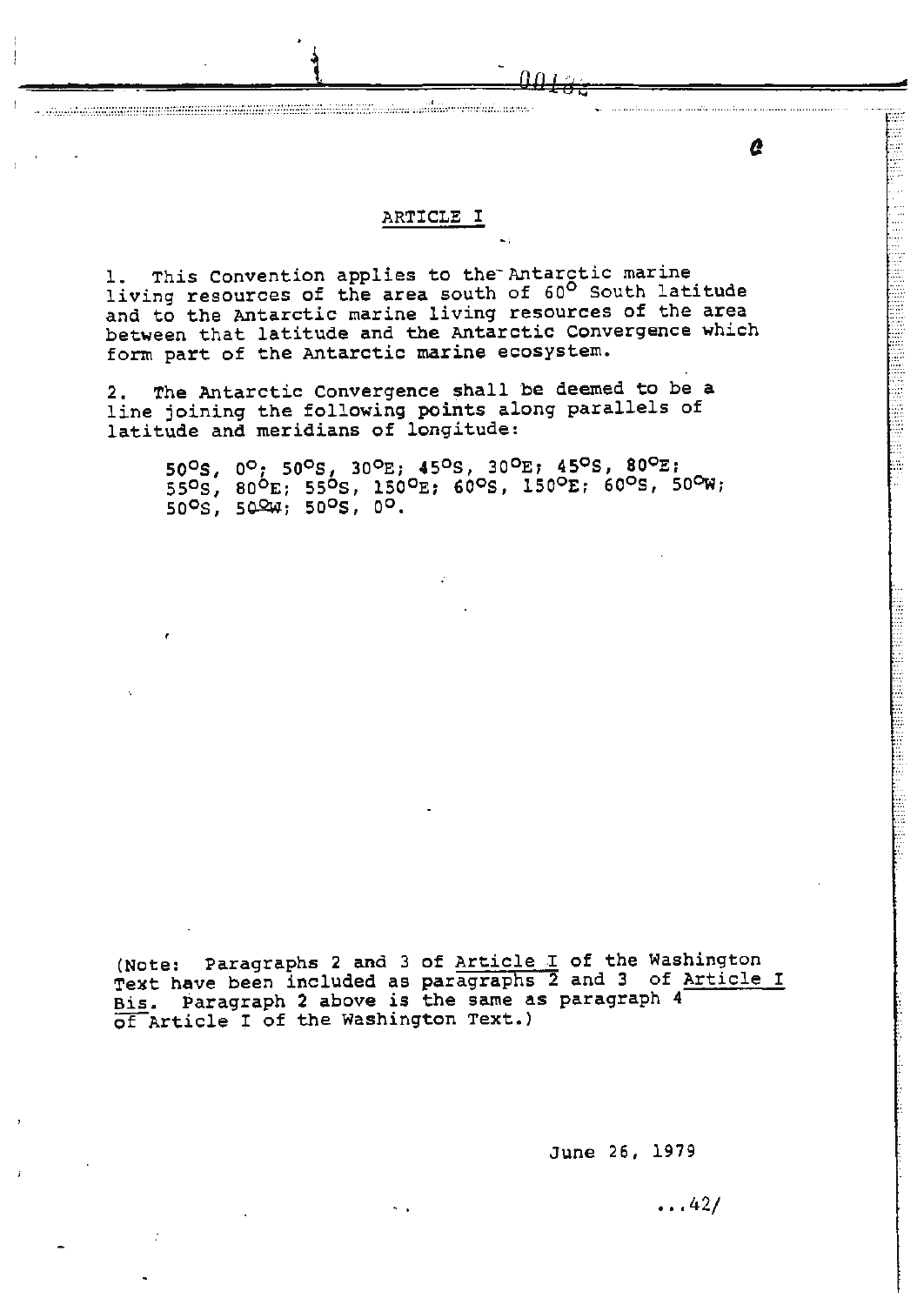an agus comúnada dhuinnis ann

Q

. The contraction of the contraction of the contraction of the contraction of the contraction of the contraction of the contraction of the contraction of the contraction of the contraction of the contraction of the contrac

ţ.

ă.<br>C

### ARTICLE I BIS

مسهشهد عياليت مناصب والمنابعة والمستقلب

"Competent regional economic integration organizaı. tion" (hereinafter referred to as the "competent organization") means a regional intergovernmental body, which includes among its members one or more States Parties to this Convention, to which the States members have transferred, in whole or in part, competences with regard to the matters covered by this Convention.

Antarctic marine living resources means the  $2.$ populations of fin fish, molluscs, crustaceans and all other species of living organisms, including birds, found south of the Antarctic Convergence.

The Antarctic marine ecosystem means the complex of з. relationships of Antarctic marine living resources with each other and with their physical environment.

### June 26, 1979

 $\ldots$ 43/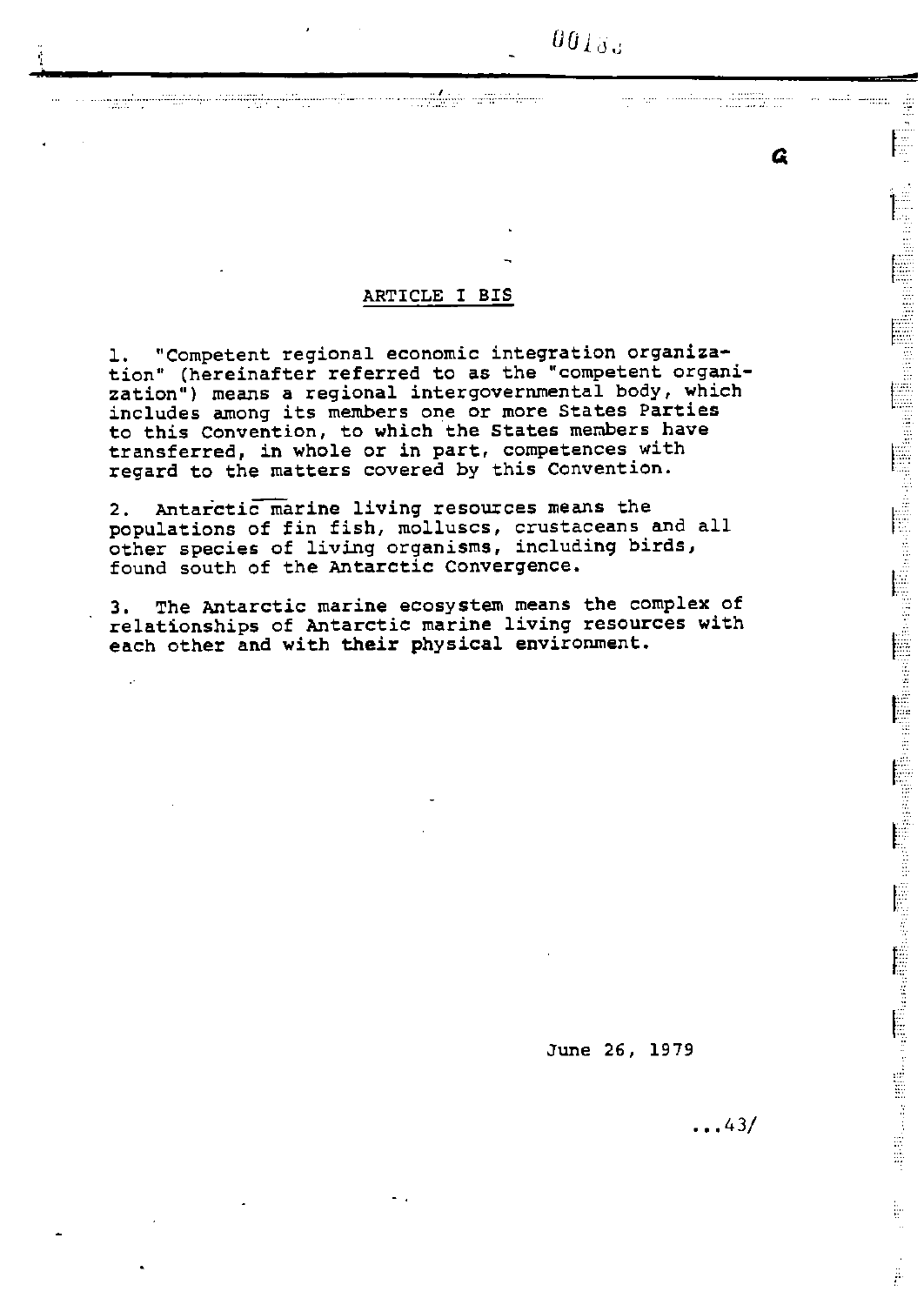### ARTICLE VII

 $00\lambda_{\rm{dS}}$ 

, a provincia de la composición de la proposición de la composición de la composición de la composición de la<br>En 1999 e composición de la composición de la composición de la composición de la composición de la composició

G

a ha bound the specific and the state of the state of the state of the state of the state of the state of the state of the state of the state of the state of the state of the state of the state of the state of the state of

The Contracting Parties hereby establish and agree to ı. maintain the Commission for the Conservation of Antarctic Marine Living Resources (hereinafter referred to as the Commission).

Membership in the Commission shall be as follows:  $\overline{2}$  .

- Each Contracting Party which participated  $(a)$ . in the meeting at which this Convention was adopted shall be a Member of the Commission;
- Each Contracting Party which has acceded to  $(b)$ the Convention pursuant to Article XXVII shall be entitled to be a Member of the Commission during such time as that acceding Party is engaged in research or harvesting activities in relation to the marine living resources to which this Convention applies. Such an acceding State seeking to participate in the work of the Commission shall notify the Depositary of its activities and of its willingness to accept conservation measures The Depositary shall communicate in force. to each Member of the Commission such notification and accompanying information. Within two months of receipt of such communication from the Depositary, any Member of the Commission may request that a special meeting of the Commission be held to consider the matter. Upon receipt of such request, the Depositary shall call such a meeting. If there is no request for a meeting, the acceding State submitting the notification shall be deemed to have satisfied the requirements for Commission Membership.

Each competent organization that has acceded to  $(c)$ this Convention pursuant to Article XXVII.

Each Member of the Commission shall be represented by 3. one representative who may be accompanied by alternate representatives and advisors.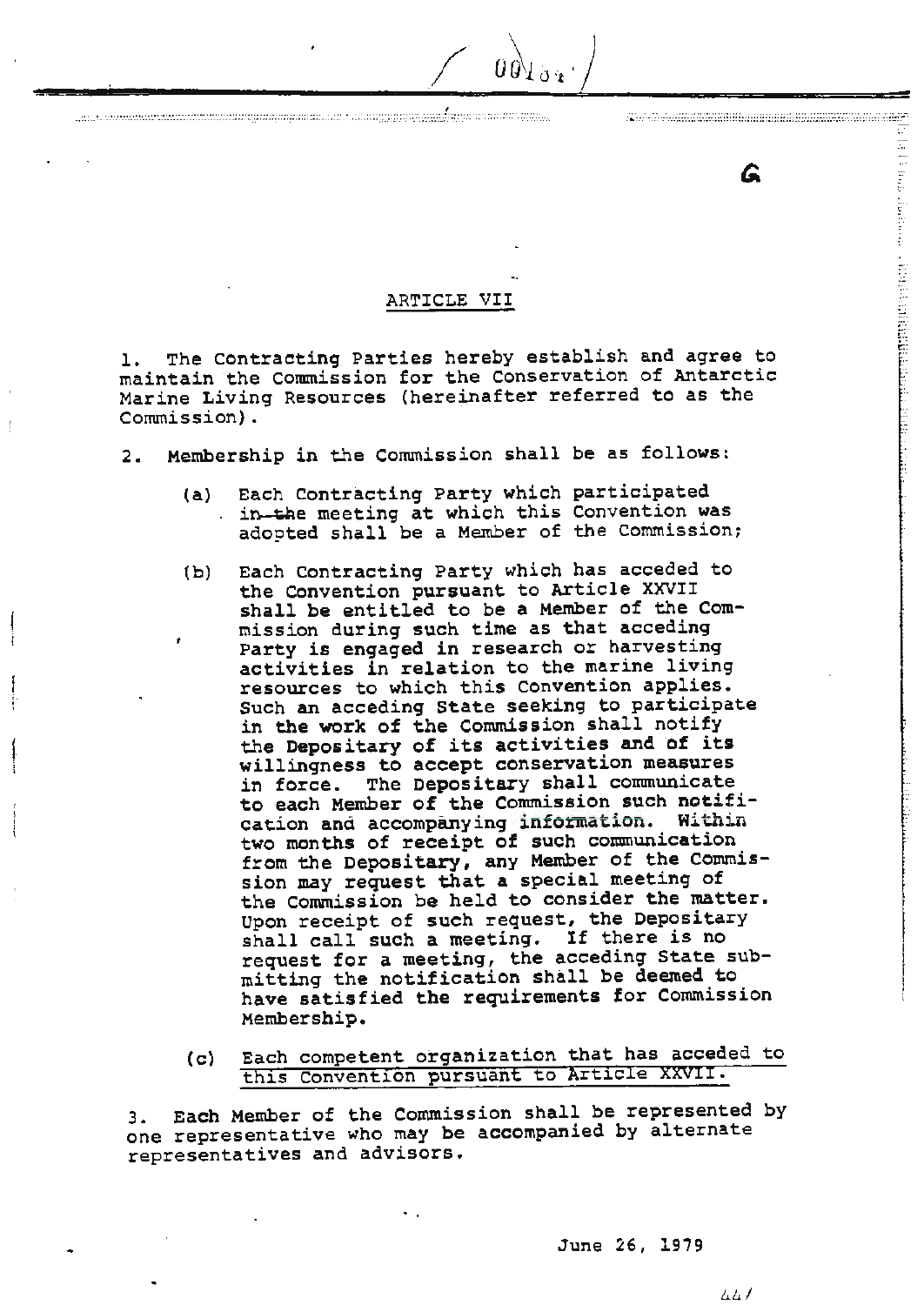-

Q

I .... ..... ...

 $\bar{\phi}$ 

E.

I = r

f:.-

 $\mathop{\mathop{\vphantom{\rule{0pt}{0.5pt}}}}\nolimits$ 

 $\mathbf{E}$ 

 $\mathbb{I}$ 

F **(** *F F F F F F F F F F* 

I:: r ; .

### ARTICLE X BIS

*')* 

(

p termine the set

In cases where the competent organization is a member of the commission pursuant to the provisions of Article VII (2) (c), the following provisions shall apply, with regard to the taking of decisions by the Commission:

- {a) Members States of the Commission being members of the competent organization **shall**  notify, in respect of each item coming before the Commission, whether negotiation of that item is to be the responsibility of the States members of the competent organization or of the competent organization itself;
- Cb) Members of the Commission being members of the competent organization shall not, in relation to matters in respect of which negotiating responsibility rests with the competent organization, participate in the taking of decisions pursuant to Article X;
- (c) The competent organization shall not, in relation to matters in respect of which negotiating responsibility rests with its States members, participate in the taking of decisions pursuant to Article X;
- (d) A notification pursuant to sub-paragraph (a) of this Article shall not be open to challenge by the competent organization within the Commission or under any of the provisions of this Convention.

June 26, 1979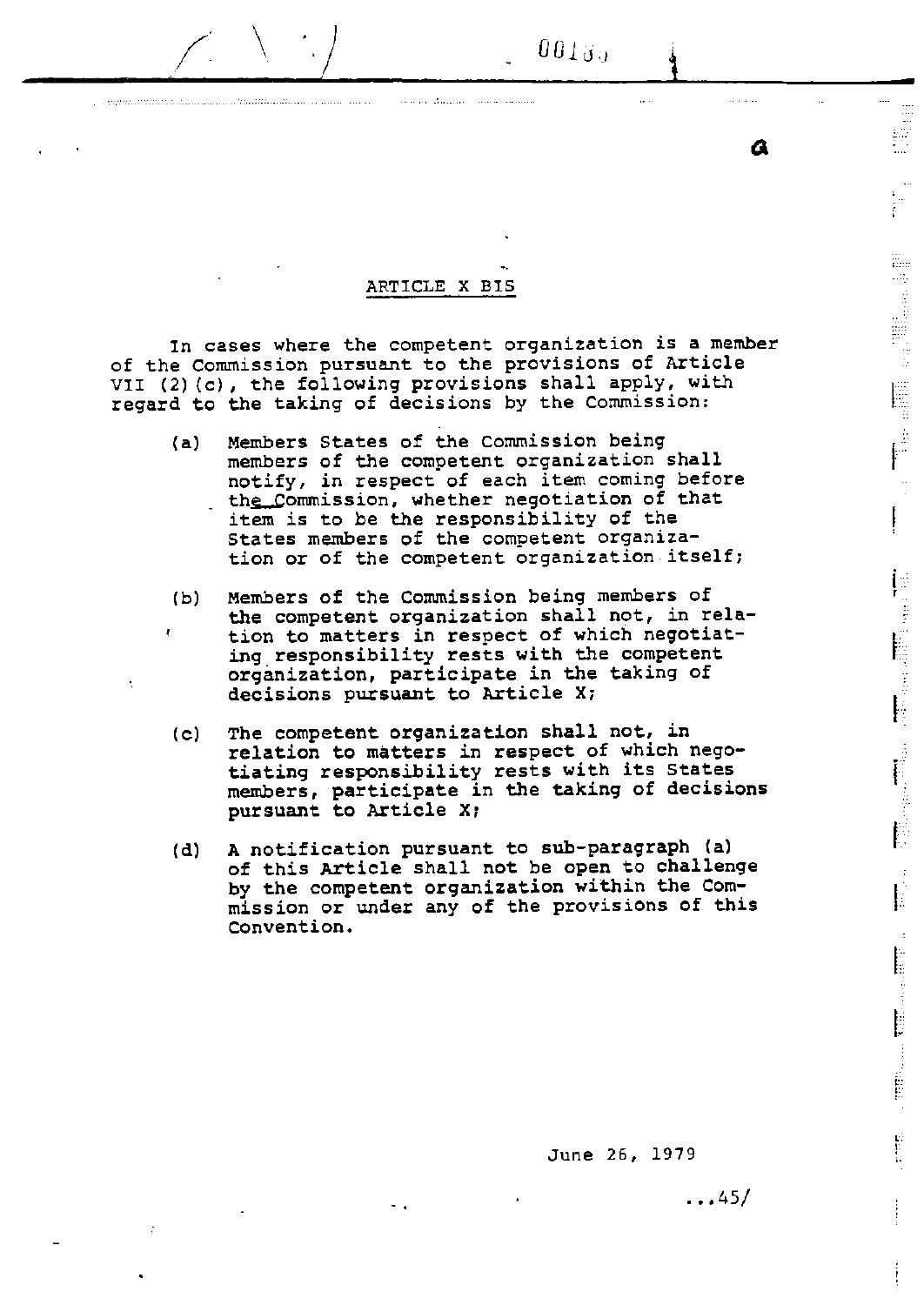### ARTICLE XXVII

 $\degree$ 00130

1. This Convention shall be open for accession by any<br>State interested in research or harvesting activities<br>in relation to the marine living resources to which this Convention applies.

2. This Convention shall be open for accession by competent organizations.

G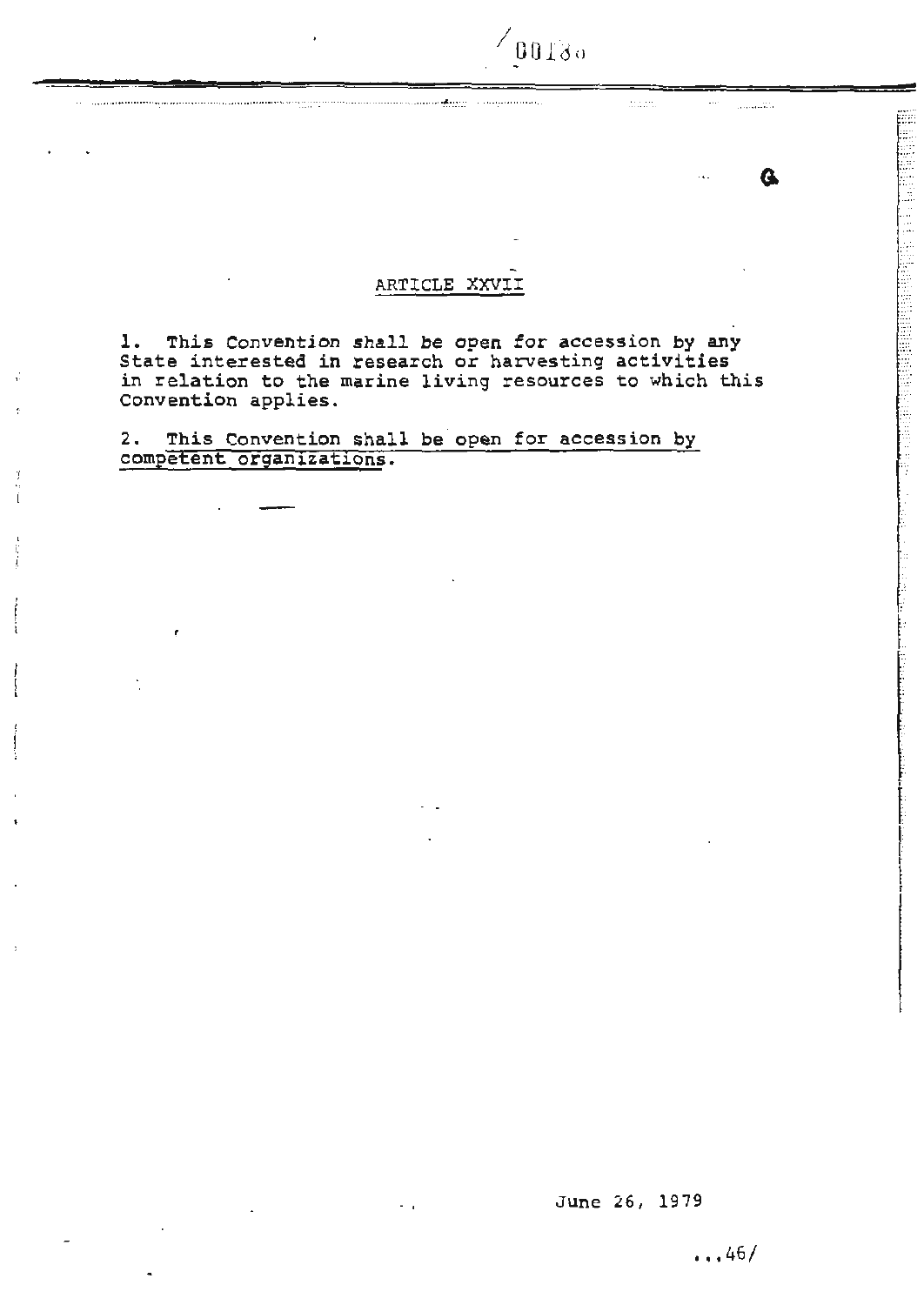### ARTICLE XXVIII

 $001$ dr

G

ii<br>iii

**Production of the constitution of the constant of the constant of the constant of the constant of the constant of the constant of the constant of the constant of the constant of the constant of the constant of the constan** 

This Convention may be amended at any time.  $1.$ 

and an anti-particular communication of the contract of the contract of the contract of the contract of the co

Any State Party being a member of the Commission may 2. propose an amendment which shall be submitted to the Depositary which shall transmit it to all the Contracting Parties.

If one-third of the Members of the Commission 3. request a meeting to discuss the proposed amendment the Depositary shall call such a meeting.

An amendment shall enter into force when the Depositary 4. has received instruments of ratification, acceptance or approval thereof from all the Members of the Commission.

Such amendment shall thereafter enter into force as 5. to any other Constracting Party when notice of ratification by it has been received by the Depositary. Any such Contracting Party from which no notice of ratifica-<br>tion has been received within a period of one year from the date of entry into force of the amendment in accordance with paragraph 3 of this Article shall be deemed to have withdrawn from this Convention.

(Note: Paragraphs 3, 4 and 5 above are the same as paragraphs 2, 3, and 4 of Article XXVIII of the Washington  $Text.)$ 

June 26, 1979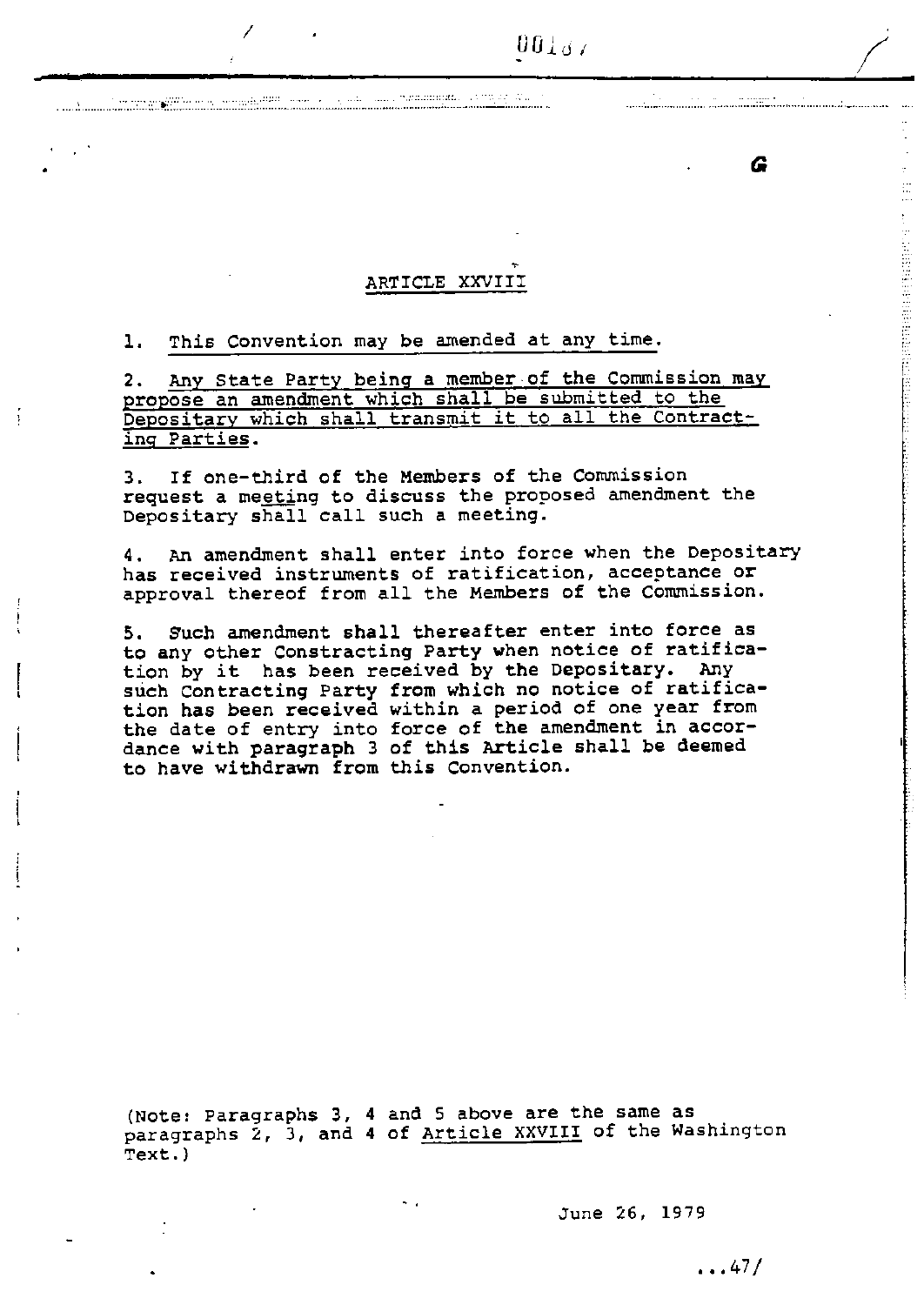47. ANNEX H

·'

"·

27 June 1979

Suggested amendments to the Draft Convention on the Conservation of Antarctic Marine Living Resources.

### Article X bis

- 1. In the taking of decisions pursuant to Article X on matters falling in whole or in part under the competence of a regional economic integration organization referred to in Article XXIV, such organization shall, subject to paragraph 2, exercise its right to vote with a number of votes equal to the number of its Member States which are members of the Commission.
- 2. In cases where Member States, having competence in the matter under consideration exercise their right to vote, the organization's voting rights shall be reduced accordingly.

 $\ldots$  48/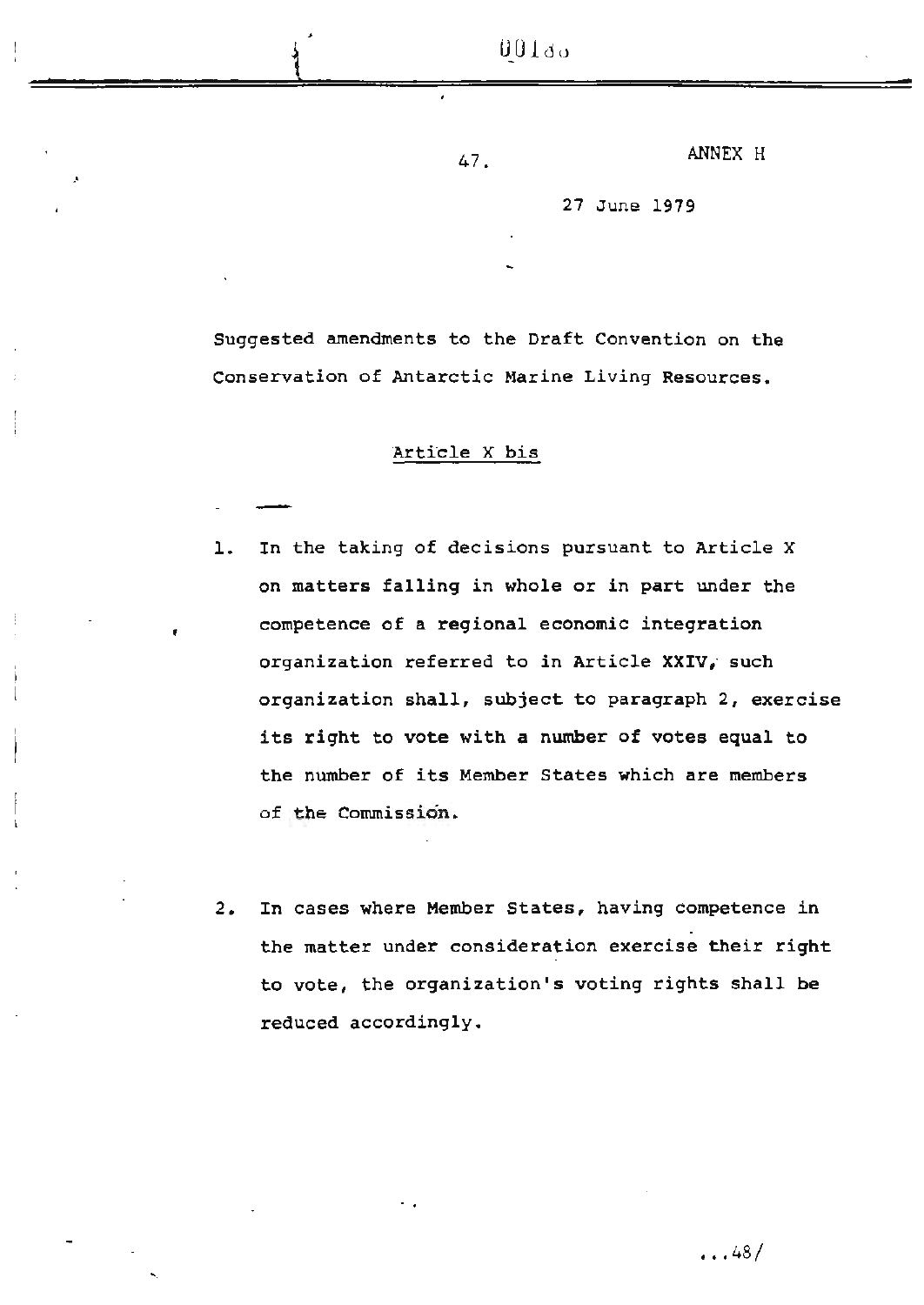ANNEX H

*I* 

48 •

### Article XXIV

" 1. This Convention shall be open for signature at ... **from ...**  $\overline{t_0}$  ... by

- States, and

~ .

•

'·

- Regional economic integration organizations constituted by sovereign States to which their Member States have transferred powers with regard to matters covered by this Convention, which participated in the meeting at which this Convention is adopted.

2. The States and regional economic integration organizations which so sign will be the original signatories of the Convention.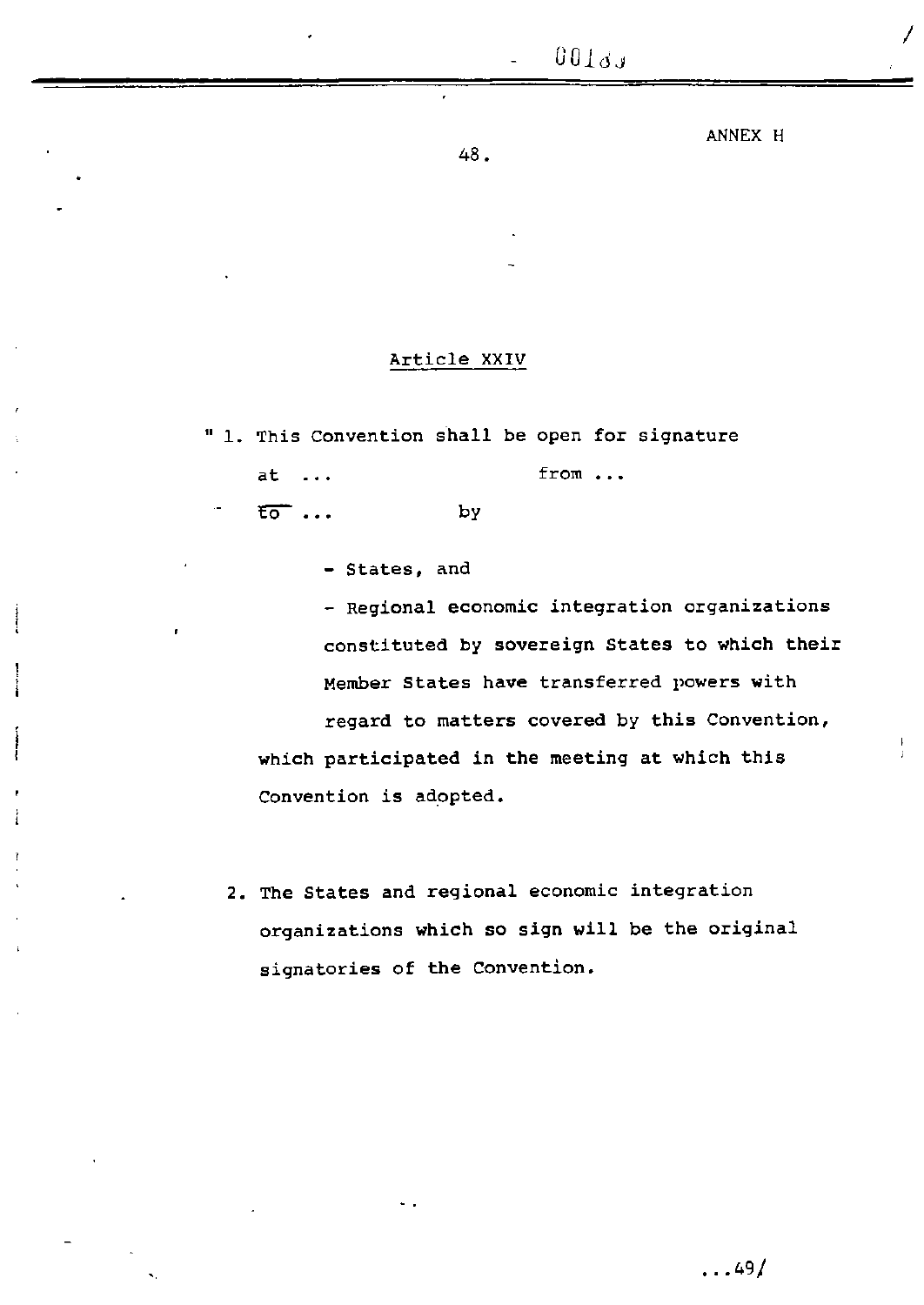49. ANNEX H

Ł

3. Regional economic integration organizations referred to above shall, upon deposit of their instruments of approval, become Contracting Parties with the same rights and obligations as States Parties under the provisions of this Convention to the extent that these rights and obligations relate to matters where powers have been transferred to them by their Member States."

 $\ldots$ 50/

 $00130$ 

•

•

i

 $\left| \right|$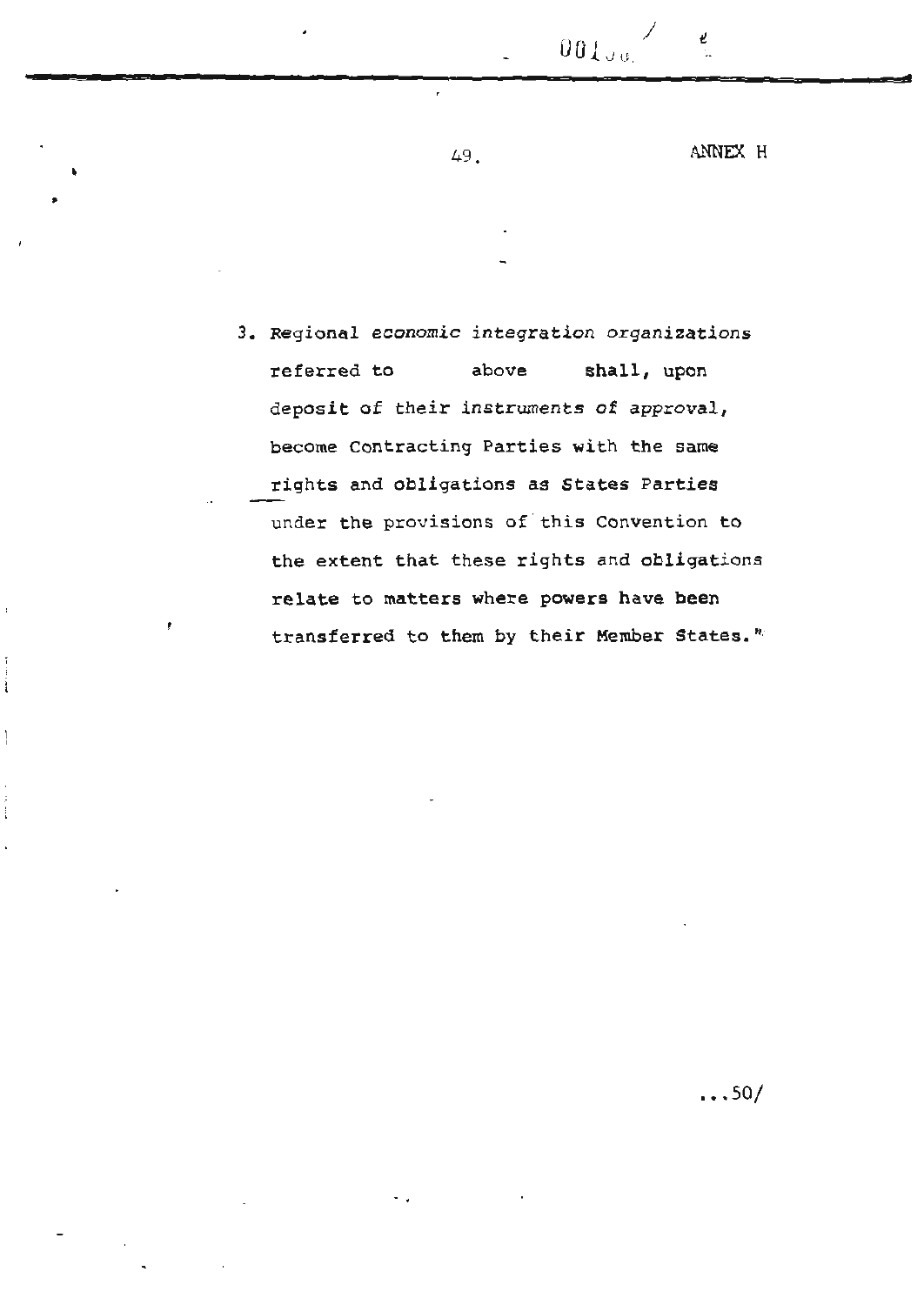$-001$   $J_{+}$ 

An Directed (Andrew Control of Commission of Commission of the Commission of Templet of Indian of the Control of the

so .

ANNEX I

;~ [;'

j

' I

In the company of the company of the company of the company of the company of the company of the company of the company of the company of the company of the company of the company of the company of the company of the compa

### ARTICLE VII-

l. The Contracting Parties hereby establish and agree to maintain the Commission for the Conservation of Antarctic Marine Living Resources (hereinafter referred to as the Commission) •

2. Membership in the Commission shall be as follows:

,/

.·'

I I ,,

,1

...

~ • ...

.ii

..:

-

' . ~

- $(a)$ Each Contracting Party which participated in the meeting at which this Convention was adorted shall be a Member of the Commission;
- (b) Each State Party which has acceded to this Convention pursuant to Article XXVII shall be entitled to be a member of the Commission during such time as that acceding party is engaged in research or harvesting activities in re-<br>lation to the marine living resources to which this Convention applies;
- $(c)$ Each regional economic integration organization which has acceded to this Convention pursuant to Article **XXVII** shall be entitled to be a member of the Commission during such time as its States members are so entitled:
- (d) A Contracting Party seeking to participate in the work of the Commission pursuant to subparagraphs (b) and (c) above shall notify the Depositary of the basis upon which it seeks to become a member of the Commission and of its willingness to accept conservation measures<br>in force. The Depositary shall communicate The Depositary shall communicate to each Member of the Commission such notification and accompanying information. Within two months of receipt of such communication from the Depositary, any Member of the Comission may request that a special meeting of the Commission be held to consider the matter. Upon receipt of such request, the Depositary shall call such a meeting. If there is no request for a meeting, the Contracting Party submitting the notification shall be deemed to have satisfied the requirements for Commission Membership.

. .. 51/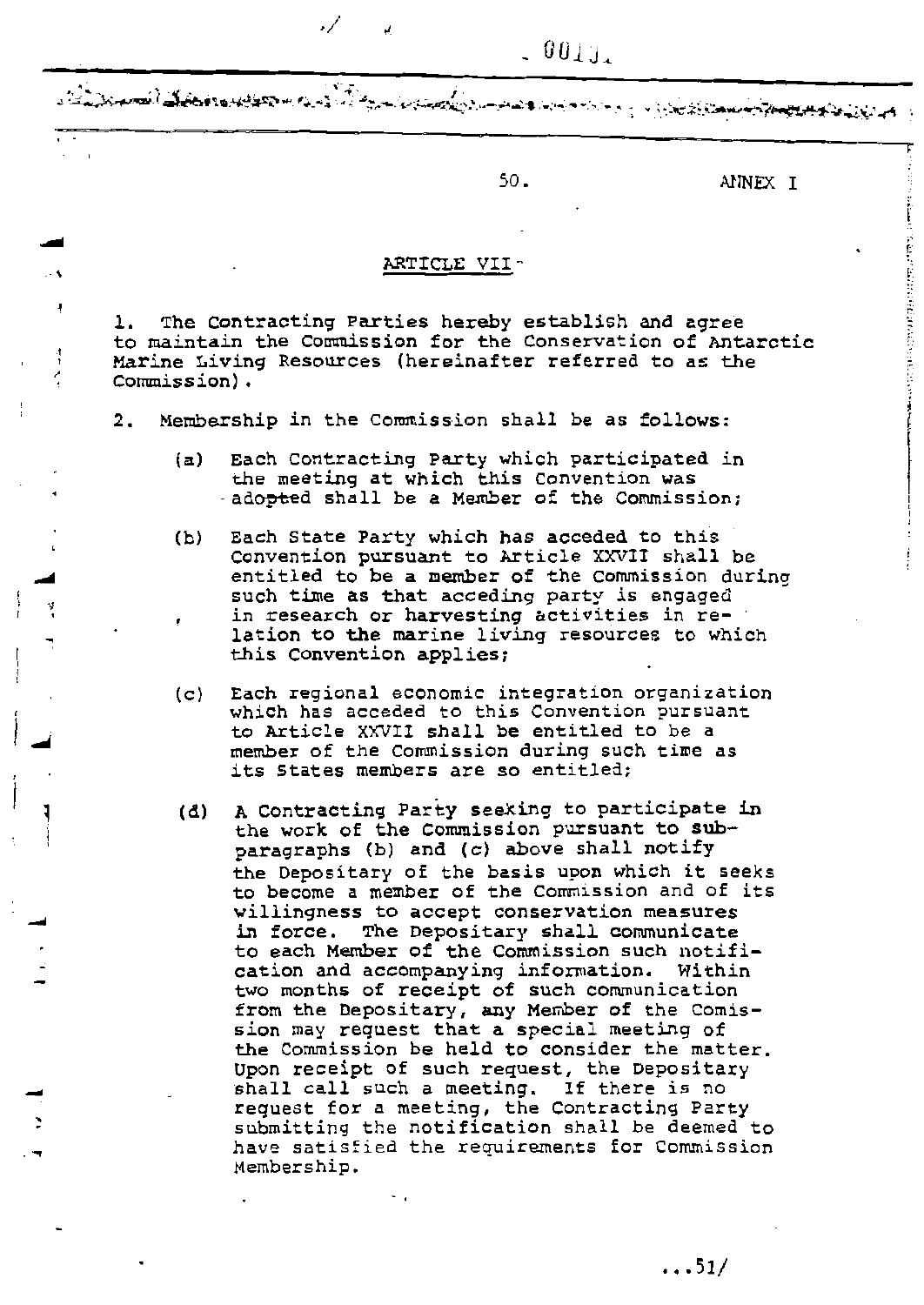| ے سے سوالے کے اس کے مطابق کے بعد اپنے اس کے بعد اس کے مطابق اس کے مطابق اس کے اس کے بعد اس کے بعد اس کے مطابق ا<br>مطابق اس کے مطابق اس کے بعد اس کے بعد اس کے بعد اس کے بعد اس کے بعد اس کے بعد اس کے بعد اس کے بعد اس کے بعد ا | <b>CALLARD COMMENT PROPERTY</b> |  |
|----------------------------------------------------------------------------------------------------------------------------------------------------------------------------------------------------------------------------------|---------------------------------|--|
|                                                                                                                                                                                                                                  |                                 |  |
|                                                                                                                                                                                                                                  | ANNEX I                         |  |
|                                                                                                                                                                                                                                  |                                 |  |
| .51.                                                                                                                                                                                                                             |                                 |  |
|                                                                                                                                                                                                                                  |                                 |  |
| Each Member of the Commission shall be represented by<br>3.<br>one representative who may be accompanied by alternate<br>representatives and advisors.                                                                           |                                 |  |
|                                                                                                                                                                                                                                  |                                 |  |
|                                                                                                                                                                                                                                  |                                 |  |
|                                                                                                                                                                                                                                  |                                 |  |
|                                                                                                                                                                                                                                  |                                 |  |
|                                                                                                                                                                                                                                  |                                 |  |
|                                                                                                                                                                                                                                  |                                 |  |
|                                                                                                                                                                                                                                  |                                 |  |
|                                                                                                                                                                                                                                  |                                 |  |
|                                                                                                                                                                                                                                  |                                 |  |
|                                                                                                                                                                                                                                  |                                 |  |
|                                                                                                                                                                                                                                  |                                 |  |
|                                                                                                                                                                                                                                  |                                 |  |
|                                                                                                                                                                                                                                  |                                 |  |
|                                                                                                                                                                                                                                  |                                 |  |
|                                                                                                                                                                                                                                  |                                 |  |
|                                                                                                                                                                                                                                  |                                 |  |
| Submitted by the Chairman                                                                                                                                                                                                        |                                 |  |
| 6/29/79                                                                                                                                                                                                                          |                                 |  |
|                                                                                                                                                                                                                                  | 52/                             |  |
|                                                                                                                                                                                                                                  |                                 |  |
|                                                                                                                                                                                                                                  |                                 |  |
|                                                                                                                                                                                                                                  |                                 |  |
|                                                                                                                                                                                                                                  |                                 |  |

Ŷ,